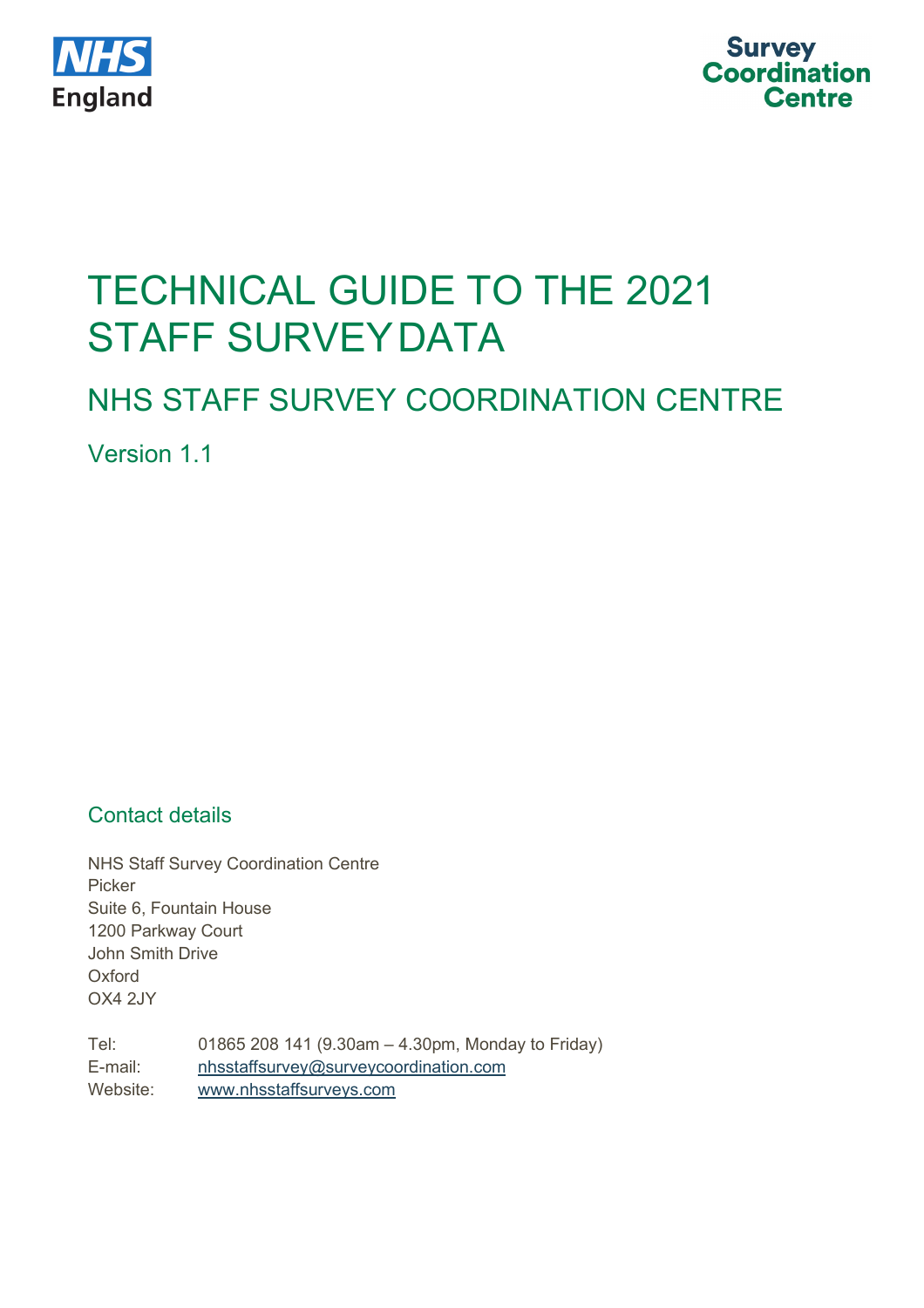## **Contents**

| 1            |                                                                                       |                                                                                 |  |  |  |  |
|--------------|---------------------------------------------------------------------------------------|---------------------------------------------------------------------------------|--|--|--|--|
| $\mathbf{2}$ |                                                                                       |                                                                                 |  |  |  |  |
|              | 2.1                                                                                   |                                                                                 |  |  |  |  |
|              | 2.2                                                                                   |                                                                                 |  |  |  |  |
| $\mathbf{3}$ |                                                                                       |                                                                                 |  |  |  |  |
|              | 3.1                                                                                   |                                                                                 |  |  |  |  |
|              | 3.2                                                                                   | Calculation of summary indicators (PP elements, themes and sub-scores) from the |  |  |  |  |
| 4            |                                                                                       |                                                                                 |  |  |  |  |
| 5            |                                                                                       |                                                                                 |  |  |  |  |
| 6            |                                                                                       |                                                                                 |  |  |  |  |
|              | 6.1                                                                                   |                                                                                 |  |  |  |  |
|              | 6.2                                                                                   |                                                                                 |  |  |  |  |
|              | 6.3                                                                                   |                                                                                 |  |  |  |  |
|              | $\overline{7}$                                                                        |                                                                                 |  |  |  |  |
|              | 7.1                                                                                   |                                                                                 |  |  |  |  |
|              | 7.2                                                                                   |                                                                                 |  |  |  |  |
|              | 7.3                                                                                   |                                                                                 |  |  |  |  |
| 8            |                                                                                       |                                                                                 |  |  |  |  |
|              | 8.1                                                                                   |                                                                                 |  |  |  |  |
|              | 8.2                                                                                   |                                                                                 |  |  |  |  |
| 9            |                                                                                       |                                                                                 |  |  |  |  |
|              | 9.1                                                                                   |                                                                                 |  |  |  |  |
|              |                                                                                       |                                                                                 |  |  |  |  |
|              |                                                                                       |                                                                                 |  |  |  |  |
|              |                                                                                       |                                                                                 |  |  |  |  |
|              |                                                                                       |                                                                                 |  |  |  |  |
|              | Appendix B: Workforce Race Equality Standard (WRES) and Workforce Disability Equality |                                                                                 |  |  |  |  |
|              |                                                                                       |                                                                                 |  |  |  |  |
|              |                                                                                       |                                                                                 |  |  |  |  |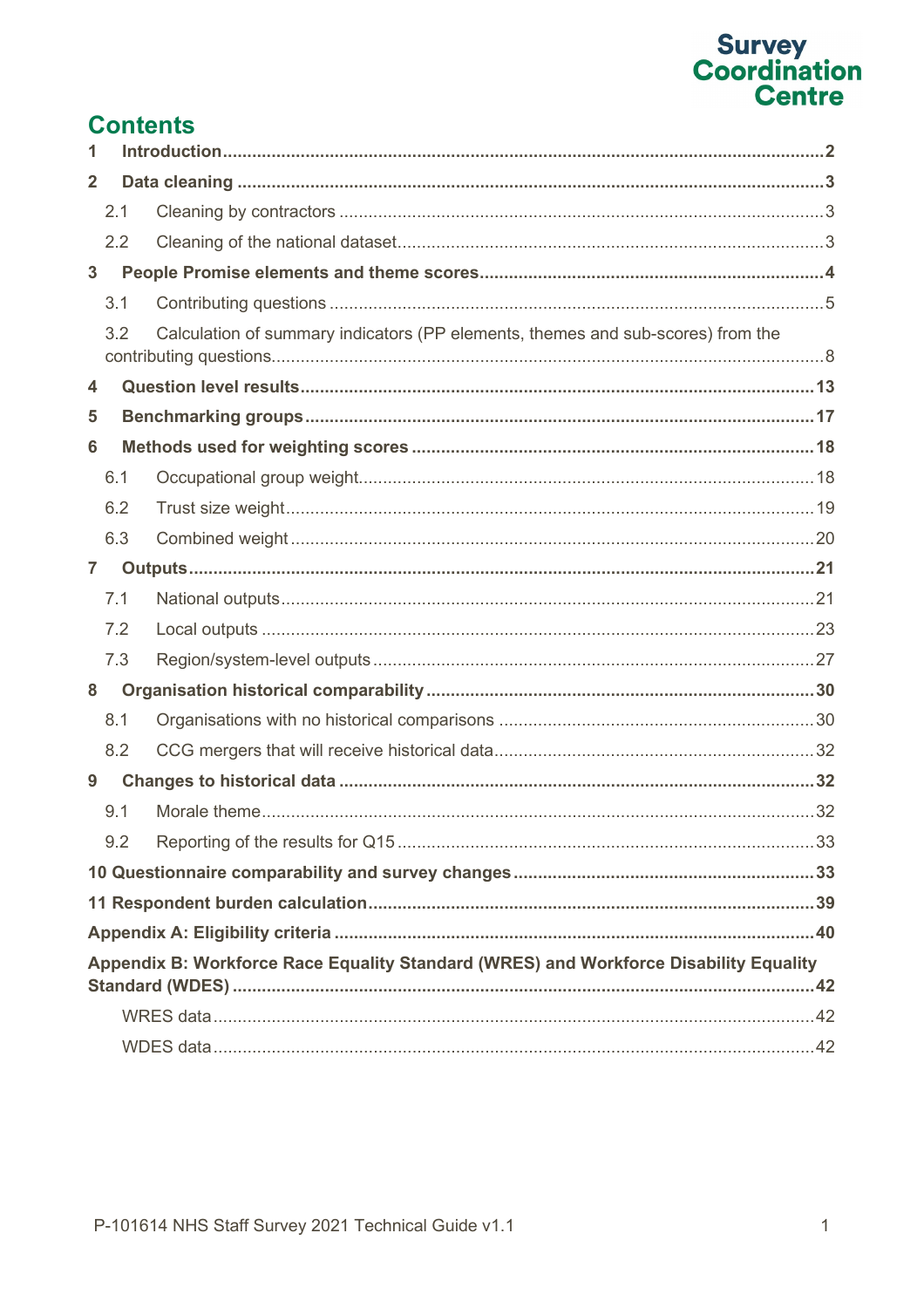

## <span id="page-2-0"></span>**1 Introduction**

The NHS Staff Survey provides an opportunity for organisations to survey their staff in a consistent and systematic manner. This makes it possible to build up a picture of staff experience and, with care, to compare and monitor change over time and to identify variations between different staff groups. Obtaining feedback from staff, and taking account of their views and priorities, is vital for driving real service improvements in the NHS.

In March 2022 the Survey Coordination Centre published the national outputs for the 2021 Staff Survey. The results are primarily intended to be used by organisations to help review and improve staff experience. The Care Quality Commission will use the results from the survey to monitor ongoing compliance with essential standards of quality and safety. The survey will also support accountability of the Secretary of State for Health and Social Care to Parliament for delivery of the NHS Constitution.

This guide contains detailed, technical information on how results are calculated and what data are presented in each output file. For a brief overview of the Staff Survey data and the reports produced, please refer to the 'Basic Guide to the Staff Survey Data', which is also available to download from [www.nhsstaffsurveys.com.](https://www.nhsstaffsurveys.com/)

This document only relates to results in the outputs produced by the Survey Coordination Centre. A full list and details of these outputs can be found in [Section 7.](#page-21-0) Organisations referring to the results produced by their contractors should note that certain details in this document will not be applicable to those results (e.g. weighting).

Please note that there have been several changes to the questionnaire since 2020. A summary of these changes is available to download from the [Guidance section](https://www.nhsstaffsurveys.com/survey-documents/) of the NHS Staff Survey website.

In addition, some changes have been made to the reporting this year:

- The calculation of seven new summary scores designed to track progress against the seven elements of the People Promise (see [section 3\)](#page-4-0).
- As a result of the realignment of the survey to the People Promise, just two of the ten theme scores previously reported are retained in the 2021 survey reporting – *Staff Engagement* and *Morale* (see [section 3.2\)](#page-8-0).
- Reporting on 21 sub-scores which feed into the People Promise elements and the two theme scores, with trend data where appropriate (see [section 3.2\)](#page-8-0).
- The inclusion of detailed reporting of question-level results to show the full breakdown of responses.
- A single consolidated local benchmark report is provided for each organisation, rather than a separate Benchmark Report and Summary Benchmark Report (see [section 7.2\)](#page-23-0).
- Regional and ICS/STP aggregate results for 2020 and 2021, designed to represent staff experience across a given region, ICS or STP.

Data from previous years published as part of the 2021 survey have been re-calculated where necessary to enable fair historical comparisons.

Details of the criteria used by NHS organisations to determine staff eligibility for inclusion in the survey are provided in [Appendix A.](#page-40-0)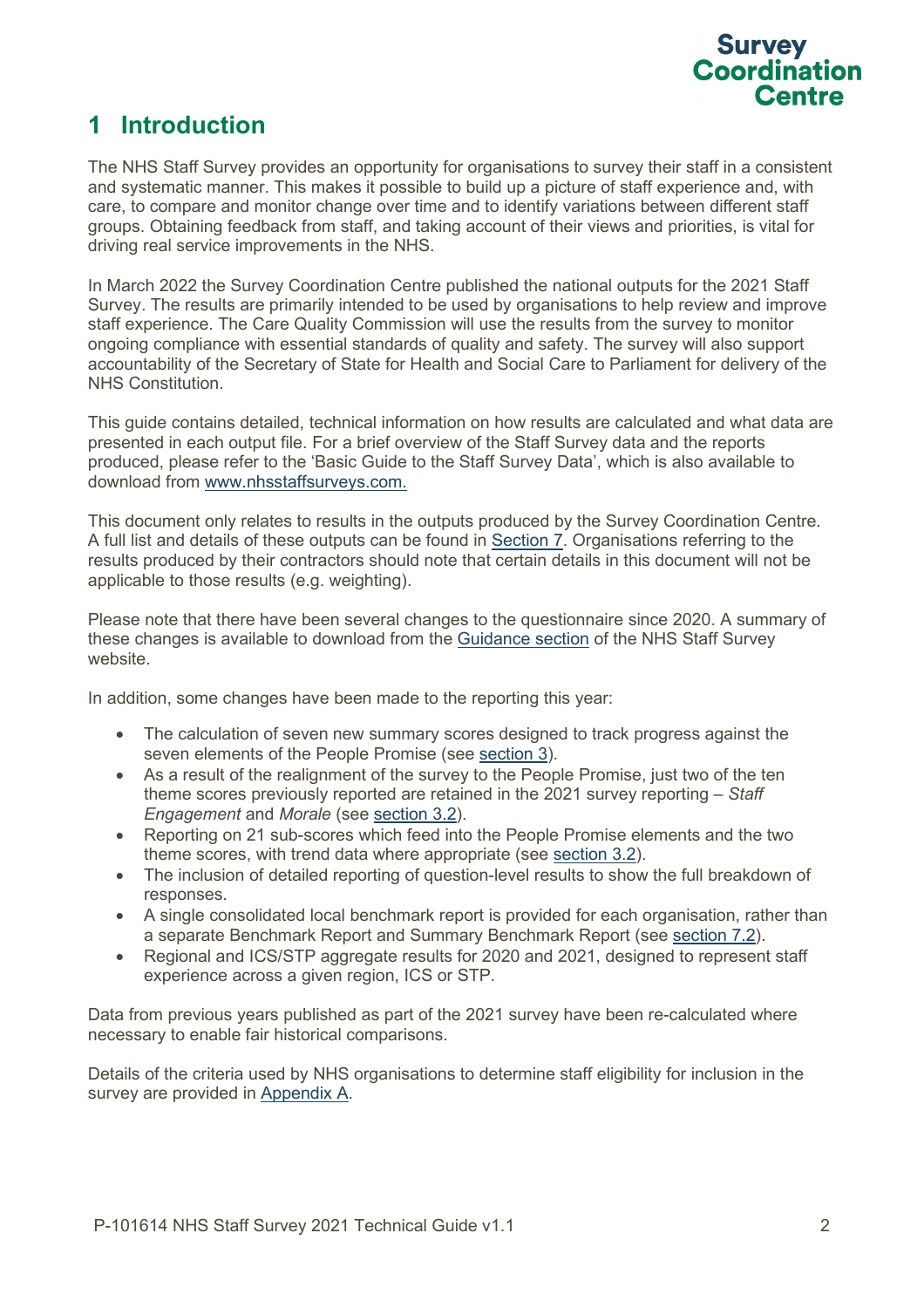

## <span id="page-3-3"></span><span id="page-3-0"></span>**2 Data cleaning**

## <span id="page-3-1"></span>**2.1 Cleaning by contractors**

Before submitting their data to the Survey Coordination Centre, contractors carry out data cleaning according to instructions in the contractor guidance. The cleaning process carried out by contractors is outlined below.

For most questions that require a single answer only, the data is treated as missing (i.e. left blank) if respondents have ticked more than one response option. There are a few exceptions to this general rule, as specified below.

For the occupational group question in the core questionnaire (q31), priority coding applies to multiple responses:

- Within the Registered Nurses and Midwives section, Midwives, Health Visitors or District/Community options are prioritised over Adult/General, Mental Health, Learning Disabilities and Children.
- Other types of multiple responses in the Registered Nurses and Midwives section are recoded as Other Registered Nurses.
- If General Management and another occupational group are ticked, the latter is prioritised.

For the questions on reporting physical violence (q13d) and reporting harassment, bullying and abuse (q14d), the following cleaning is applied to multiple responses:

- 1. If the respondent has ticked either "Yes, I reported it" **OR** "Yes, a colleague reported it" and also "Don't know" then the former two responses are prioritised.
- 2. If the respondent has ticked either "Yes, I reported it" **OR** "Yes, a colleague reported it" and also "No" then this question is coded as **missing** (i.e. blank).

## <span id="page-3-2"></span>**2.2 Cleaning of the national dataset**

Data collected and cleaned by survey contractors (as outlined in **Section 2.1**) is submitted to the Survey Coordination Centre that carries out additional cleaning as described below.

Out of range responses (e.g. a value of '4' for a question that only has 3 response options) are cleaned out for all questions.

For q16c, if a respondent has entered a free text comment for response option 7 ('Other') but did not tick the response box, this is set to ticked in cleaning.

There are also a number of filtered questions in the core questionnaire, i.e. questions which should not have been answered if a certain response is ticked on a preceding routing question. The Survey Coordination Centre applies a common set of editing instructions to clean these filtered questions, as detailed below:

- If the response to q11d is "No" or missing then q11e is set to missing.
- If the respondent did not select any of codes 2, 3, 4 or 5 at q13a OR q13b OR q13c then their response to q13d is set to missing.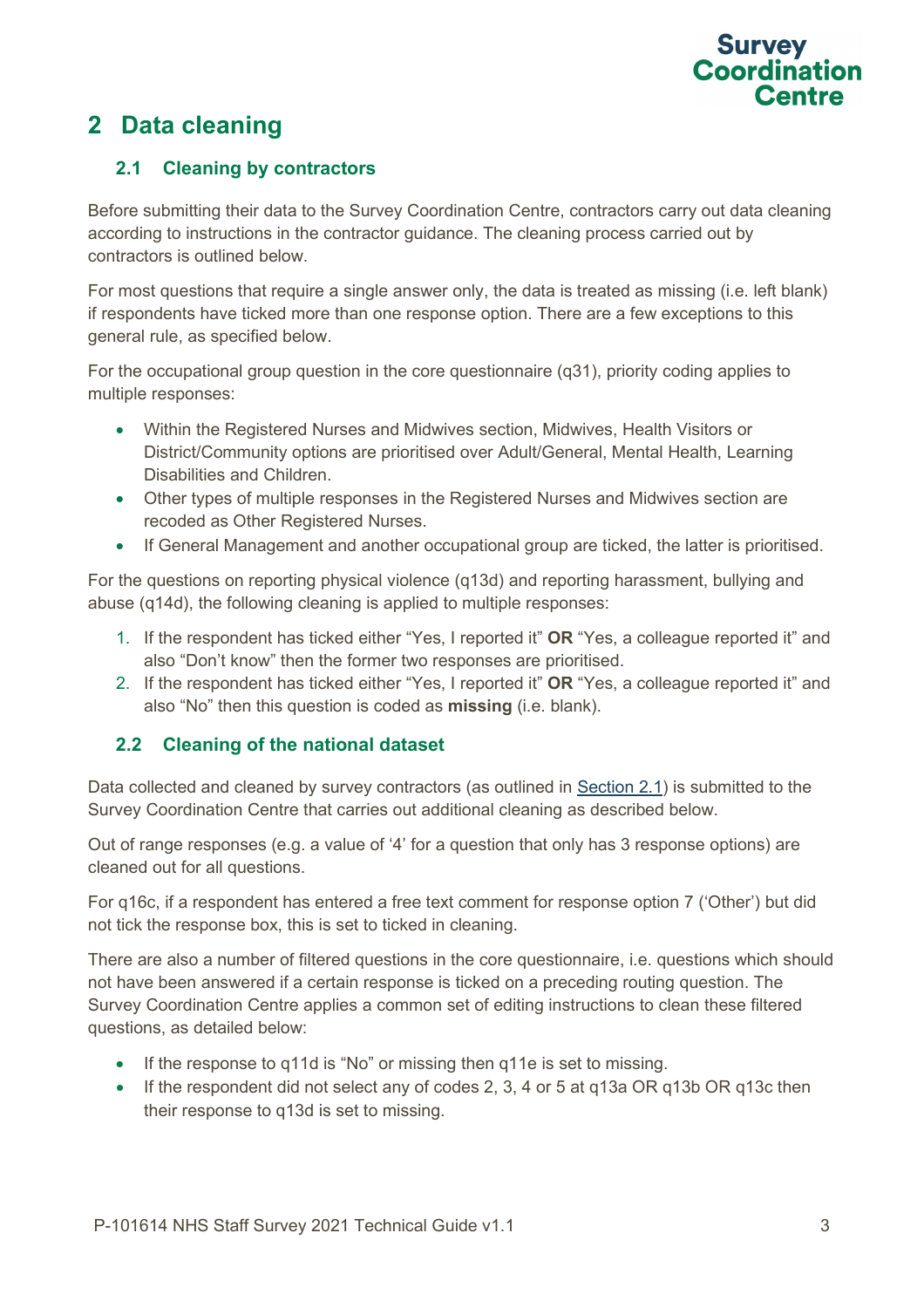

- If the respondent did not select any of codes 2, 3, 4 or 5 at q14a OR q14b OR q14c then their response to q14d is set to missing.
- If the response to both q16a and q16b is "No" or missing then q16c is set to missing.
- If the respondent did not select code 1 at q19a then their responses to q19b, q19c and q19d are set to missing.
- If the response to q28a is "No" or missing then q26b is set to missing.

Data cleaning rules are applied retrospectively, so all historical data reported in 2021 will be cleaned according to the current rules, rendering the trend results comparable.

## <span id="page-4-0"></span>**3 People Promise elements and theme scores**

For 2021 summary indicators have been introduced to provide an overview of staff experience in relation to the seven elements of the People Promise:

- *1. We are compassionate and inclusive*
- *2. We are recognised and rewarded*
- *3. We each have a voice that counts*
- *4. We are safe and healthy*
- *5. We are always learning*
- *6. We work flexibly*
- *7. We are a team*

Summary scores are also calculated for two of the ten themes previously reported:

- Staff Engagement
- Morale

Each People Promise element score and theme score is based on between two and four sub- ${\rm scores^1},$  ${\rm scores^1},$  ${\rm scores^1},$  with each sub-score calculated from the responses to between one and nine questions (see [Section](#page-12-0) 3.1).

All summary indicators - the People Promise element scores, theme scores and sub-scores - are scored on a 0-10pt scale and reported as mean scores. A higher score always indicates a more favourable result.

In order to achieve a 0-10pt scale for these measures, all responses for the contributing questions are rescored to fit this scale. Details of how the responses are scored for each of the questions feeding into the summary indicators can be found in [Section](#page-12-0) 3.1.

<span id="page-4-1"></span><sup>1</sup> With the exception of People Promise element 2 "We are recognised and rewarded" where the score is calculated directly from the question responses.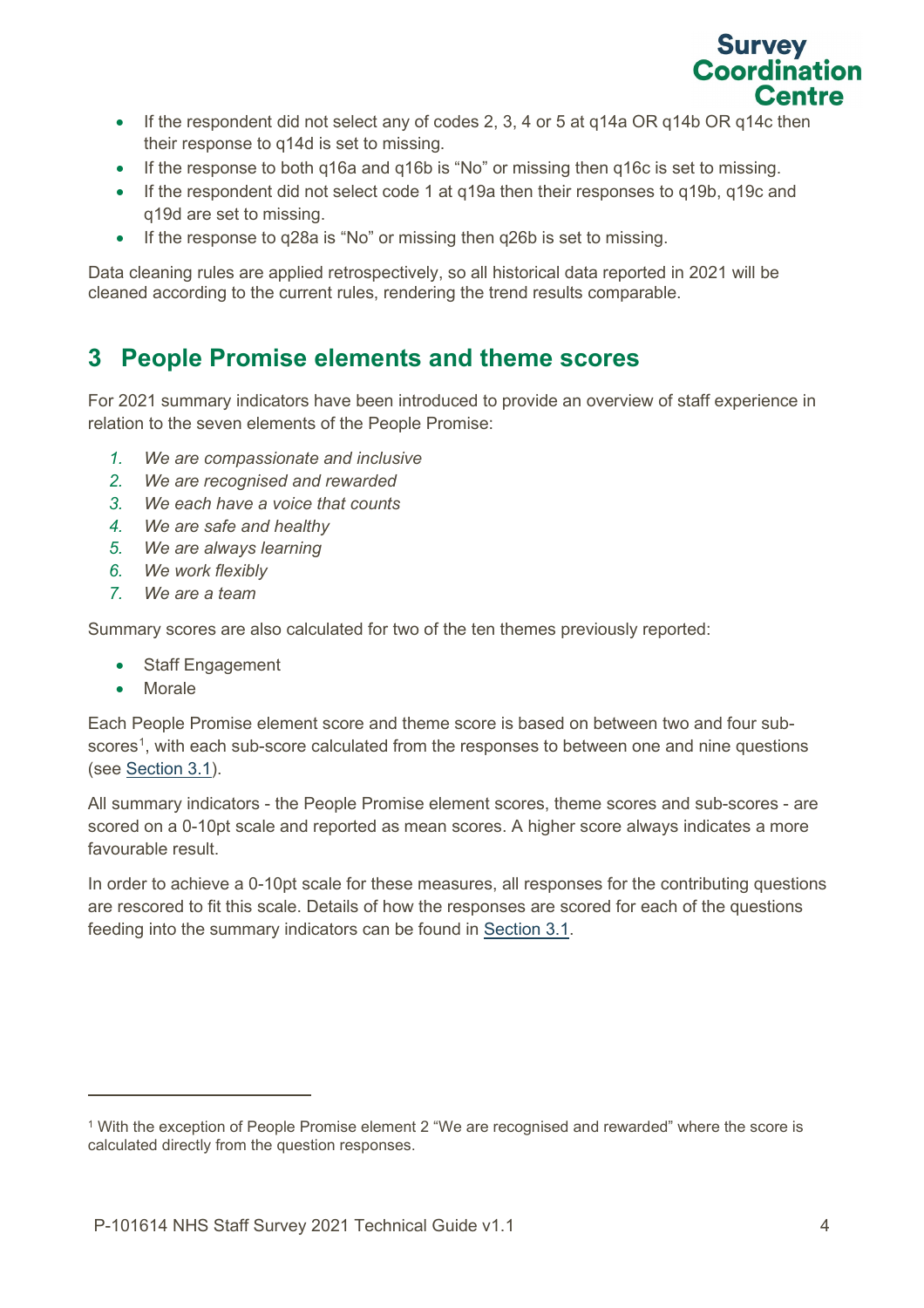

## <span id="page-5-0"></span>**3.1 Contributing questions**

The questions contributing to each People Promise element and theme are shown in Table **1** below, along with the sub-scores they feed into.

### **PP element 1:** *We are compassionate and inclusive*

### **Compassionate culture**

Q6a - "I feel that my role makes a difference to patients / service users."

Q21a - "Care of patients / service users is my organisation's top priority."

Q21b - "My organisation acts on concerns raised by patients / service users."

Q21c - "I would recommend my organisation as a place to work."

Q21d - "If a friend or relative needed treatment I would be happy with the standard of care provided by this organisation."

## **Compassionate leadership**

Q9f - "My immediate manager works together with me to come to an understanding of problems."

Q9g - "My immediate manager is interested in listening to me when I describe challenges I face."

Q9h - "My immediate manager cares about my concerns."

Q9i - "My immediate manager takes effective action to help me with any problems I face."

### **Diversity and equality**

Q15 - "Does your organisation act fairly with regard to career progression / promotion, regardless of ethnic background, gender, religion, sexual orientation, disability or age?"

Q16a - "In the last 12 months have you personally experienced discrimination at work from patients / service users, their relatives or other members of the public?"

Q16b - "In the last 12 months have you personally experienced discrimination at work from manager / team leader or other colleagues?"

Q18 - "I think that my organisation respects individual differences (e.g. cultures, working styles, backgrounds, ideas, etc)."

### **Inclusion**

Q7h - "I feel valued by my team."

Q7i - "I feel a strong personal attachment to my team."

Q8b - "The people I work with are understanding and kind to one another."

Q8c - "The people I work with are polite and treat each other with respect."

## **PP element 2:** *We are recognised and rewarded*

Q4a – "The recognition I get for good work."

Q4b – "The extent to which my organisation values my work."

Q4c – "My level of pay."

Q8d - "The people I work with show appreciation to one another."

Q9e - "My immediate manager values my work."

## **PP element 3:** *We each have a voice that counts*

#### **Autonomy and control**

Q3a - "I always know what my work responsibilities are."

Q3b - "I am trusted to do my job."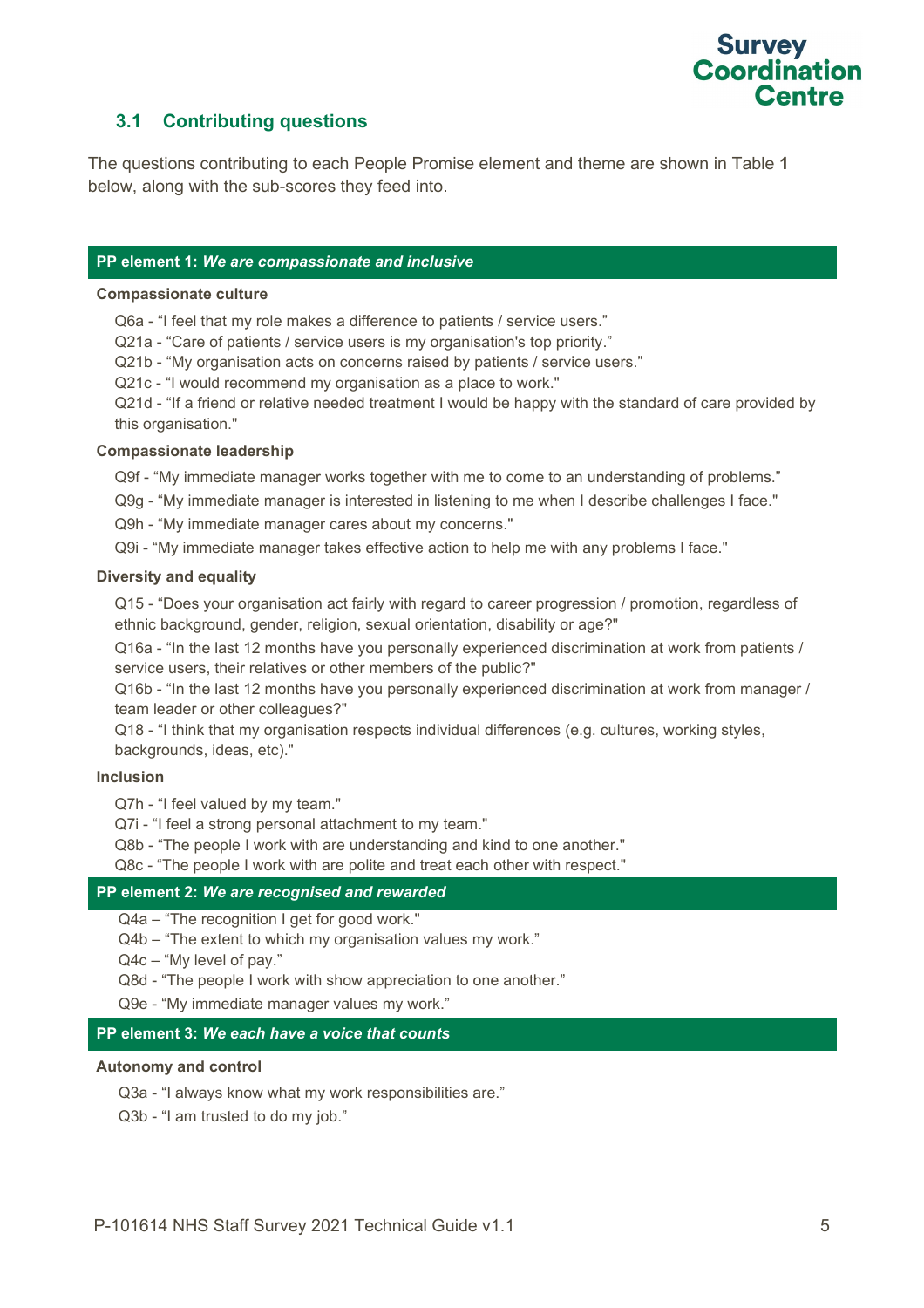

Q3c - "There are frequent opportunities for me to show initiative in my role."

- Q3d "I am able to make suggestions to improve the work of my team / department."
- Q3e "I am involved in deciding on changes introduced that affect my work area / team / department."
- Q3f "I am able to make improvements happen in my area of work."
- Q5b "I have a choice in deciding how to do my work."

#### **Raising concerns**

- Q17a "I would feel secure raising concerns about unsafe clinical practice."
- Q17b "I am confident that my organisation would address my concern."
- Q21e "I feel safe to speak up about anything that concerns me in this organisation."
- Q21f "If I spoke up about something that concerned me I am confident my."

organisation would address my concern.

#### **PP element 4:** *We are safe and healthy*

## **Health and safety climate**

- Q3g "I am able to meet all the conflicting demands on my time at work."
- Q3h "I have adequate materials, supplies and equipment to do my work."
- Q3i "There are enough staff at this organisation for me to do my job properly."
- Q5a "I have unrealistic time pressures."
- Q11a "My organisation takes positive action on health and well-being."
- Q13d "The last time you experienced physical violence at work, did you or a colleague report it?"
- Q14d "The last time you experienced harassment, bullying or abuse at work, did you or a colleague report it?"

#### **Burnout**

- Q12a "How often, if at all, do you find your work emotionally exhausting?"
- Q12b "How often, if at all, do you feel burnt out because of your work?"
- Q12c "How often, if at all, does your work frustrate you?"
- Q12d "How often, if at all, are you exhausted at the thought of another day/shift at work?"
- Q12e "How often, if at all, do you feel worn out at the end of your working day/shift?"
- Q12f "How often, if at all, do you feel that every working hour is tiring for you?"
- Q12g "How often, if at all, do you not have enough energy for family and friends during leisure time?"

### **Negative experiences**

Q11b – "In the last 12 months have you experienced musculoskeletal problems (MSK) as a result of work activities?"

Q11c – "During the last 12 months have you felt unwell as a result of work related stress?"

Q11d – "In the last three months have you ever come to work despite not feeling well enough to perform your duties?"

Q13a – "In the last 12 months how many times have you personally experienced physical violence at work from...Patients / service users, their relatives or other members of the public?"

Q13b – "In the last 12 months how many times have you personally experienced physical violence at work from...Managers?"

Q13c – "In the last 12 months how many times have you personally experienced physical violence at work from...Other colleagues?"

Q14a – "In the last 12 months how many times have you personally experienced harassment, bullying or abuse at work from...Patients / service users, their relatives or other members of the public?"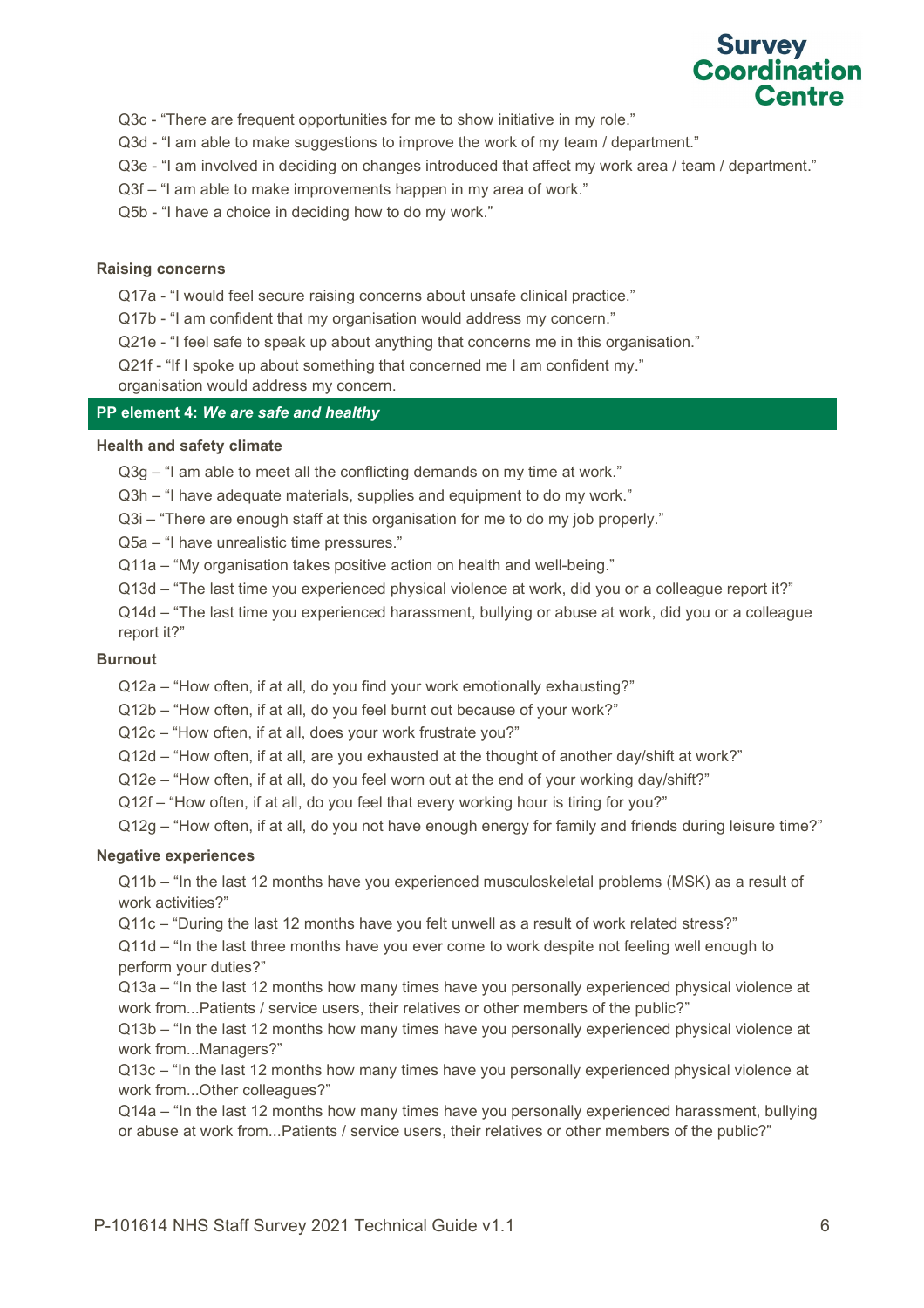

Q14b – "In the last 12 months how many times have you personally experienced harassment, bullying or abuse at work from...Managers?"

Q14c – "In the last 12 months how many times have you personally experienced harassment, bullying or abuse at work from...Other colleagues?"

## **PP element 5:** *We are always learning*

#### **Development**

- Q20a "This organisation offers me challenging work."
- Q20b "There are opportunities for me to develop my career in this organisation."
- Q20c "I have opportunities to improve my knowledge and skills."
- Q20d "I feel supported to develop my potential."
- Q20e "I am able to access the right learning and development opportunities when I need to."

#### **Appraisals**

Q19a - In the last 12 months, have you had an appraisal, annual review, development review, or Knowledge and Skill Framework (KSF development review)?

Q19b – "It helped me to improve how I do my job."

Q19c – "It helped me agree clear objectives for my work."

Q19d – "It left me feeling that my work is valued by my organisation."

#### **PP element 6:** *We work flexibly*

#### **Support for work-life balance**

- Q6b "My organisation is committed to helping me balance my work and home life."
- Q6c "I achieve a good balance between my work life and my home life."
- Q6d "I can approach my immediate manager to talk openly about flexible working."

#### **Flexible working**

Q4d – "The opportunities for flexible working patterns."

### **PP element 7:** *We are a team*

#### **Team working**

- Q7a "The team I work in has a set of shared objectives."
- Q7b "The team I work in often meets to discuss the team's effectiveness."
- Q7c "I receive the respect I deserve form my colleagues at work."
- Q7d "Team members understand each other's roles."
- Q7e "I enjoy working with the colleagues in my team."
- Q7f "My team has enough freedom in how to do its work."
- Q7g "In my team disagreements are dealt with constructively."
- Q8a "Teams within this organisation work well together to achieve their objectives."

#### **Line management**

- Q9a "My immediate manager encourages me at work."
- Q9b "My immediate manager gives me clear feedback on my work."
- Q9c "My immediate manager asks for my opinion before making decisions that affect my work."
- Q9d "My immediate manager takes a positive interest in my health and well-being."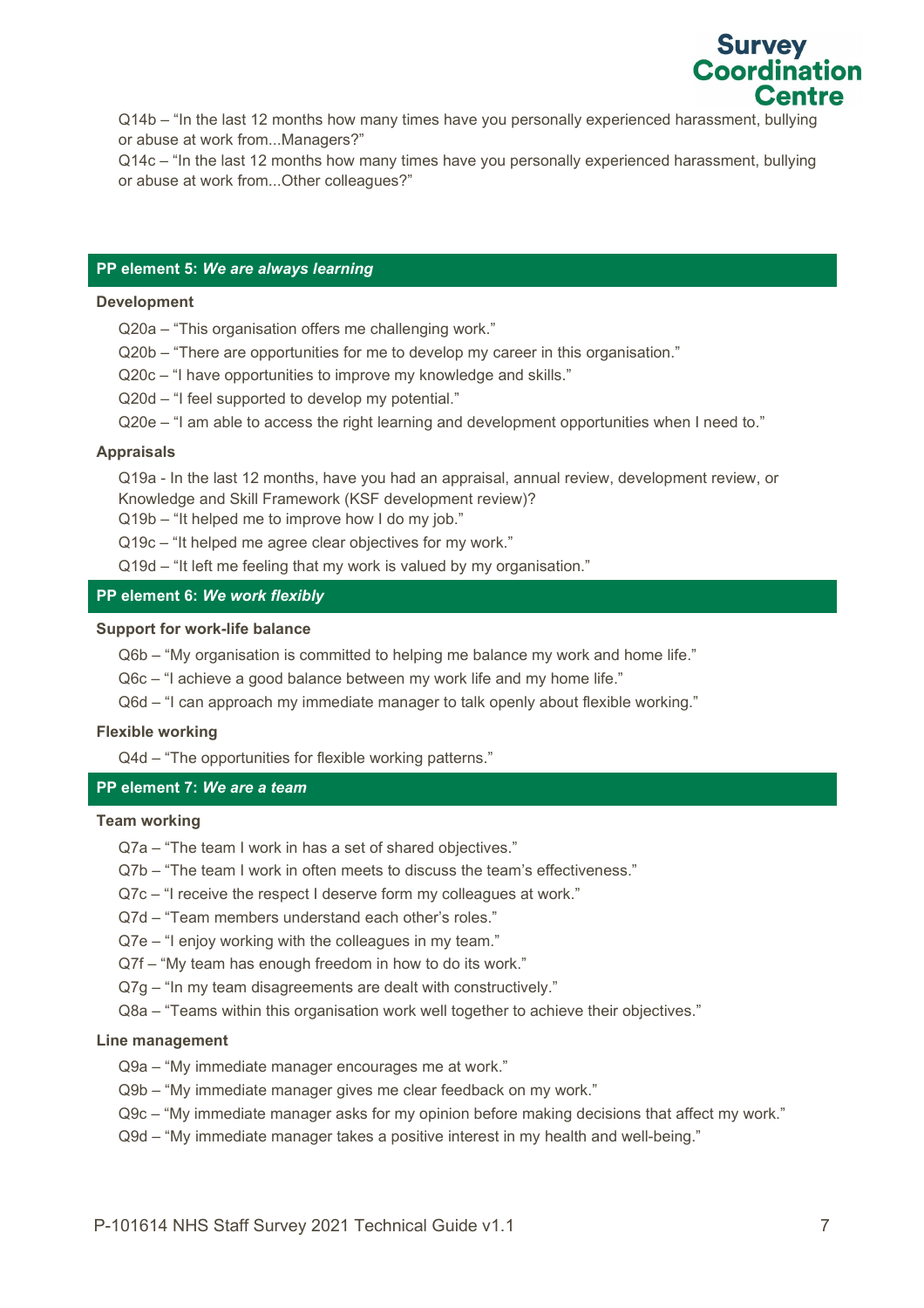

### **Staff Engagement (theme)**

#### **Motivation**

Q2a – "I look forward to going to work."

Q2b – "I am enthusiastic about my job."

Q2c – "Time passes quickly when I am working."

#### **Involvement**

- Q3c "There are frequent opportunities for me to show initiative in my role."
- Q3d "I am able to make suggestions to improve the work of my team / department."
- Q3f "I am able to make improvements happen in my area of work."

#### **Advocacy**

- Q21a "Care of patients / service users is my organisation's top priority."
- Q21c "I would recommend my organisation as a place to work."

Q21d – "If a friend or relative needed treatment I would be happy with the standard of care provided by this organisation."

## **Morale (theme)**

### **Thinking about leaving**

Q22a – "I often think about leaving this organisation."

- Q22b "I will probably look for a job at a new organisation in the next 12 months."
- Q22c "As soon as I can find another job, I will leave this organisation."

#### **Work pressure**

- Q3g "I am able to meet all the conflicting demands on my time at work."
- Q3h "I have adequate materials, supplies and equipment to do my work."
- Q3i "There are enough staff at this organisation for me to do my job properly."

#### **Stressors**

- Q3a "I always know what my work responsibilities are"
- Q3e "I am involved in deciding on changes introduced that affect my work area / team / department"
- Q5a "I have unrealistic time pressures."
- Q5b "I have a choice in deciding how to do my work."
- Q5c "Relationships at work are strained."
- Q7c "I receive the respect I deserve from my colleagues at work."
- Q9a "My immediate manager encourages me at work."

## <span id="page-8-0"></span>**3.2 Calculation of summary indicators (PP elements, themes and sub-scores) from the contributing questions**

As mentioned earlier, responses for all questions contributing to the summary indicators are rescored to achieve a scale of 0-10. Table 2 below details the scores allocated to each response option. The scores are assigned based on outcome, so the most favourable response will be scored 10, while the least favourable will be scored 0. This means that scoring is different depending on how the question is phrased. For example a response of "Strongly agree" can either be the most positive result (for example in response to "*I feel valued by my team*") or the least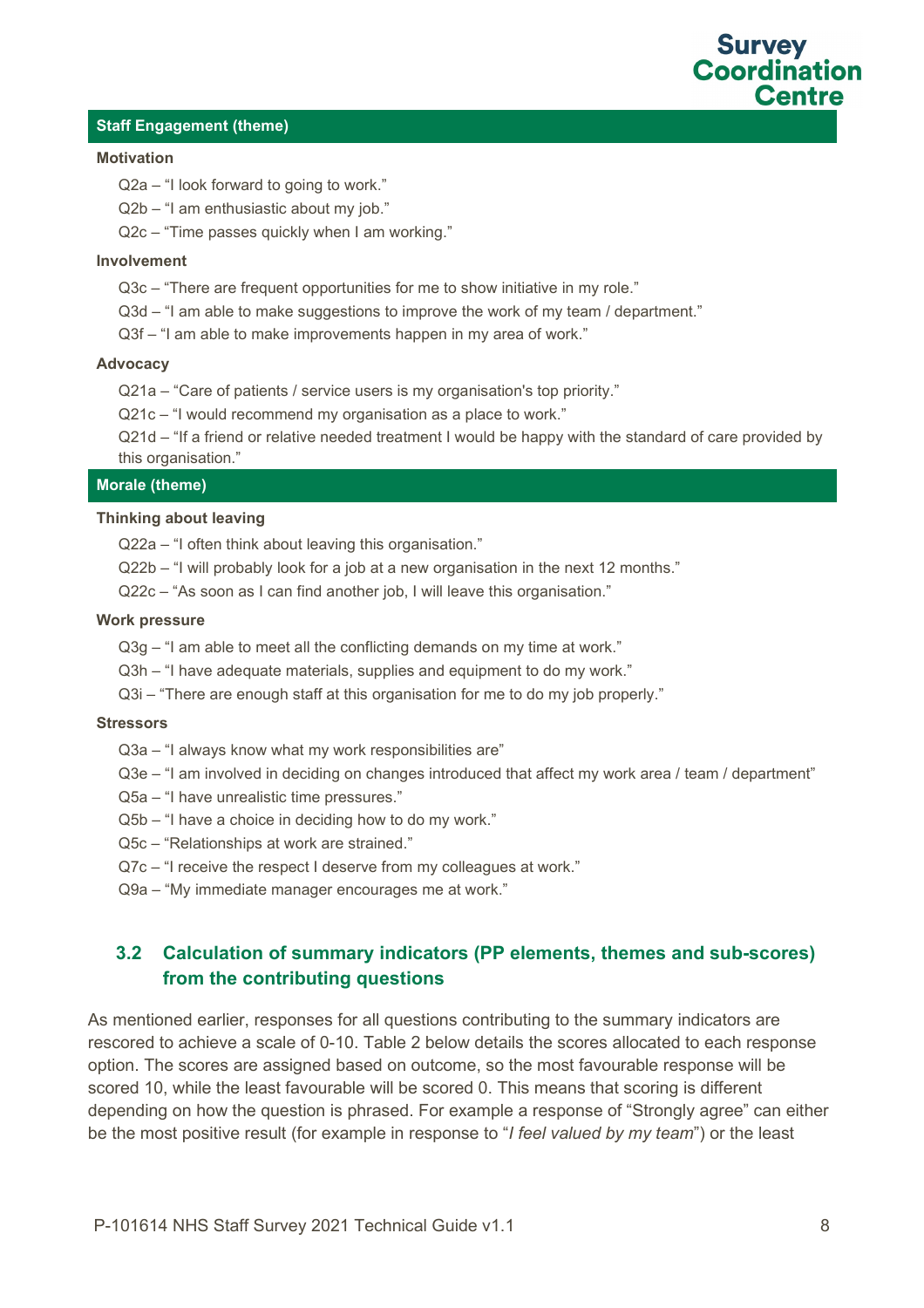positive result (e.g. in response to "*I often think about leaving this organisation*"). Where a participant selects a response option which does not have a score assigned (labelled 'ns'), when reporting results they will not be included in the base size for that particular question, i.e. they are treated as if they had not answered the question.

Table 2 also details how the sub-scores, People Promise elements and themes are calculated from the question scores. Sub-scores are calculated where an individual has answered sufficient contributing questions. People Promise element and theme scores are calculated where sufficient sub-scores have been calculated for that individual.

| <b>People Promise</b>                             |                                                           |                                | Score for response option |                |                |                         |                      |   |
|---------------------------------------------------|-----------------------------------------------------------|--------------------------------|---------------------------|----------------|----------------|-------------------------|----------------------|---|
| <b>Element / Theme</b>                            | <b>Sub-score</b>                                          | Q no.                          | $\overline{1}$            | $\overline{2}$ | $\overline{3}$ | $\overline{\mathbf{4}}$ | $\overline{5}$       | 9 |
|                                                   |                                                           | 2.5<br>5<br>$\mathbf 0$<br>q6a |                           | 7.5            | 10             | ns                      |                      |   |
|                                                   | <b>Compassionate culture</b><br>Calculated as the mean of | q21a                           | $\overline{0}$            | 2.5            | 5              | 7.5                     | 10                   |   |
|                                                   | the question scores where                                 | q21b                           | $\Omega$                  | 2.5            | 5              | 7.5                     | 10                   |   |
|                                                   | at least three of the five<br>questions are answered.     | q21c                           | $\Omega$                  | 2.5            | 5              | 7.5                     | 10                   |   |
|                                                   |                                                           | q21d                           | $\Omega$                  | 2.5            | 5              | 7.5                     | 10                   |   |
|                                                   | <b>Compassionate</b>                                      | q9f                            | $\Omega$                  | 2.5            | 5              | 7.5                     | 10 <sup>1</sup>      |   |
| Element 1                                         | leadership<br>Calculated as the mean                      | q9g                            | $\Omega$                  | 2.5            | 5              | 7.5                     | 10                   |   |
| We are compassionate<br>and inclusive             | where at least three of the                               | q9h                            | $\overline{0}$            | 2.5            | 5              | 7.5                     | 10                   |   |
| Calculated as the mean<br>of the sub-scores where | four questions are<br>answered.                           | q9i                            | $\mathbf 0$               | 2.5            | 5              | 7.5                     | 10                   |   |
| at least three of the four                        | <b>Diversity and equality</b>                             | q18                            | $\overline{0}$            | 2.5            | 5              | 7.5                     | 10                   |   |
| sub-scores have been<br>assigned.                 | Calculated as the mean                                    | q15                            | 10                        | $\overline{0}$ |                |                         |                      | 5 |
|                                                   | where at least three of the<br>four questions are         | q16a                           | $\mathbf 0$               | 10             |                |                         |                      |   |
|                                                   | answered.                                                 | q16b                           | $\overline{0}$            | 10             |                |                         |                      |   |
|                                                   | <b>Inclusion</b>                                          | $\overline{0}$<br>q7h          |                           | 2.5            | 5              | 7.5                     | 10                   |   |
|                                                   | Calculated as the mean                                    | q7i                            | $\overline{0}$            | 2.5            | 5              | 7.5                     | 10                   |   |
|                                                   | where at least three of the<br>four questions are         | q8b                            | $\overline{0}$            | 2.5            | 5              | 7.5                     | 10                   |   |
|                                                   | answered                                                  | q8c                            | $\mathbf 0$               | 2.5            | 5              | 7.5                     | 10                   |   |
| Element 2                                         |                                                           | q4a                            | $\mathbf 0$               | 2.5            | 5              | 7.5                     | 10                   |   |
| We are recognised<br>and rewarded                 |                                                           | q4b                            | $\Omega$                  | 2.5            | 5              | 7.5                     | 10<br>10<br>10<br>10 |   |
| Score calculated as a                             | None                                                      | q4c                            | $\mathbf{0}$              | 2.5            | 5              | 7.5                     |                      |   |
| mean where at least<br>three of the five          |                                                           | q8d                            | $\overline{0}$            | 2.5            | 5              | 7.5                     |                      |   |
| questions are answered.                           |                                                           | q9e                            | $\overline{0}$            | 2.5            | 5              | 7.5                     |                      |   |

## **Table 2:** Response scoring for People Promise elements, themes and sub-scores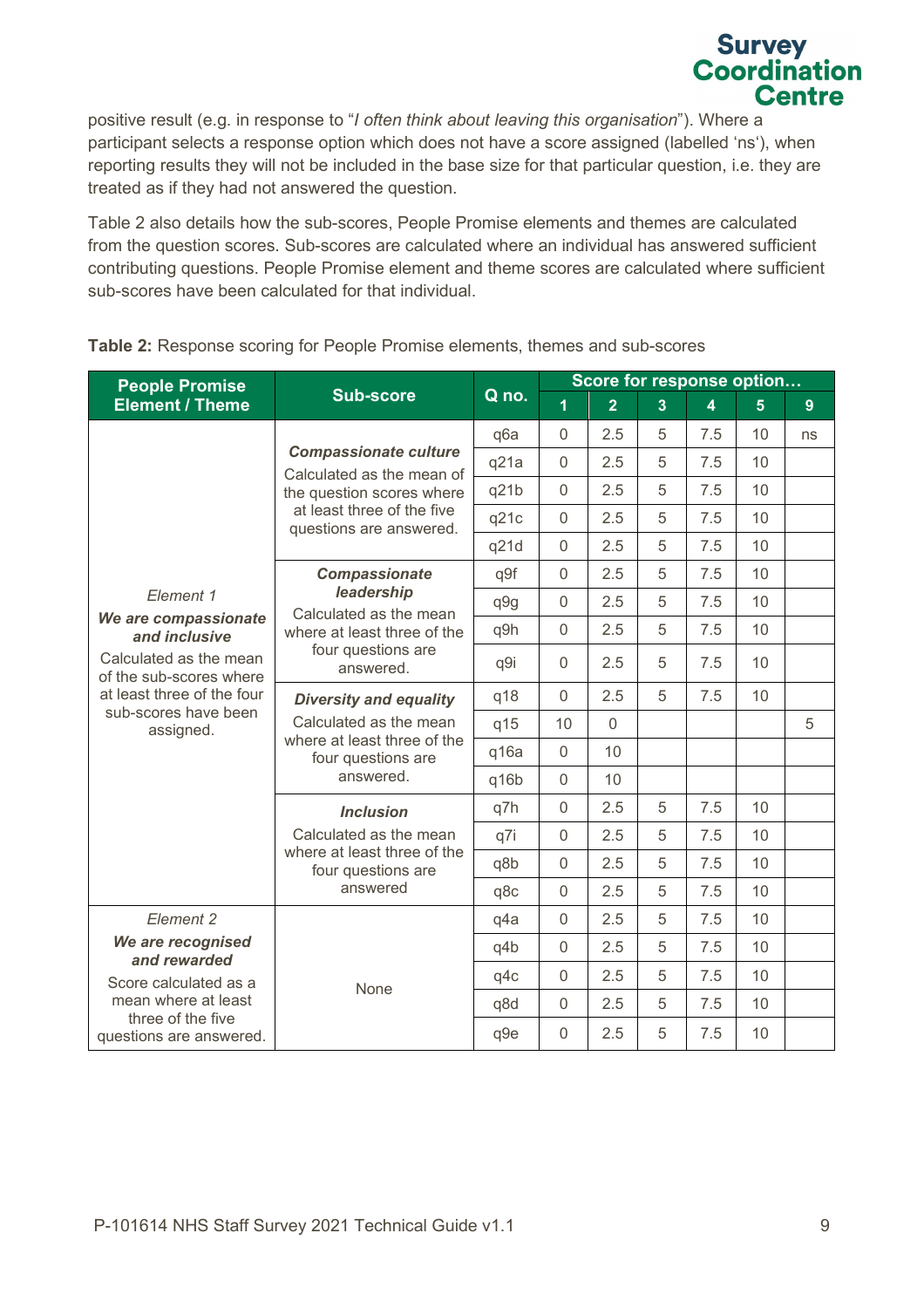| <b>People Promise</b>                             |                                                                                     |         | Score for response option |                  |                |                         |                                                                                                                                                                                                                                                                                                                             |   |
|---------------------------------------------------|-------------------------------------------------------------------------------------|---------|---------------------------|------------------|----------------|-------------------------|-----------------------------------------------------------------------------------------------------------------------------------------------------------------------------------------------------------------------------------------------------------------------------------------------------------------------------|---|
| <b>Element / Theme</b>                            | <b>Sub-score</b>                                                                    | $Q$ no. | $\overline{1}$            | $\overline{2}$   | $\overline{3}$ | $\overline{\mathbf{4}}$ | $5\phantom{1}$                                                                                                                                                                                                                                                                                                              | 9 |
|                                                   |                                                                                     | q3a     | $\mathbf 0$               | 2.5              | 5              | 7.5                     | 10                                                                                                                                                                                                                                                                                                                          |   |
|                                                   | <b>Autonomy and control</b><br>Calculated as the mean<br>where at least five of the | q3b     | $\mathsf 0$               | 2.5              | 5              | 7.5                     | 10                                                                                                                                                                                                                                                                                                                          |   |
|                                                   |                                                                                     | q3c     | $\mathsf{O}\xspace$       | 2.5              | 5              | 7.5                     | 10                                                                                                                                                                                                                                                                                                                          |   |
| Element 3                                         |                                                                                     | q3d     | $\mathsf 0$               | 2.5              | 5              | 7.5                     | 10                                                                                                                                                                                                                                                                                                                          |   |
| We each have a voice<br>that counts               | seven questions are<br>answered                                                     | q3e     | $\mathsf{O}\xspace$       | 2.5              | 5              | 7.5                     | 10                                                                                                                                                                                                                                                                                                                          |   |
| Calculated as the mean                            |                                                                                     | q3f     | $\mathsf 0$               | 2.5              | 5              | 7.5                     | 10                                                                                                                                                                                                                                                                                                                          |   |
| of the sub-scores where<br>both of the sub-scores |                                                                                     | q5b     | $\mathsf 0$               | 2.5              | 5              | 7.5                     | 10                                                                                                                                                                                                                                                                                                                          |   |
| have been assigned.                               | <b>Raising concerns</b>                                                             | q17a    | $\mathsf 0$               | 2.5              | 5              | 7.5                     | 10                                                                                                                                                                                                                                                                                                                          |   |
|                                                   | Calculated as the mean                                                              | q17b    | $\mathsf 0$               | 2.5              | 5              | 7.5                     | 10                                                                                                                                                                                                                                                                                                                          |   |
|                                                   | where at least three of<br>$\mathsf 0$<br>q21e<br>the four questions are            | 2.5     | 5                         | 7.5              | 10             |                         |                                                                                                                                                                                                                                                                                                                             |   |
|                                                   | answered                                                                            | q21f    | $\mathsf{O}\xspace$       | 2.5              | 5              | 7.5                     | 10<br>10<br>10<br>10<br>10<br>ns<br>ns<br>0<br>$\mathsf{O}\xspace$<br>$\mathsf{O}\xspace$<br>$\mathsf{O}\xspace$<br>$\mathsf{O}\xspace$<br>$\mathsf{O}\xspace$<br>$\mathbf 0$<br>$\mathbf 0$<br>$\mathsf{O}\xspace$<br>$\mathbf 0$<br>$\mathsf{O}\xspace$<br>$\mathsf{O}\xspace$<br>$\mathsf{O}\xspace$<br>$\boldsymbol{0}$ |   |
|                                                   |                                                                                     | q3g     | $\mathsf 0$               | 2.5              | 5              | 7.5                     |                                                                                                                                                                                                                                                                                                                             |   |
|                                                   | <b>Health and safety</b><br>climate                                                 | q3h     | $\mathsf{O}\xspace$       | 2.5              | 5              | 7.5                     |                                                                                                                                                                                                                                                                                                                             |   |
|                                                   | Calculated as the mean                                                              | q3i     | $\mathsf 0$               | 2.5              | 5              | 7.5                     | 7.5<br>ns<br>ns<br>2.5<br>2.5<br>2.5<br>2.5<br>2.5<br>2.5<br>2.5<br>2.5<br>$\mathbf 0$                                                                                                                                                                                                                                      |   |
|                                                   | across seven questions,<br>but only scored where at                                 | q11a    | $\mathsf 0$               | 2.5              | 5              |                         |                                                                                                                                                                                                                                                                                                                             |   |
|                                                   | least three of the first                                                            | q13d    | 10                        | 10               | 0              |                         |                                                                                                                                                                                                                                                                                                                             |   |
|                                                   | five questions are<br>answered.                                                     | q14d    | 10                        | 10               | 0              |                         |                                                                                                                                                                                                                                                                                                                             |   |
|                                                   |                                                                                     | q5a     | 10                        | 7.5              | 5              |                         |                                                                                                                                                                                                                                                                                                                             |   |
|                                                   | <b>Burnout</b><br>Calculated as the mean<br>where at least five of the              | q12a    | 10                        | 7.5              | 5              |                         |                                                                                                                                                                                                                                                                                                                             |   |
|                                                   |                                                                                     | q12b    | 10                        | 7.5              | 5              |                         |                                                                                                                                                                                                                                                                                                                             |   |
| Element 4                                         |                                                                                     | q12c    | 10                        | 7.5              | 5              |                         |                                                                                                                                                                                                                                                                                                                             |   |
| We are safe and<br>healthy                        |                                                                                     | q12d    | 10                        | 7.5              | 5              |                         |                                                                                                                                                                                                                                                                                                                             |   |
| Calculated as the mean                            | seven questions are<br>answered.                                                    | q12e    | 10                        | 7.5              | 5              |                         |                                                                                                                                                                                                                                                                                                                             |   |
| of the sub-scores where<br>all of the sub-scores  |                                                                                     | q12f    | 10                        | 7.5              | 5              |                         |                                                                                                                                                                                                                                                                                                                             |   |
| have been assigned.                               |                                                                                     | q12g    | 10                        | 7.5              | 5              |                         |                                                                                                                                                                                                                                                                                                                             |   |
|                                                   |                                                                                     | q13a    | 10                        | $\mathsf 0$      | 0              |                         |                                                                                                                                                                                                                                                                                                                             |   |
|                                                   |                                                                                     | q13b    | 10                        | $\mathsf 0$      | 0              | $\mathbf 0$             |                                                                                                                                                                                                                                                                                                                             |   |
|                                                   |                                                                                     | q13c    | 10                        | $\mathsf 0$      | 0              | $\mathbf 0$             |                                                                                                                                                                                                                                                                                                                             |   |
|                                                   | <b>Negative experiences</b>                                                         | q14a    | 10                        | $\mathsf 0$      | 0              | $\mathbf 0$             |                                                                                                                                                                                                                                                                                                                             |   |
|                                                   | Calculated as the mean<br>where at least six of the                                 | q14b    | 10                        | $\mathsf 0$      | $\mathbf 0$    | $\mathbf 0$             |                                                                                                                                                                                                                                                                                                                             |   |
|                                                   | nine questions are<br>answered.                                                     | q11b    | $\mathsf{O}\xspace$       | 10               |                |                         |                                                                                                                                                                                                                                                                                                                             |   |
|                                                   |                                                                                     | q11c    | $\mathsf{O}\xspace$       | 10               |                |                         |                                                                                                                                                                                                                                                                                                                             |   |
|                                                   |                                                                                     | q11d    | $\mathsf{O}\xspace$       | 10               |                |                         |                                                                                                                                                                                                                                                                                                                             |   |
|                                                   |                                                                                     | q14c    | 10                        | $\boldsymbol{0}$ | 0              | $\mathbf 0$             |                                                                                                                                                                                                                                                                                                                             |   |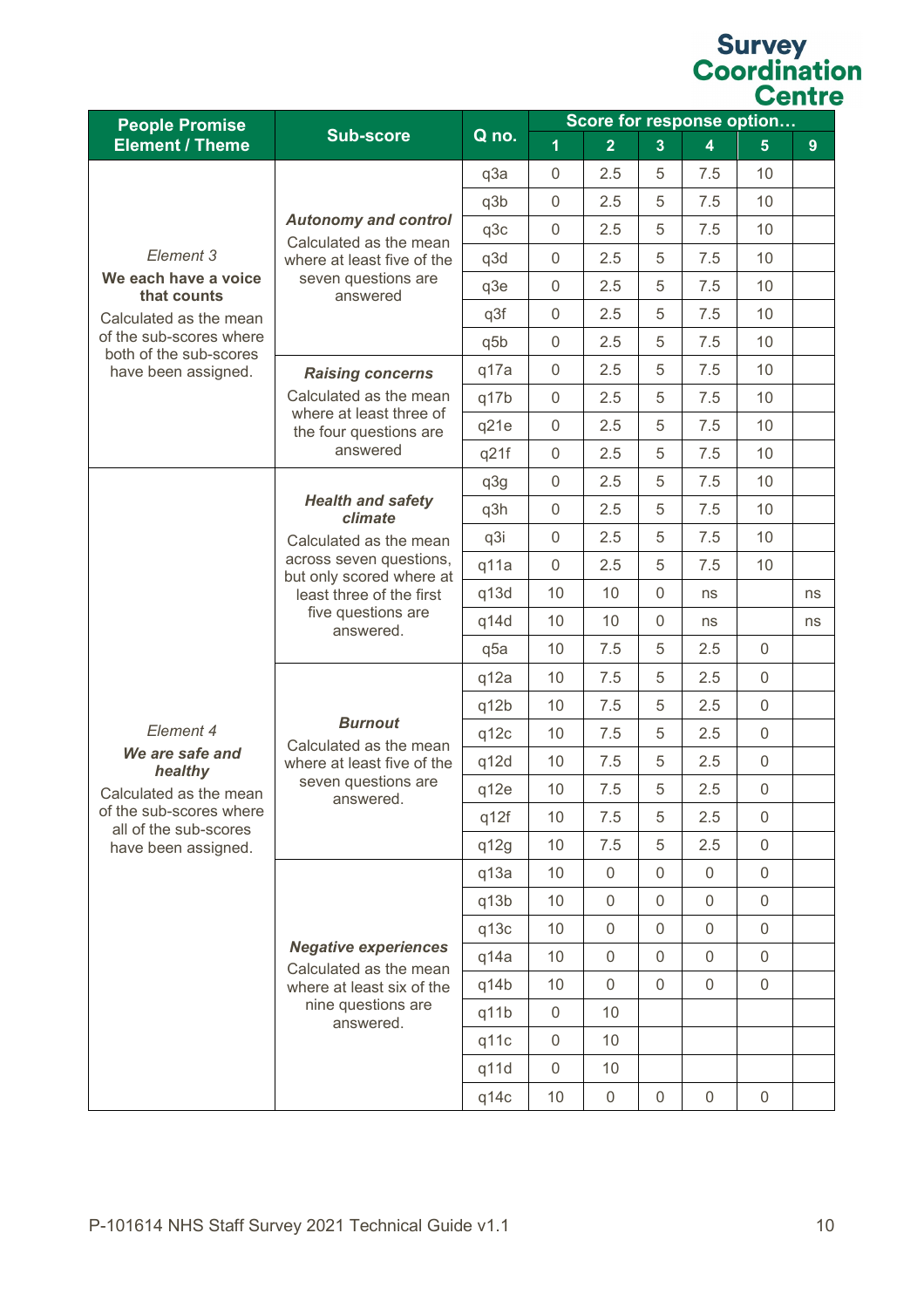| <b>People Promise</b>                                                 |                                                                                                                         |       | Score for response option |     |                         |                         |                |   |
|-----------------------------------------------------------------------|-------------------------------------------------------------------------------------------------------------------------|-------|---------------------------|-----|-------------------------|-------------------------|----------------|---|
| <b>Element / Theme</b>                                                | <b>Sub-score</b>                                                                                                        | Q no. | $\overline{1}$            |     | $\overline{\mathbf{3}}$ | $\overline{\mathbf{4}}$ | $5\phantom{1}$ | 9 |
|                                                                       | <b>Development</b><br>Calculated as the mean<br>where at least three of the                                             | q20a  | $\overline{0}$            | 2.5 | 5                       | 7.5                     | 10             |   |
|                                                                       |                                                                                                                         | q20b  | $\overline{0}$            | 2.5 | 5                       | 7.5                     | 10             |   |
|                                                                       |                                                                                                                         | q20c  | $\overline{0}$            | 2.5 | 5                       | 7.5                     | 10             |   |
| Element 5<br>We are always                                            | five questions are<br>answered.                                                                                         | q20d  | $\overline{0}$            | 2.5 | 5                       | 7.5                     | 10             |   |
| learning                                                              |                                                                                                                         | q20e  | $\overline{0}$            | 2.5 | 5                       | 7.5                     | 10             |   |
| Calculated as the mean                                                | Appraisals*                                                                                                             | q19b  | 10                        | 5   | 0                       |                         |                |   |
| of the sub-scores where<br>both of the sub-scores                     | Calculated as the mean<br>where at least two of the                                                                     | q19c  | 10                        | 5   | 0                       |                         |                |   |
| have been assigned.                                                   | three questions are<br>answered                                                                                         | q19d  | 10                        | 5   | 0                       |                         |                |   |
|                                                                       | *Note: If a respondent has not received an appraisal ('no' at Q19a) an<br>Appraisals sub-score of 0 (zero) is assigned. |       |                           |     |                         |                         |                |   |
|                                                                       | <b>Support for work-life</b>                                                                                            | q6b   | 0                         | 2.5 | 5                       | 7.5                     | 10             |   |
| Element 6                                                             | balance<br>Calculated as the mean                                                                                       | q6c   | $\mathsf 0$               | 2.5 | 5                       | 7.5                     | 10             |   |
| We work flexibly<br>Calculated as the mean<br>of the sub-scores where | where at least two of the<br>three questions are<br>answered.                                                           | q6d   | 0                         | 2.5 | 5                       | 7.5                     | 10             |   |
| both of the sub-scores<br>have been assigned.                         | <b>Flexible working</b><br>Calculated as the mean<br>where the single question<br>is answered.                          | q4d   | 0                         | 2.5 | 5                       | 7.5                     | 10             |   |
|                                                                       |                                                                                                                         | q7a   | 0                         | 2.5 | 5                       | 7.5                     | 10             |   |
|                                                                       |                                                                                                                         | q7b   | 0                         | 2.5 | 5                       | 7.5                     | 10             |   |
|                                                                       | <b>Teamworking</b>                                                                                                      | q7c   | 0                         | 2.5 | 5                       | 7.5                     | 10             |   |
|                                                                       | Calculated as the mean                                                                                                  | q7d   | $\mathsf 0$               | 2.5 | 5                       | 7.5                     | 10             |   |
| Element 7                                                             | where at least five of the<br>eight questions are                                                                       | q7e   | $\boldsymbol{0}$          | 2.5 | 5                       | 7.5                     | 10             |   |
| We are a team<br>Calculated as the mean                               | answered.                                                                                                               | q7f   | $\mathsf{O}\xspace$       | 2.5 | 5                       | 7.5                     | 10             |   |
| of the sub-scores where                                               |                                                                                                                         | q7g   | $\mathsf{O}\xspace$       | 2.5 | 5                       | 7.5                     | 10             |   |
| both of the sub-scores<br>have been assigned.                         |                                                                                                                         | q8a   | $\mathsf{O}\xspace$       | 2.5 | 5                       | 7.5                     | 10             |   |
|                                                                       | <b>Line management</b>                                                                                                  | q9a   | $\mathsf{O}\xspace$       | 2.5 | 5                       | 7.5                     | 10             |   |
|                                                                       | Calculated as the mean                                                                                                  | q9b   | 0                         | 2.5 | 5                       | 7.5                     | 10             |   |
|                                                                       | where at least three of the<br>four questions are                                                                       | q9c   | $\mathsf{O}\xspace$       | 2.5 | 5                       | 7.5                     | 10             |   |
|                                                                       | answered.                                                                                                               | q9d   | $\boldsymbol{0}$          | 2.5 | 5                       | 7.5                     | 10             |   |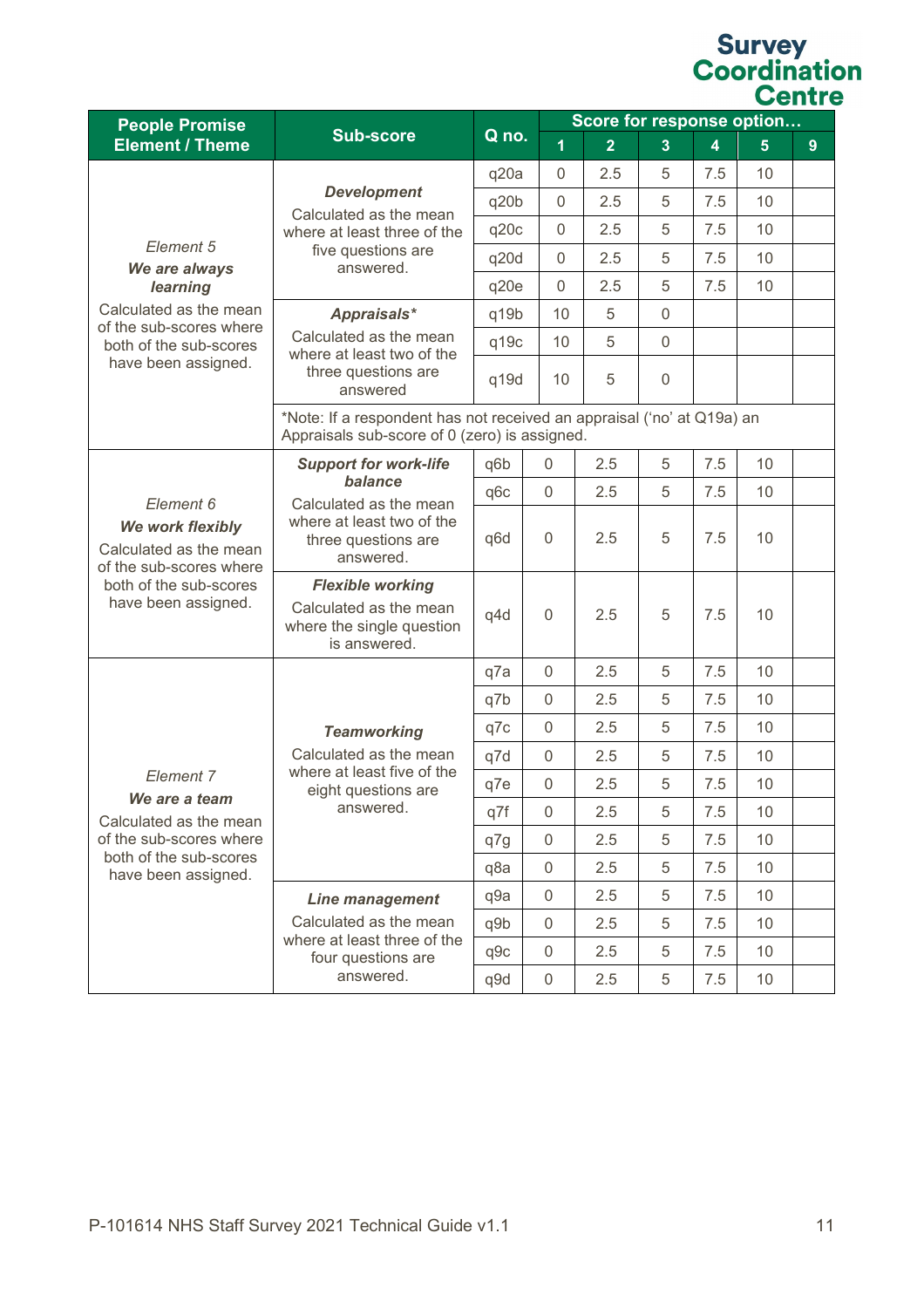| <b>People Promise</b>                                                        |                                                      |                 | Score for response option |                |                |                |                                                  |   |
|------------------------------------------------------------------------------|------------------------------------------------------|-----------------|---------------------------|----------------|----------------|----------------|--------------------------------------------------|---|
| <b>Element / Theme</b>                                                       | <b>Sub-score</b>                                     | Q no.           | $\overline{1}$            | $\overline{2}$ | $\overline{3}$ | $\overline{4}$ | 5 <sup>5</sup>                                   | 9 |
|                                                                              | <b>Motivation</b>                                    | q2a             | $\mathbf 0$               | 2.5            | 5              | 7.5            | 10                                               |   |
|                                                                              | Calculated as the mean<br>where at least two of the  | q2b             | $\overline{0}$            | 2.5            | 5              | 7.5            | 10                                               |   |
| <b>Theme</b>                                                                 | three questions are<br>answered.                     | q <sub>2c</sub> | $\Omega$                  | 2.5            | 5              | 7.5            | 10                                               |   |
| <b>Staff engagement</b>                                                      | <b>Involvement</b>                                   | q3c             | $\overline{0}$            | 2.5            | 5              | 7.5            | 10                                               |   |
| Calculated as the mean                                                       | Calculated as the mean<br>where at least two of the  | q3d             | $\overline{0}$            | 2.5            | 5              | 7.5            | 10                                               |   |
| of the sub-scores where<br>at least two of the three<br>sub-scores have been | three questions are<br>answered.                     | q3f             | $\Omega$                  | 2.5            | 5              | 7.5            | 10                                               |   |
| assigned.                                                                    | <b>Advocacy</b>                                      | q21a            | $\Omega$                  | 2.5            | 5              | 7.5            | 10                                               |   |
|                                                                              | Calculated as the mean<br>where at least two of the  | q21c            | $\Omega$                  | 2.5            | 5              | 7.5            | 10                                               |   |
|                                                                              | three questions are<br>answered.                     | q21d            | 0                         | 2.5            | 5              | 7.5            | 10                                               |   |
|                                                                              | <b>Thinking about leaving</b>                        | q22a            | 10                        | 7.5            | 5              | 2.5            | $\Omega$<br>$\mathbf{0}$<br>$\Omega$<br>10<br>10 |   |
|                                                                              | Calculated as the mean<br>where at least two of the  | q22b            | 10                        | 7.5            | 5              | 2.5            |                                                  |   |
|                                                                              | three questions are<br>answered.                     | q22c            | 10                        | 7.5            | 5              | 2.5            |                                                  |   |
|                                                                              | <b>Work pressure</b>                                 | q3g             | $\Omega$                  | 2.5            | 5              | 7.5            |                                                  |   |
| <b>Theme</b>                                                                 | Calculated as the mean<br>where at least two of the  | q3h             | $\overline{0}$            | 2.5            | 5              | 7.5            |                                                  |   |
| Morale*<br>Calculated as the mean<br>of the sub-scores where                 | three questions are<br>answered.                     | q3i             | $\Omega$                  | 2.5            | 5              | 7.5            | 10                                               |   |
| at least two of the three                                                    |                                                      | q3a             | $\mathbf 0$               | 2.5            | 5              | 7.5            | 10                                               |   |
| sub-scores have been<br>assigned.                                            |                                                      | q3e             | $\Omega$                  | 2.5            | 5              | 7.5            | 10                                               |   |
|                                                                              | <b>Stressors</b>                                     | q5a             | 10                        | 7.5            | 5              | 2.5            | $\mathbf{0}$                                     |   |
|                                                                              | Calculated as the mean<br>where at least five of the | q5b             | $\Omega$                  | 2.5            | 5              | 7.5            | 10                                               |   |
|                                                                              | seven questions are<br>answered.                     | q5c             | 10                        | 7.5            | 5              | 2.5            | $\Omega$                                         |   |
|                                                                              |                                                      | q7c             | $\overline{0}$            | 2.5            | 5              | 7.5            | 10                                               |   |
|                                                                              |                                                      | q9a             | $\mathbf 0$               | 2.5            | 5              | 7.5            | 10                                               |   |

\*Note: The calculation for the Morale theme has changed in 2021. Previously the score was calculated as the average of two sub-scores: *Stress* and *Intention to leave.* For 2021 the theme is calculated from the average of three sub-scores:

- *Thinking about leaving* (identical to the previous *Intention to leave* sub-score)
- *Work pressure* (new)
- <span id="page-12-0"></span>• *Stressors* (similar to the previous *Stress* sub-score but incorporating an additional question)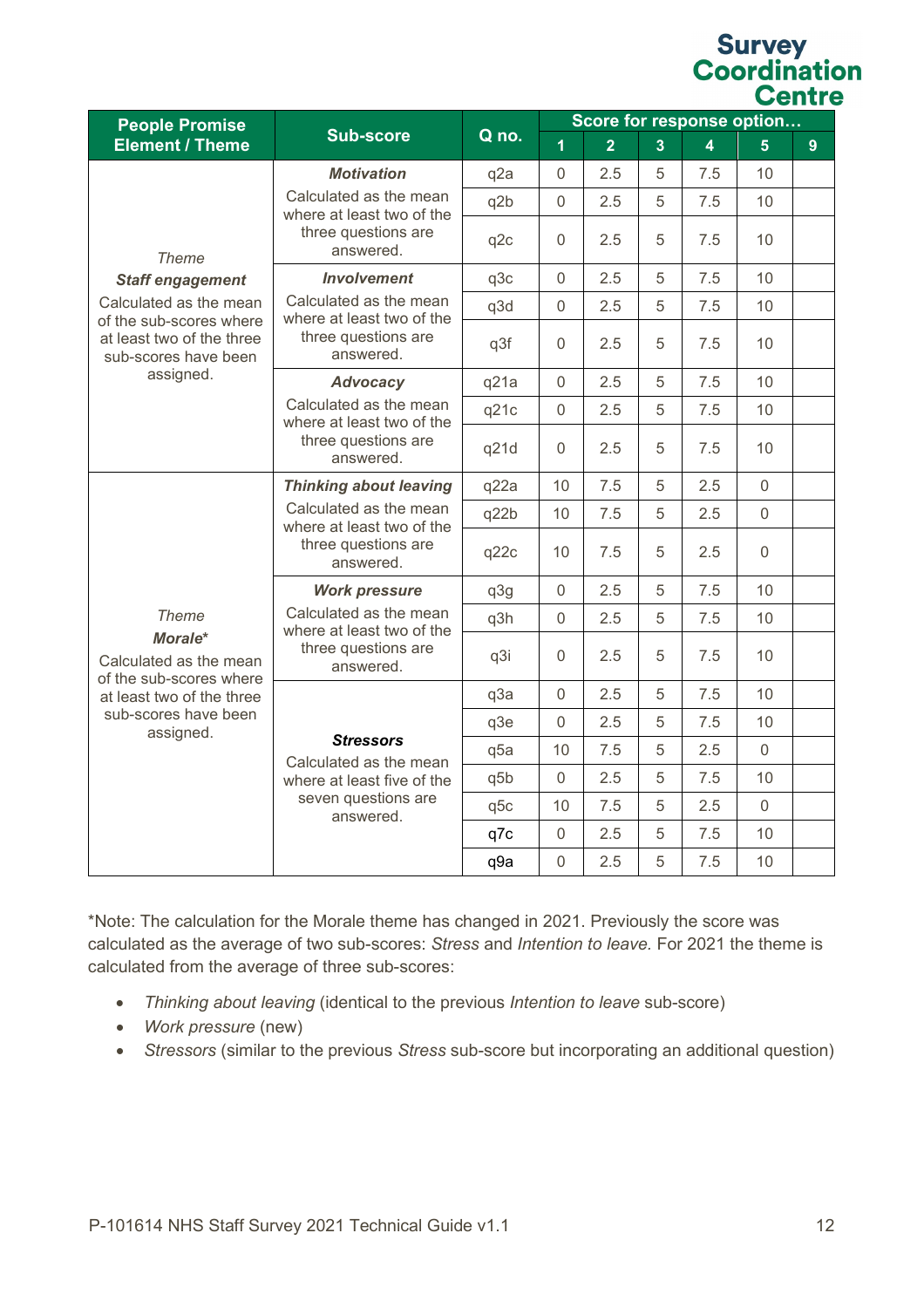## **4 Question level results**

The reporting outputs contain question level results for each question included in the questionnaire. The online dashboards show the full breakdown of all response options for each question. However, in much of the reporting question level results are reported as a single percentage. While the meaning of the percentage reported for a given question is specified in the reporting outputs, a more detailed explanation of how the reported percentage is calculated for each question is provided in the table below.

**Note:** Certain questions are never weighted or benchmarked in the reports, either because a higher or lower value does not relate to a better or worse result or because they are demographic or factual questions. The questions which are not weighted or benchmarked are: q1, q10a, q22d, q23a-c, q24a-q28a, and q29a-q31.

<span id="page-13-0"></span>

| <b>Question</b><br>number | <b>Calculation of results reported</b>                                                                                                           | <b>Values reported</b><br>(Response code in<br>questionnaire) |
|---------------------------|--------------------------------------------------------------------------------------------------------------------------------------------------|---------------------------------------------------------------|
| q1                        | % of staff that have contact with patients / service users out of those who answered the question                                                | 1 & 2                                                         |
| $q2a-c$                   | % of staff selecting 'Often'/'Always' out of those who answered the question                                                                     | 4 & 5                                                         |
| q3a-i                     | % of staff selecting 'Agree'/'Strongly Agree' out of those who answered the question                                                             | 4 & 5                                                         |
| q4a-d                     | % of staff selecting 'Satisfied'/'Very Satisfied' out of those who answered the question                                                         | 4 & 5                                                         |
| q5a                       | % of staff selecting 'Never'/'Rarely' out of those who answered the question                                                                     | 1 & 2                                                         |
| q5b                       | % of staff selecting 'Often'/'Always' out of those who answered the question                                                                     | 4 & 5                                                         |
| q5c                       | % of staff selecting 'Never'/'Rarely' out of those who answered the question                                                                     | 1 & 2                                                         |
| q6a                       | % of staff selecting 'Agree'/'Strongly Agree' out of those who answered the question, but excluding<br>those who selected 'Not applicable to me' | 4 & 5                                                         |
| q6b-d                     | % of staff selecting 'Agree'/'Strongly Agree' out of those who answered the question                                                             | 4 & 5                                                         |
| q7a-i                     | % of staff selecting 'Agree'/'Strongly Agree' out of those who answered the question                                                             | 4 & 5                                                         |
| q8a-d                     | % of staff selecting 'Agree'/'Strongly Agree' out of those who answered the question                                                             | 4 & 5                                                         |
| q9a-i                     | % of staff selecting 'Agree'/'Strongly Agree' out of those who answered the question                                                             | 4 & 5                                                         |
| q10a                      | % of staff working part-time out of those who answered the question                                                                              |                                                               |
| $q10b*$                   | % of staff working additional paid hours out of those who answered the question                                                                  | $2$ to $4$                                                    |
| $q10c*$                   | % of staff working additional unpaid hours out of those who answered the question                                                                | $2$ to $4$                                                    |
| q11a                      | % of staff selecting 'Agree'/'Strongly Agree' out of those who answered the question                                                             | 4 & 5                                                         |
| $q11b-e*$                 | % of staff selecting 'Yes' out of those who answered the question                                                                                |                                                               |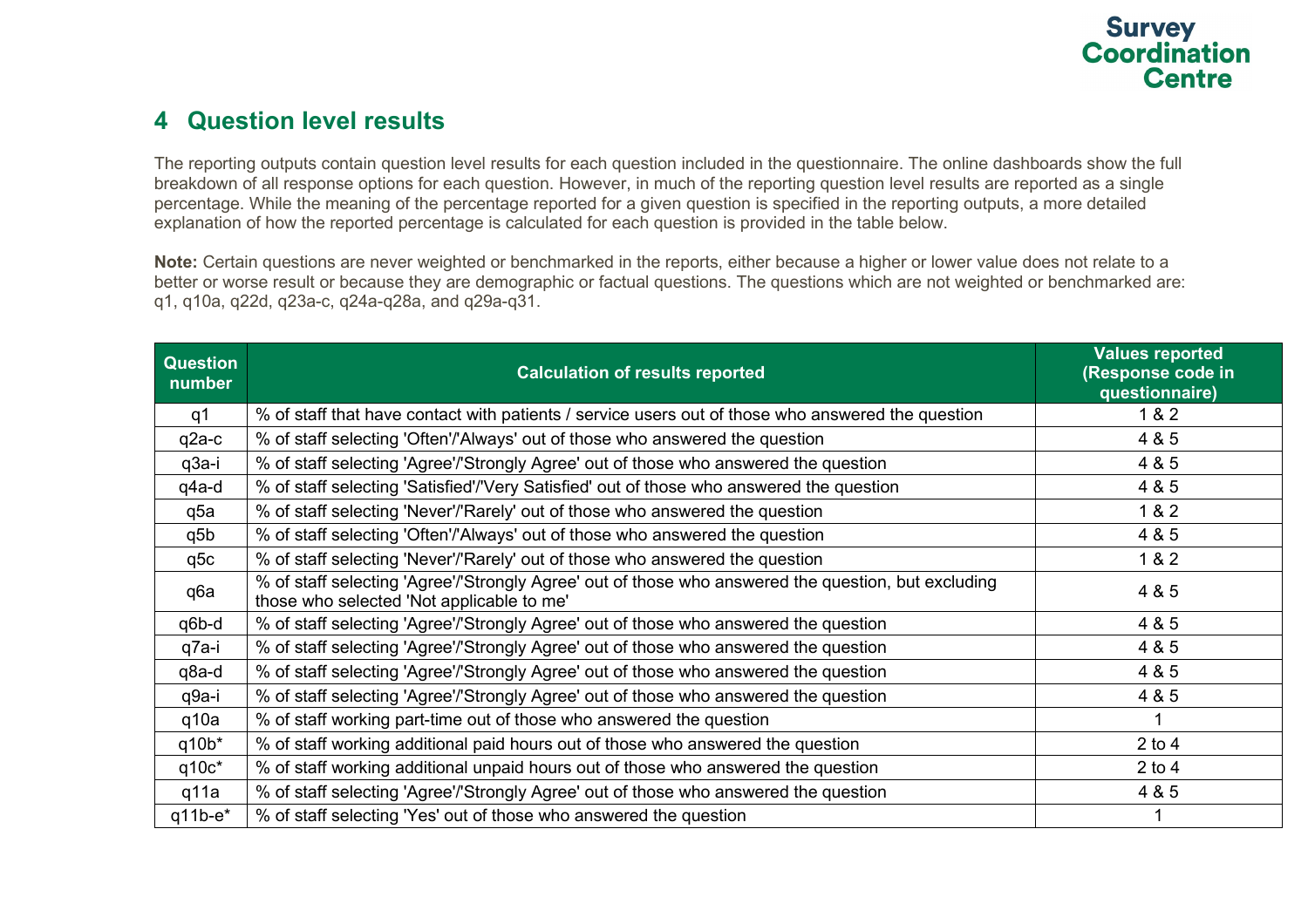<span id="page-14-2"></span><span id="page-14-1"></span><span id="page-14-0"></span>

| <b>Question</b><br>number | <b>Calculation of results reported</b>                                                                                                   | <b>Values reported</b><br>(Response code in<br>questionnaire) |
|---------------------------|------------------------------------------------------------------------------------------------------------------------------------------|---------------------------------------------------------------|
| $q12a-g^*$                | % of staff selecting 'Often'/'Always' out of those who answered the question                                                             | 4 & 5                                                         |
| $q13a-c*$                 | % of staff saying they experienced at least one incident of violence out of those who answered the<br>question                           | $2$ to $5$                                                    |
| q13d                      | % of staff saying they, or a colleague, reported it, out of those who answered the question excluding<br>those who selected 'DK' or 'NA' | 1, 2 & $6^2$                                                  |
| $q14a-c$ *                | % of staff saying they experienced at least one incident of bullying, harassment or abuse out of those<br>who answered the question      | $2$ to $5$                                                    |
| q14d                      | % of staff saying they, or a colleague, reported it, out of those who answered the question excluding<br>those who selected 'DK' or 'NA' | 1, 2 & $6^2$                                                  |
| 15                        | % of staff selecting 'Yes' out of those who answered the question <sup>3</sup>                                                           |                                                               |
| $q16a-b*$                 | % of staff selecting 'Yes' out of those who answered the question                                                                        |                                                               |
| $q16c*$                   | % of staff saying they have experienced discrimination on each basis out of those who answered the<br>question                           | 1 (for each code)                                             |
| $q17a-b$                  | % of staff selecting 'Agree'/'Strongly Agree' out of those who answered the question                                                     | 4 & 5                                                         |
| q18                       | % of staff selecting 'Agree'/'Strongly Agree' out of those who answered the question                                                     | 4 & 5                                                         |
| q19a                      | % of staff selecting 'Yes' out of those who answered the question excluding those who selected 'Can't<br>remember'                       |                                                               |
| q19b-d                    | % of staff selecting 'Yes, definitely' out of those who answered the question                                                            |                                                               |
| $q20a-e$                  | % of staff selecting 'Agree'/'Strongly Agree' out of those who answered the question                                                     | 4 & 5                                                         |
| $q21a-f$                  | % of staff selecting 'Agree'/'Strongly Agree' out of those who answered the question                                                     | 4 & 5                                                         |
| $q22a-c$ *                | % of staff selecting 'Agree'/'Strongly Agree' out of those who answered the question                                                     | 4 & 5                                                         |
| q22d                      | % of staff saying this would be their most likely destination out of those who answered the question                                     | 1/2/3/4/5/9                                                   |
| $q23a-c$                  | % of staff selecting 'Yes' out of those who answered the question                                                                        |                                                               |
| $q24a-c$                  | % of staff selecting each response option out of those who answered the question                                                         | each code                                                     |
| q25                       | % of staff selecting a response falling into each of the following categories, out of those who<br>answered the question<br>Categories:  | White: 1 to 4<br>Mixed/Multiple ethnic<br>background: 5 to 8  |

<sup>&</sup>lt;sup>2</sup> See <u>Section 2.1</u> for how code 6 is assigned

 $^{\rm 3}$  Note that the calculation of this result has changed in 2021. Previously the reporting showed the % of staff saying 'Yes' out of those who answered the question excluding those who selected 'Don't know'.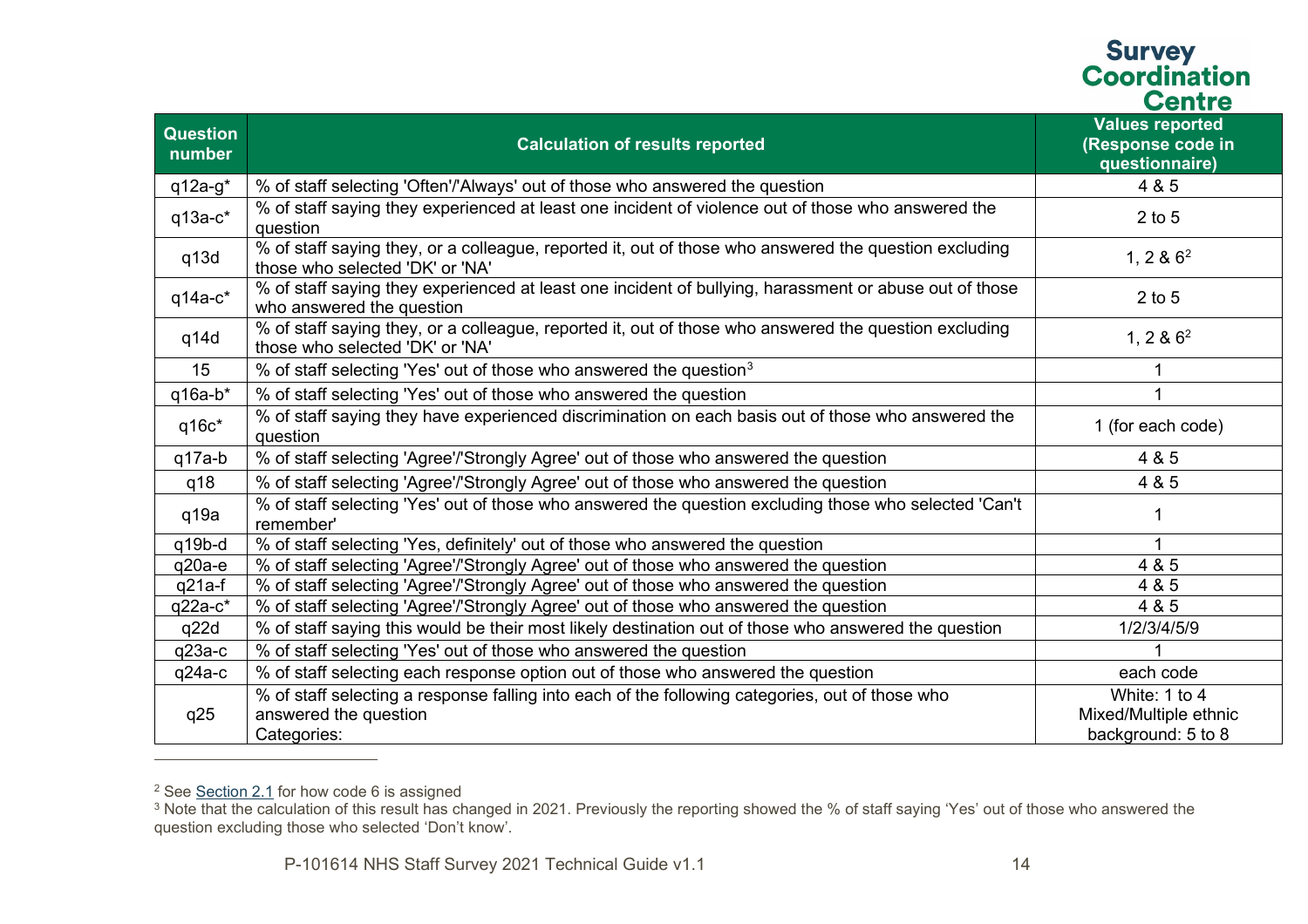| <b>Question</b><br>number | <b>Calculation of results reported</b>                                                                                                                                                                                                                                                                                                                                                                                                                                                                                                                   | <b>Values reported</b><br>(Response code in<br>questionnaire)                                                                                                                                                                                                                                                                                                                                                                                         |
|---------------------------|----------------------------------------------------------------------------------------------------------------------------------------------------------------------------------------------------------------------------------------------------------------------------------------------------------------------------------------------------------------------------------------------------------------------------------------------------------------------------------------------------------------------------------------------------------|-------------------------------------------------------------------------------------------------------------------------------------------------------------------------------------------------------------------------------------------------------------------------------------------------------------------------------------------------------------------------------------------------------------------------------------------------------|
|                           | White<br>Mixed/Multiple ethnic background<br>Asian/Asian British<br>Black/African/Caribbean/Black British<br>Other ethnic group                                                                                                                                                                                                                                                                                                                                                                                                                          | Asian/Asian British: 9 to 13<br>Black/African/Caribbean/Black<br>British: 14 to 16<br>Other ethnic group: 17 & 18                                                                                                                                                                                                                                                                                                                                     |
| q26                       | % of staff selecting each response option out of those who answered the question                                                                                                                                                                                                                                                                                                                                                                                                                                                                         | each code                                                                                                                                                                                                                                                                                                                                                                                                                                             |
| q27                       | % of staff selecting each response option out of those who answered the question                                                                                                                                                                                                                                                                                                                                                                                                                                                                         | each code                                                                                                                                                                                                                                                                                                                                                                                                                                             |
| q28a                      | % of staff selecting 'Yes' out of those who answered the question                                                                                                                                                                                                                                                                                                                                                                                                                                                                                        |                                                                                                                                                                                                                                                                                                                                                                                                                                                       |
| q28b                      | % of staff selecting 'Yes' out of those who answered the question excluding those who select 'No<br>adjustment required'                                                                                                                                                                                                                                                                                                                                                                                                                                 |                                                                                                                                                                                                                                                                                                                                                                                                                                                       |
| $q29a-b$                  | % of staff selecting 'Yes' out of those who answered the question                                                                                                                                                                                                                                                                                                                                                                                                                                                                                        |                                                                                                                                                                                                                                                                                                                                                                                                                                                       |
| $q30a-b$                  | % of staff selecting each response option out of those who answered the question                                                                                                                                                                                                                                                                                                                                                                                                                                                                         | each code                                                                                                                                                                                                                                                                                                                                                                                                                                             |
| q31                       | % of staff selecting a response falling into each of the following categories, out of those who<br>answered the question<br>Categories:<br>Registered nurses & midwives<br>Nursing or healthcare assistants<br>Medical or dental<br>Allied health professionals (AHP)<br>Scientific and technical<br>Social care<br>Public health<br>Commissioning<br>Admin and clerical<br><b>Central functions</b><br>Maintenance<br>General management<br>Other<br>Emergency care practitioner<br>Paramedic<br>Emergency care assistant (ECA)<br>Ambulance technician | Reg.Nurses&Midwives: 24 to<br>31<br>Nursing or HA: 32<br>Med. or dent.: 12 to 15<br>AHP: 1 to 3 & 5 to 9<br>Sci. & techn.: 4 & 10 to 11<br>Social care: 33 to 35<br>Public health: 22<br>Commissioning: 23<br>Admin & clerical: 36<br>Central functions: 37<br>Maintenance: 38<br>General management: 39<br>Other: 40<br>Emergency care pract.: 16<br>Paramedic: 17<br><b>ECA: 18</b><br>Ambulance techn: 19<br>Ambulance contr: 20<br><b>PTS: 21</b> |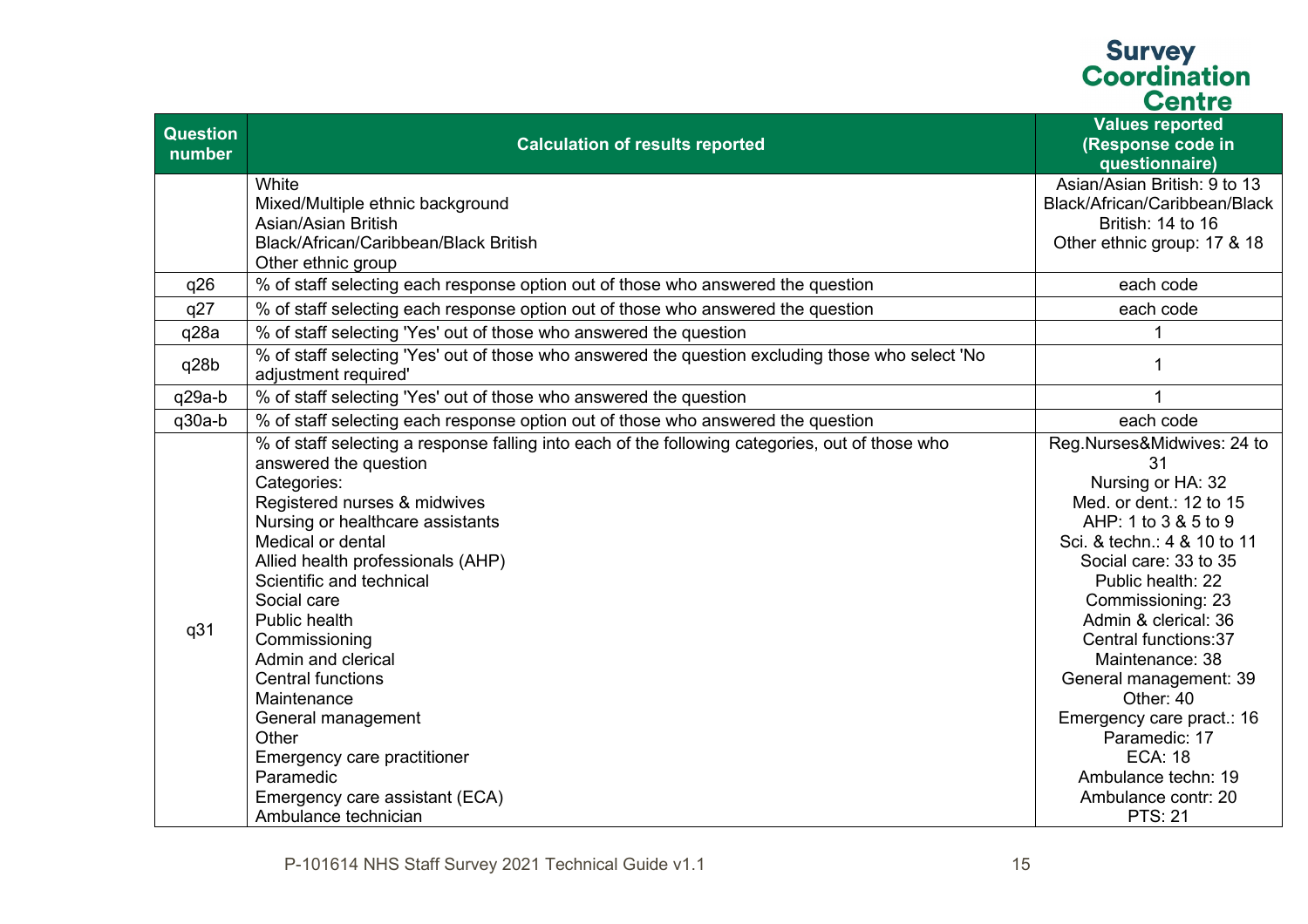|                    |                                                            | <b>Survey</b><br><b>Coordination</b><br><b>Centre</b>           |
|--------------------|------------------------------------------------------------|-----------------------------------------------------------------|
| Question<br>number | <b>Calculation of results reported</b>                     | <b>Values reported</b><br>(Response code in l<br>questionnaire) |
|                    | Ambulance control staff<br>Patient transport service (PTS) |                                                                 |

\* Questions marked with one asterisk are reverse scored, i.e. a lower percentage indicates a better result.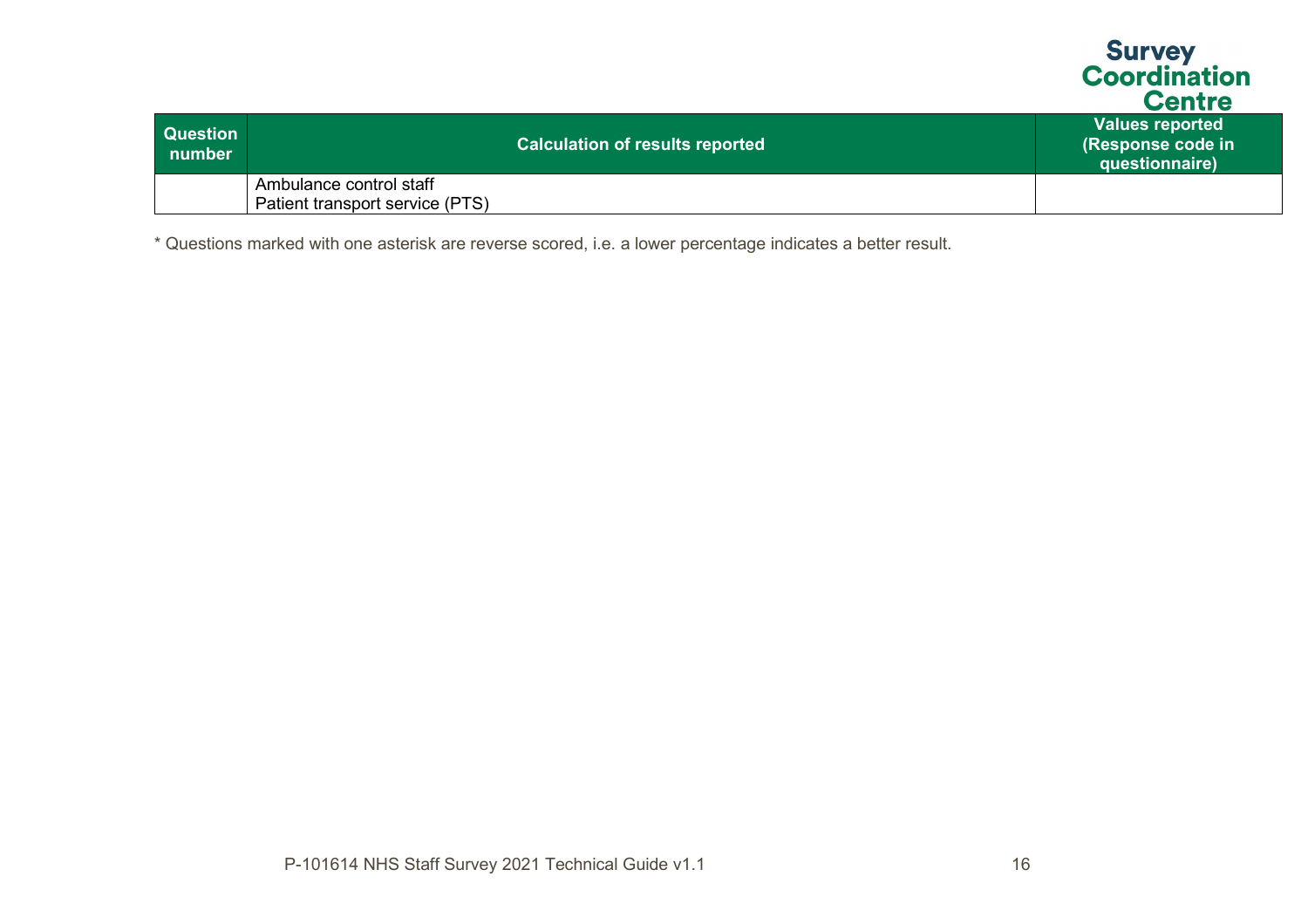

## <span id="page-17-0"></span>**5 Benchmarking groups**

Each organisation that participates in the survey is assigned to a benchmarking group that includes organisations of a similar type, based on the services they offer, which ensures that any comparisons made between organisations are as fair and as reasonable as possible, recognising that some variation across organisations likely exists even within benchmarking groups. Such comparisons use weighted data. In the benchmark reports, organisations' results are presented in the context of their benchmarking group's best, average and worst results.

Five benchmarking groups are used for trusts, one for CCGs and four for other types of organisations (whose participation is voluntary) that do not fit into the first five categories.

The benchmarking groups for 2021 are:

- Acute and Acute & Community Trusts
- Acute Specialist Trusts
- Mental Health & Learning Disability and Mental Health, Learning Disability & Community Trust[s4](#page-17-1)
- Community Trusts
- Ambulance Trusts
- Clinical Commissioning Groups (CCGs)
- Commissioning Support Units (CSUs)
- Social Enterprises Mental Health
- Social Enterprises Community
- Community Surgical Services

In the benchmark reports, the results for social enterprises are benchmarked against the most relevant trust benchmarking groups (Community Trusts or Mental Health & Learning Disability and Mental Health, Learning Disability & Community Trusts as appropriate). Data for the single Community Surgical Services organisation is benchmarked against the Community Trusts group.

<span id="page-17-1"></span><sup>4</sup> For the purposes of reporting in the dashboards, benchmark data excel and detailed spreadsheets, this benchmarking group will be abbreviated to 'MH & LD, MH, LD & Community Trusts'. It is written in full in the benchmark reports.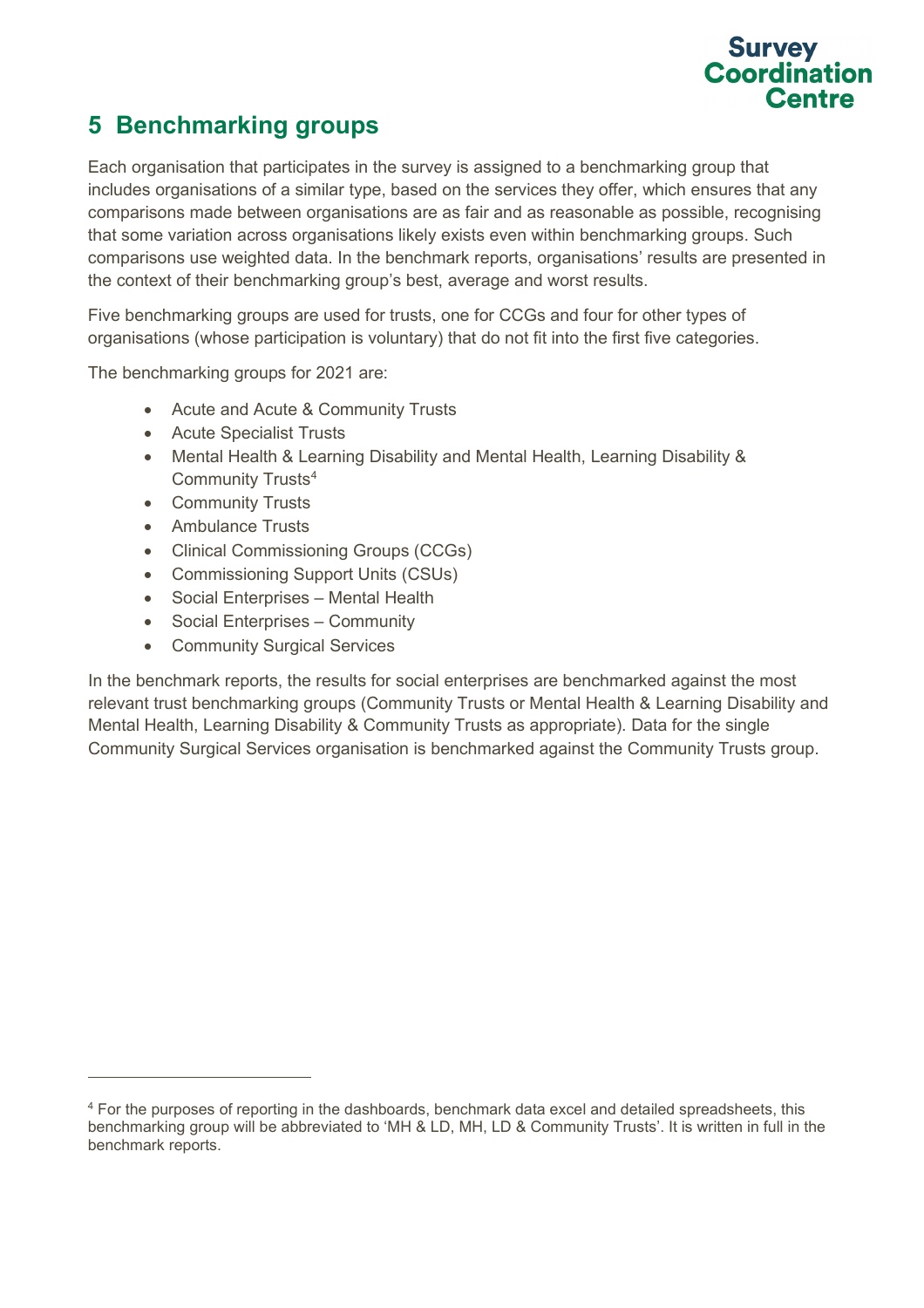## <span id="page-18-0"></span>**6 Methods used for weighting scores**

In order to allow for reasonable comparisons between organisations and to account for trust size when calculating national results, the Staff Survey data are weighted. Three types of weights are used in the outputs produced by the Survey Coordination Centre:

- The **occupational group weight** is used for the benchmarking groups, and allows for a fair comparison between organisations of a similar type.
- The **trust size weight** is used to account for trust size in the national breakdowns, to ensure trust results have an impact according to the number of staff working at each trust.
- Finally, the **combined weight** combines the two above weights, thus allowing for a fair comparison between organisations of a similar type, whilst also accounting for trust size in the national results.

Details of each of these three weights and how they are calculated are provided below.

**Note:** Certain questions are never weighted or benchmarked in the reports as they ask for demographic or factual information. These questions which are not weighted or benchmarked are: q1, q10a, q22d, q23a-c, q24a-q28a, and q29a-q31.

## <span id="page-18-1"></span>**6.1Occupational group weight**

NHS organisations of the same type are likely to have different numbers of employees in each occupational group. This can be due to a number of reasons, for example, some organisations issue contracts for services such as catering and cleaning, while other organisations supply them in-house. These differences can have a significant effect on organisation results, as it is known that different occupational groups tend to answer some questions in different ways. For instance, managers are known to respond more positively than other groups to some questions, and an organisation that has a particularly large number of managers may have more positive results overall due to this imbalance. This is why the data are weighted. The weighting procedure described below ensures that no organisation will appear better or worse than others of a comparable type because of any occupational group differences.

In order to make one organisation's scores comparable with other organisations of the same type, individuals' scores within each organisation (with the exception of CCGs, CSUs and community surgical services) are weighted so that the occupational group profile of the organisation reflects that of a typical organisation of its type. Occupational groups are collapsed into thirteen broad categories,<sup>[5](#page-18-2)</sup> where 'All Nurses' includes all types of registered and unregistered nurses and midwives, and 'Medical / Dental' includes consultants and other medical and dental staff, including those in training.

<span id="page-18-2"></span><sup>5</sup> The thirteen occupational categories used for weighting are: All Nurses, Medical/Dental, Allied Health Professionals, General Management, Other Scientific and Technical including pharmacy, Admin and Clerical, Paramedics, Ambulance Technician, Ambulance Control, Patient Transport Service, Central Functions, Social Care Staff, and Other.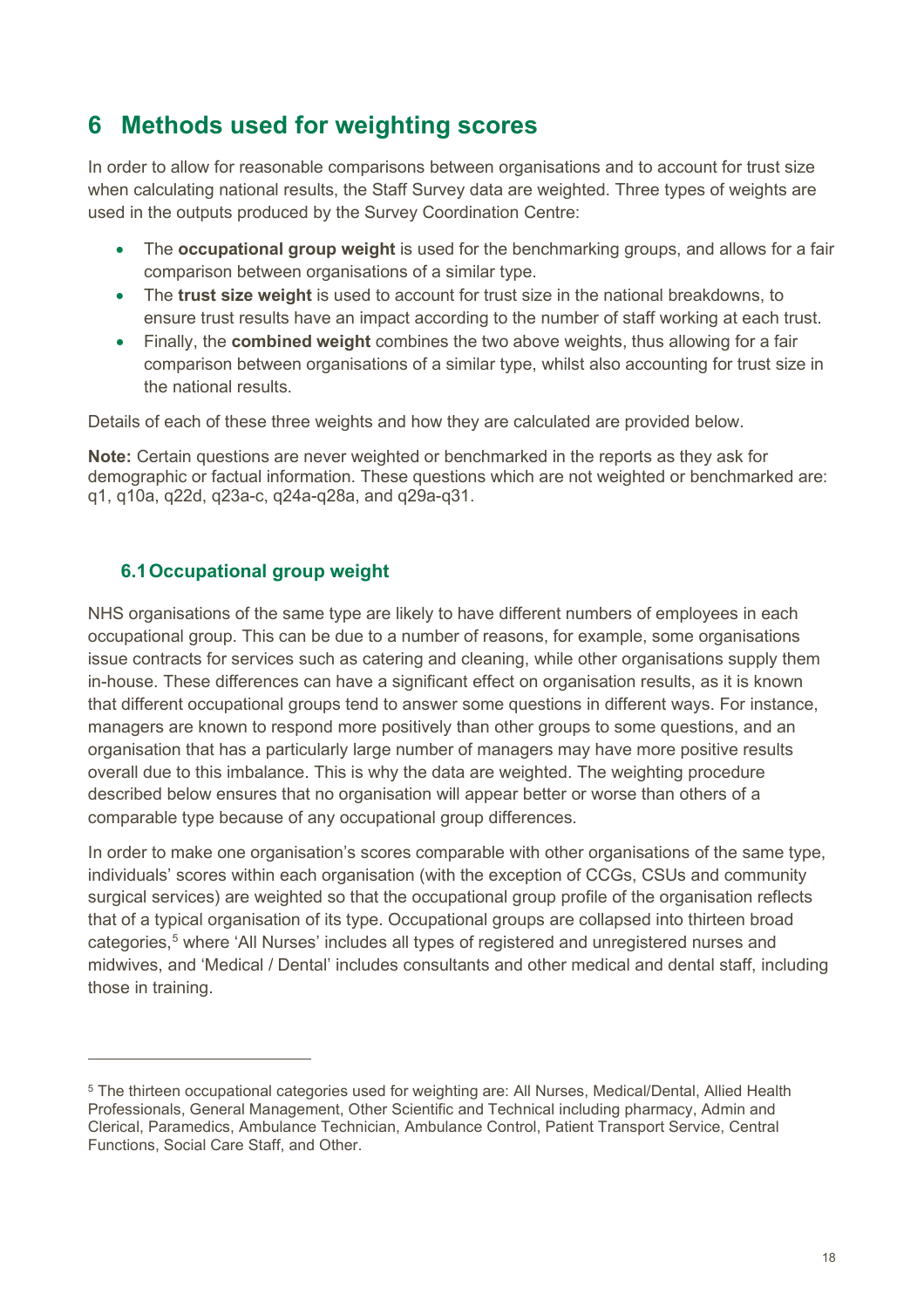The weights applied for each type of organisation are determined by the frequency of responses in an average organisation of that type. The calculations are conducted in three steps:

- 1. First, the proportion of each occupational group within each trust is calculated; this is the '**trust proportion**'.
- 2. Next, the average proportion of each occupational group within each benchmark group is calculated; this is the '**benchmark group proportion**'.
- 3. Finally, the benchmark group proportion (step 2) is divided by the trust proportion (step 1) for each occupational group at each trust, to create the occupational group weight.

For example, if 25% of eligible staff at an acute trust are nurses, but the average proportion of nurses across acute trusts as a whole is 40% then the weight for the nurses at this trust would be calculated as follows: 40 / 25 = 1.6. This means that all nurses' responses at this given acute trust would be weighted by 1.6.

Please note that occupational group weights are capped at 5.

The occupational group weight is only applied to social enterprises and the five trust benchmarking groups.

Data for organisations in the 'Social enterprises – mental health' group are weighted using the average occupational group proportions from the 'Mental health/learning disability trusts' group.

Data for organisations in the 'Social enterprises – community' group are weighted using the average occupational group proportions from the 'Community trusts' group.

For **CCGs, CSUs and community surgical services the data reported in the organisation benchmark reports are unweighted** (i.e. their occupational group weight is one). This is because of the relatively small size and nature of the occupational group profile within these organisations.

For historical trend data (2017 to 2020), the data are re-weighted according to the 2021 benchmark group proportions.

## <span id="page-19-0"></span>**6.2Trust size weight**

In order to account for trusts' *size* in the national results, another weight called the 'trust size weight' is also calculated, and is applied to the national outputs. This is particularly important given that not all trusts run a census (inviting all their eligible staff to participate).

The trust size weight is calculated for all trusts that participate in the survey. The calculation for this weight is: total number of eligible staff / number of respondents.

For example, if a trust had a total eligible population of 11,000 staff and received 6,500 responses then the trust size weight that would be applied to each respondent at this trust would be:

 $11,000 / 6,500 = 1.69$ 

Trust size weights are uncapped.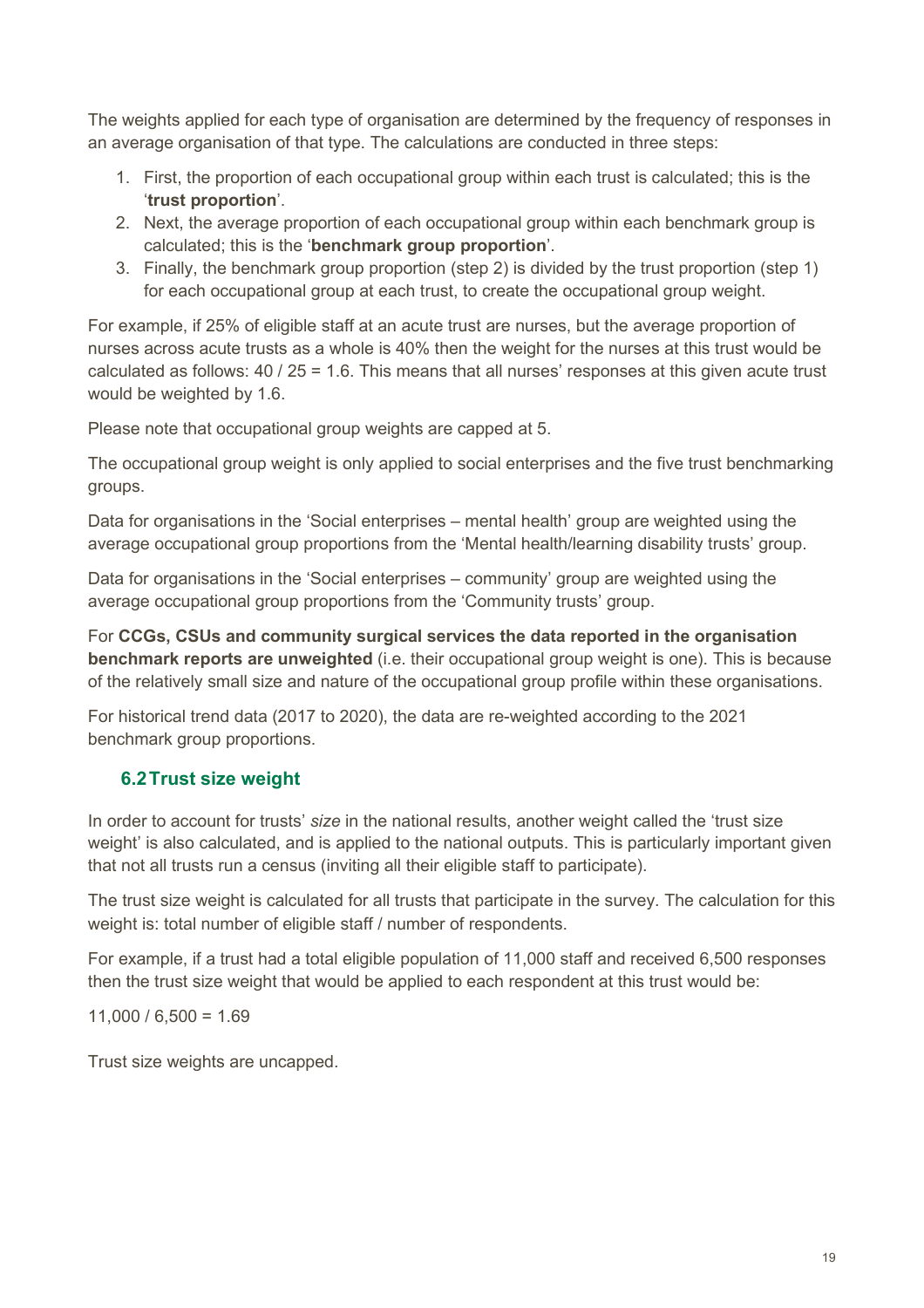## <span id="page-20-0"></span>**6.3Combined weight**

National level outputs which also contain results for benchmarking groups need a combined weight applied to the data, utilising both the occupational group weight and the trust size weight. This means that both occupational group differences within benchmarking groups and differences in trust size are accounted for, allowing for a representative national overview of the results.

The combined weight is produced using the following calculation: trust size weight x occupational group weight.

For example, if a case had a trust size weight of 2.1 and an occupational group weight of 1.6 then the combined weight for this case would be:  $2.1 \times 1.6 = 3.36$ .

The combined weight is uncapped, but the occupational group weight that is used to create it is capped at 5.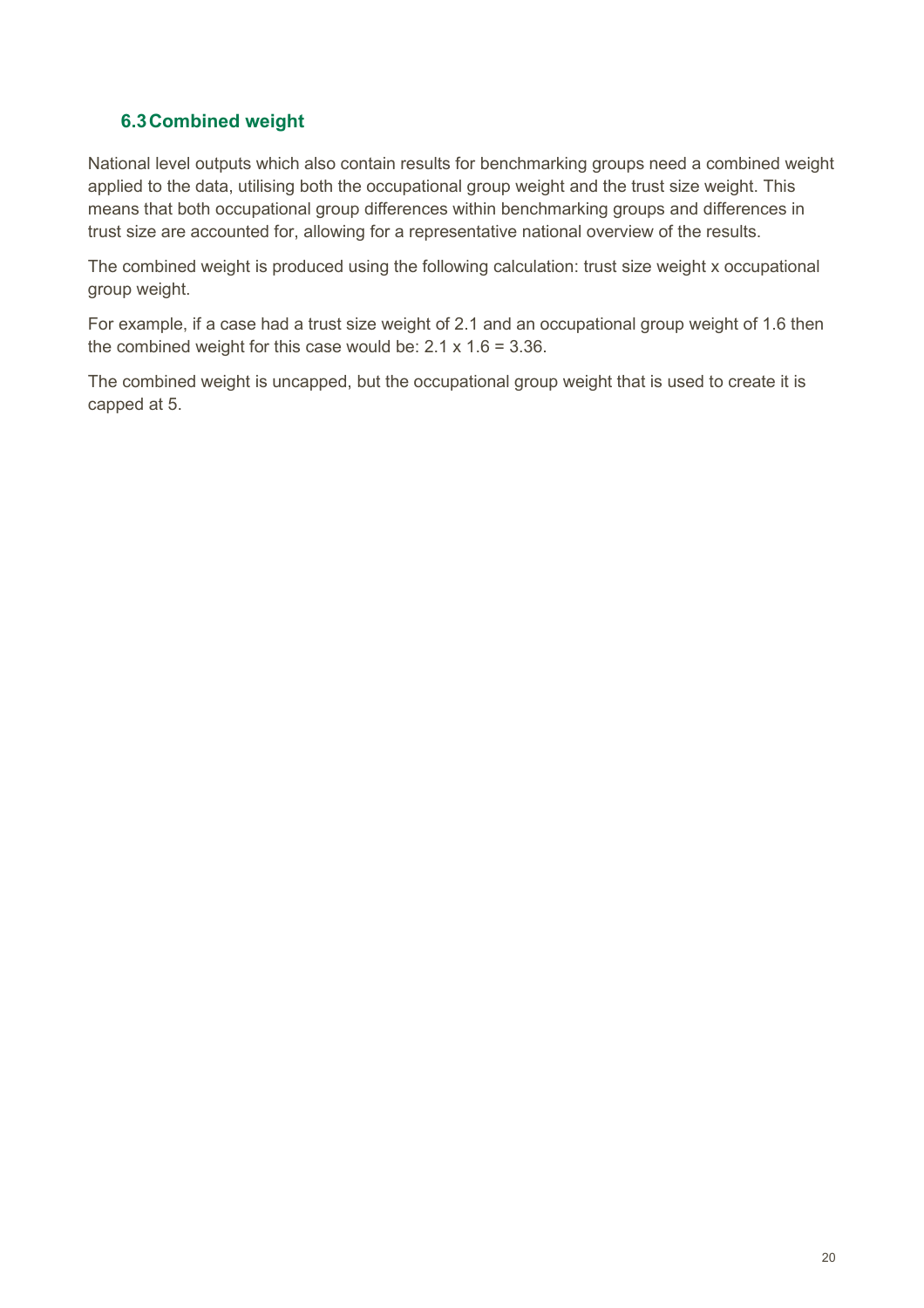## <span id="page-21-0"></span>**7 Outputs**

Outputs produced by the Survey Coordination Centre fall into three categories: national results, local results and regional/system-level results.

National outputs:

- National trends
- National breakdowns
- National briefing

Local outputs:

- Benchmark reports
- Benchmark data
- Local breakdowns
- WRES/WDES indicators
- Detailed spreadsheets

Region and system-level outputs:

- Region/system benchmark data (organisation-level data grouped by geography)
- Region/system overview
- Region/system breakdowns

<span id="page-21-1"></span>The content of each of these outputs is outlined below.

## **7.1National outputs**

Please note national outputs are based on data from participating *trusts* only. They exclude organisations that participate voluntarily (i.e. CCGs, CSUs etc.).

## **National dashboards**

Published online, these dashboards provide the national results for all participating trusts on all People Promise elements, themes, sub-scores and questions, including trend data for 2017-2021 where available.

Results are presented for all trusts combined (national average) as well as for each individual trust benchmarking group.

Data points reported are mean scores for all the case level (individual) data that feeds into a given result. The exception to this is the response rate, which is the mean score of trusts' overall response rates.

The data are weighted, except for the response rates and those questions where weighting does not apply (see [Section 6\)](#page-18-0).

This group of outputs consists of six dashboards, as follows: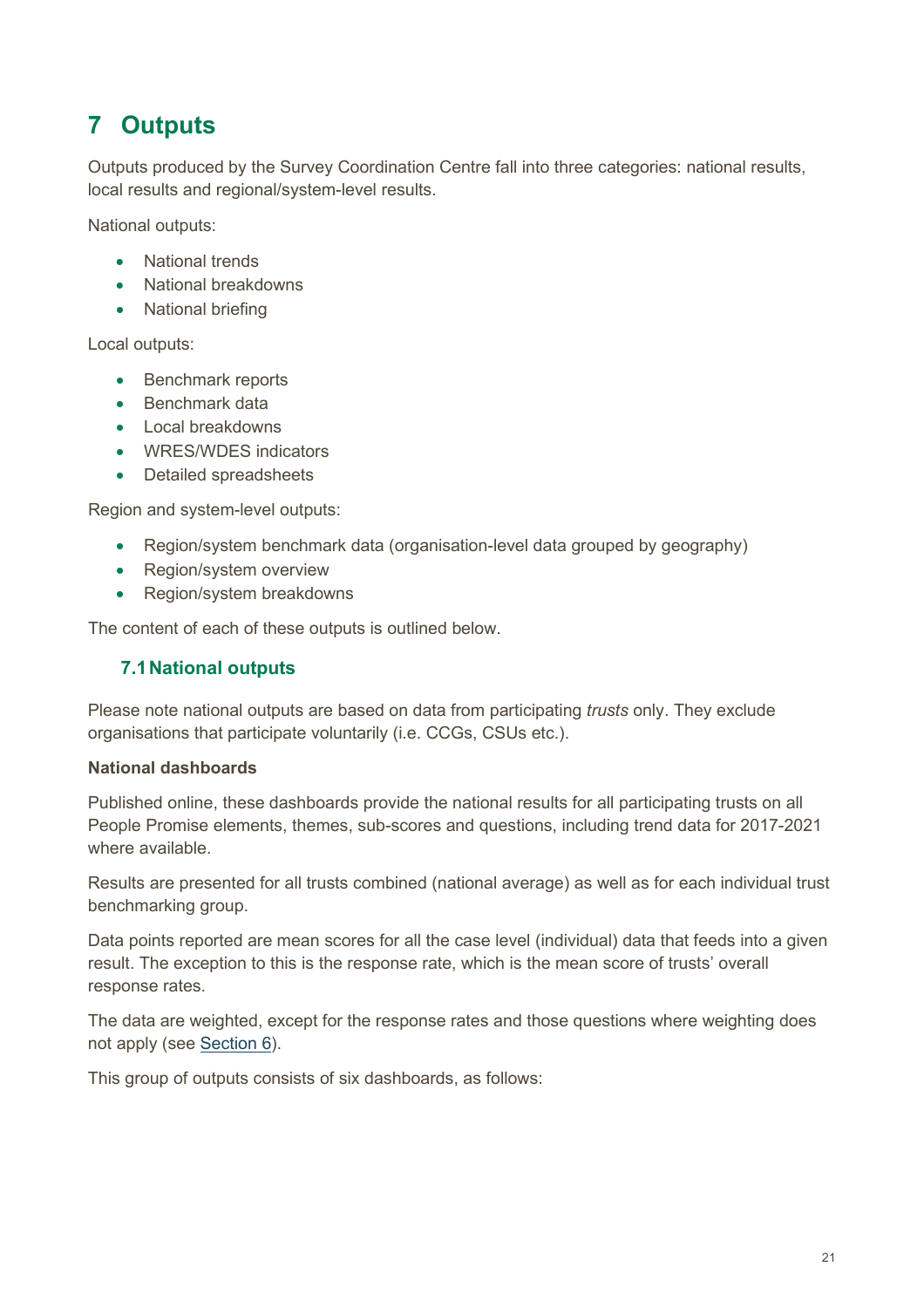<span id="page-22-0"></span>

| <b>Name</b>                                                                                                                                                                                                                                                                                                                                          | <b>Description</b>                                                                                                                                                                                                                                                                                                                                                                                                                                                                                                                                                                                                                                                                        | <b>Weights</b><br>applied                     |
|------------------------------------------------------------------------------------------------------------------------------------------------------------------------------------------------------------------------------------------------------------------------------------------------------------------------------------------------------|-------------------------------------------------------------------------------------------------------------------------------------------------------------------------------------------------------------------------------------------------------------------------------------------------------------------------------------------------------------------------------------------------------------------------------------------------------------------------------------------------------------------------------------------------------------------------------------------------------------------------------------------------------------------------------------------|-----------------------------------------------|
| 2021 Summary - scores                                                                                                                                                                                                                                                                                                                                | Summary view of the 2021 People Promise element and<br>theme scores                                                                                                                                                                                                                                                                                                                                                                                                                                                                                                                                                                                                                       | Combined<br>weight                            |
| Overview - scores                                                                                                                                                                                                                                                                                                                                    | Overview of the results for each People Promise element,<br>theme and sub-score.                                                                                                                                                                                                                                                                                                                                                                                                                                                                                                                                                                                                          | Combined<br>weight                            |
| Breakdown - scores                                                                                                                                                                                                                                                                                                                                   | People Promise elements, themes and sub-scores down by<br>the following background information variables:<br>1. Gender<br>2. Age<br>3. Ethnicity – summary (white / BME)<br>4. Ethnicity - all responses<br>5. Sexuality<br>6. Gender identity<br>7. Religion<br>8. Long-lasting health condition or illness<br>9. Occupational group - summary<br>10. Occupational group - all responses<br>11. Part-time / full-time<br>12. Patient facing role<br>13. Caring responsibilities<br>14. International recruitment<br>15. Worked in a Covid-19 specific ward or area<br>16. Redeployed due to the Covid-19 pandemic<br>Required to work remotely/from home due to the Covid-19<br>pandemic | Trust size<br>weight only <sup>6</sup>        |
| Overview - questions                                                                                                                                                                                                                                                                                                                                 | Overview of the results for each question, showing the<br>summary result, e.g. '% agreeing', which includes staff<br>selecting both "Agree" and "Strongly agree".                                                                                                                                                                                                                                                                                                                                                                                                                                                                                                                         | Combined<br>weight                            |
| Detailed - questions                                                                                                                                                                                                                                                                                                                                 | Results for each question showing the proportion of staff<br>selecting each individual response option.                                                                                                                                                                                                                                                                                                                                                                                                                                                                                                                                                                                   | Combined<br>weight                            |
| People Promise elements, themes and sub-scores down by<br>the following background information variables:<br>Gender<br>1.<br>2. Age<br>Ethnicity - summary (white / BME)<br>3.<br>Breakdown - questions<br>4. Ethnicity - all responses<br>5. Sexuality<br>Gender identity<br>6.<br>Religion<br>7.<br>Long-lasting health condition or illness<br>8. |                                                                                                                                                                                                                                                                                                                                                                                                                                                                                                                                                                                                                                                                                           | <b>Trust size</b><br>weight only <sup>6</sup> |

<span id="page-22-1"></span> $^6$  The purpose of the occupation weight is for benchmarking purposes (i.e. to allow organisation's scores to be comparable with other organisations of the same type). There is no benchmarking in the national breakdowns so this weight is not necessary.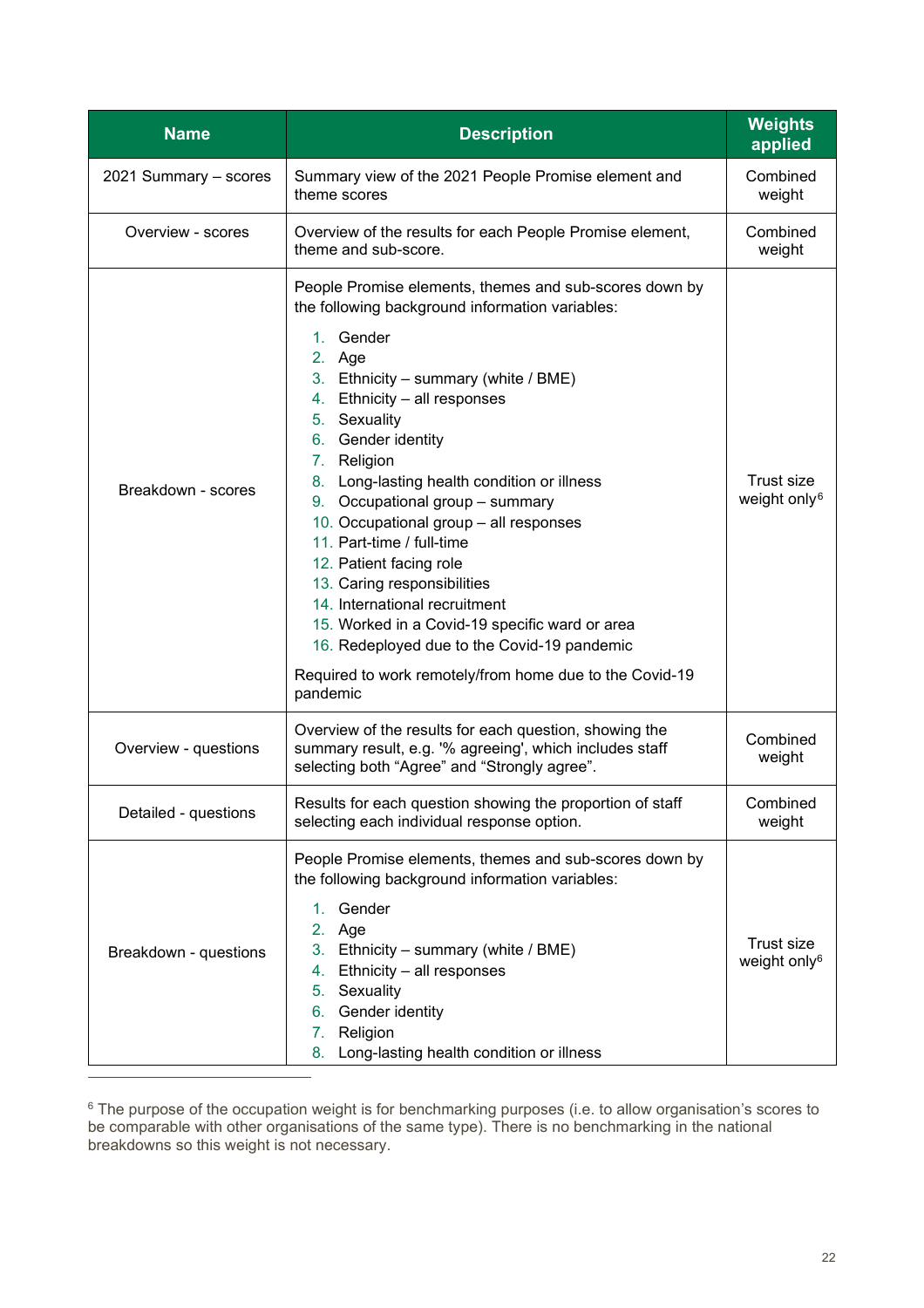| <b>Name</b>    | <b>Description</b>                                 | <b>Weights</b><br>applied |  |
|----------------|----------------------------------------------------|---------------------------|--|
|                | 9. Occupational group - summary                    |                           |  |
|                | 10. Occupational group - all responses             |                           |  |
|                | 11. Part-time / full-time                          |                           |  |
|                | 12. Patient facing role                            |                           |  |
|                | 13. Caring responsibilities                        |                           |  |
|                | 14. International recruitment                      |                           |  |
|                | 15. Worked in a Covid-19 specific ward or area     |                           |  |
|                | 16. Redeployed due to the Covid-19 pandemic        |                           |  |
|                | 17. Required to work remotely/from home due to the |                           |  |
|                | Covid-19 pandemic                                  |                           |  |
| Response rates | Average (mean) of the trusts' response rates.      | None                      |  |

Please note that these dashboards include the unweighted base size on the tooltip for relevant data points (e.g. "[n=1,024]"). The base size is the number of staff that responded to the question within that group, not the number of staff that selected a particular response option.

## **National briefing**

Published in PDF format, these slides provide a summary of the key national results (trusts only) with commentary.

Results included in the National briefing are based on results published in the National dashboards. The base size for the questions and themes included is not specified in the briefing, but the number of responses each result is based on can be found in the National dashboards. Results are weighted as in the dashboards.

The only exceptions are the response rates reported in the briefing, which are based on the total number of eligible responses divided by the total number of eligible staff invited to participate, rather than averaging organisation response rates.

## <span id="page-23-0"></span>**7.2Local outputs**

Local results are produced for all participating organisations.

## **Local reports**

Reports are provided for each participating organisation as follows:

- Benchmark report
- Directorate report (optional)

## Benchmark reports

A PDF report is produced for every organisation and contains organisation results for People Promise elements, themes, sub-scores & questions. Five-year trends are shown for the two themes, sub-scores relating to these themes and any questions where comparative trend data are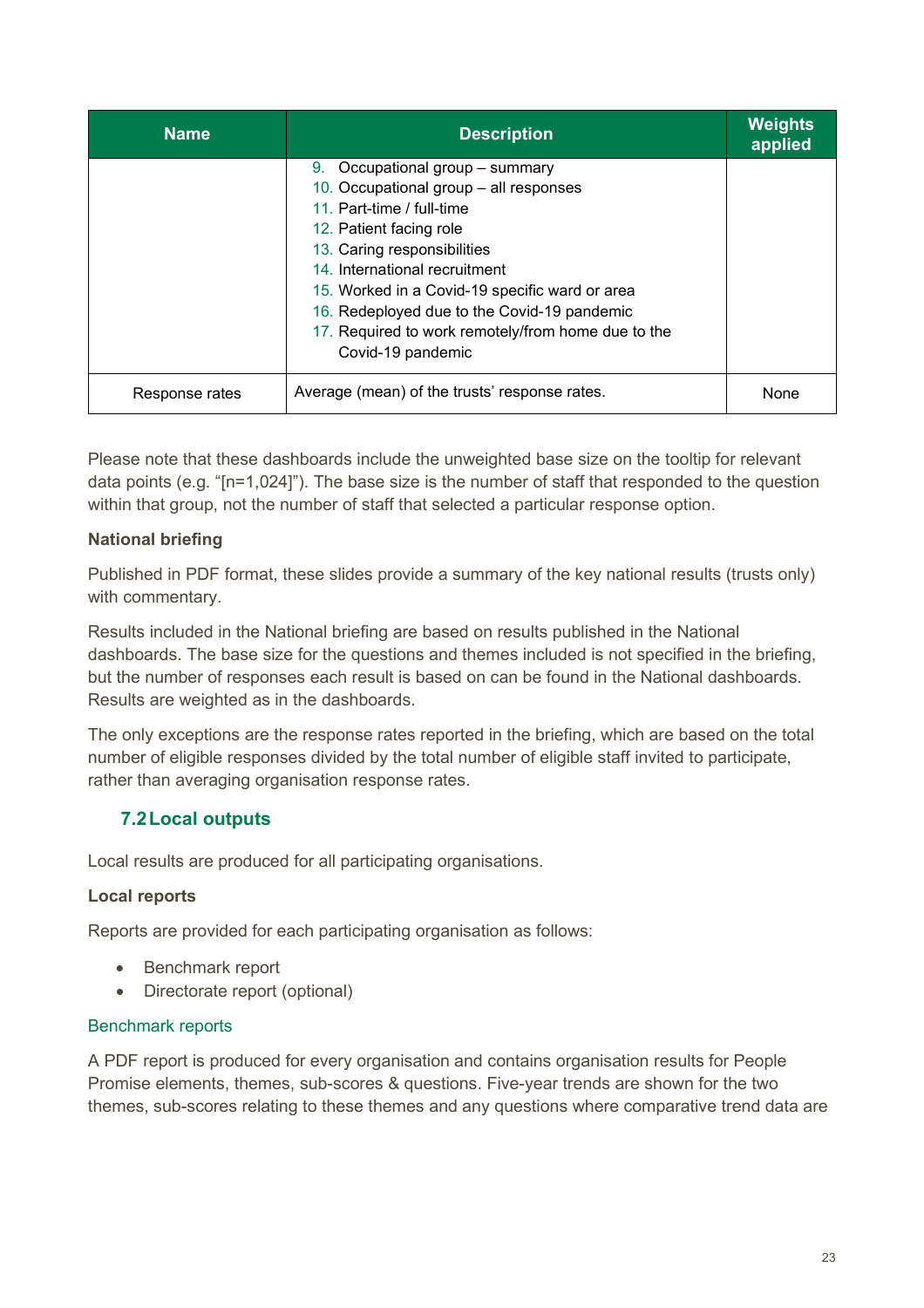available. All results are weighted & benchmarked where appropriate (i.e. non-evaluative questions are not weighted or benchmarked).

People Promise element, theme, and sub-score results are also presented broken down by the Covid-19 classification questions (q23a-c). Results relating to WRES/WDES indicators are shown towards the end of the report (see [Appendix B\)](#page-42-0).

The theme results for 2020 vs 2021 are tested for statistical significance and included in the appendix of the report.

Values reported in the benchmark reports:

- Organisation results:
	- o '**Your org**': the organisation mean score based on all the individual responses to a given question, or based on all the individual scores for a given summary indicator (People Promise element, theme or sub-score).
	- o '**Responses**': the number of responses from which a result is calculated. When there are less than 11 responses for the organisation, results are suppressed to protect staff confidentiality.
- Benchmarking group results:
	- o '**Average**': the median score from all the organisation mean scores within the given benchmarking group.
	- o '**Best**': the best organisational mean score from all organisation mean scores in the given benchmarking group.
	- o '**Worst**': the worst organisational mean score from all organisation mean scores in the given benchmarking group.
- People Promise elements, themes and sub-scores Covid-19 classification breakdowns:
	- o '**Average**': the median score from all the organisation mean scores within the given benchmarking group.
	- o '**Highest**': the highest organisational mean score from all organisation mean scores in the given benchmarking group.
	- o '**Lowest**': the lowest organisational mean score from all organisation mean scores in the given benchmarking group.

The occupational group weight is applied in the benchmark reporting for organisations where applicable, except for questions where weighting does not apply (see [Section 6\)](#page-18-0), including the response rate and WRES/WDES indicators.

## Directorate reports

An additional directorate report, with up to two directorate breakdowns for People Promise elements and theme scores, is optional for every organisation. The optional directorate reports include unweighted data. They provide the following results:

• '**Directorate**': the mean score for each People Promise element and theme by directorate.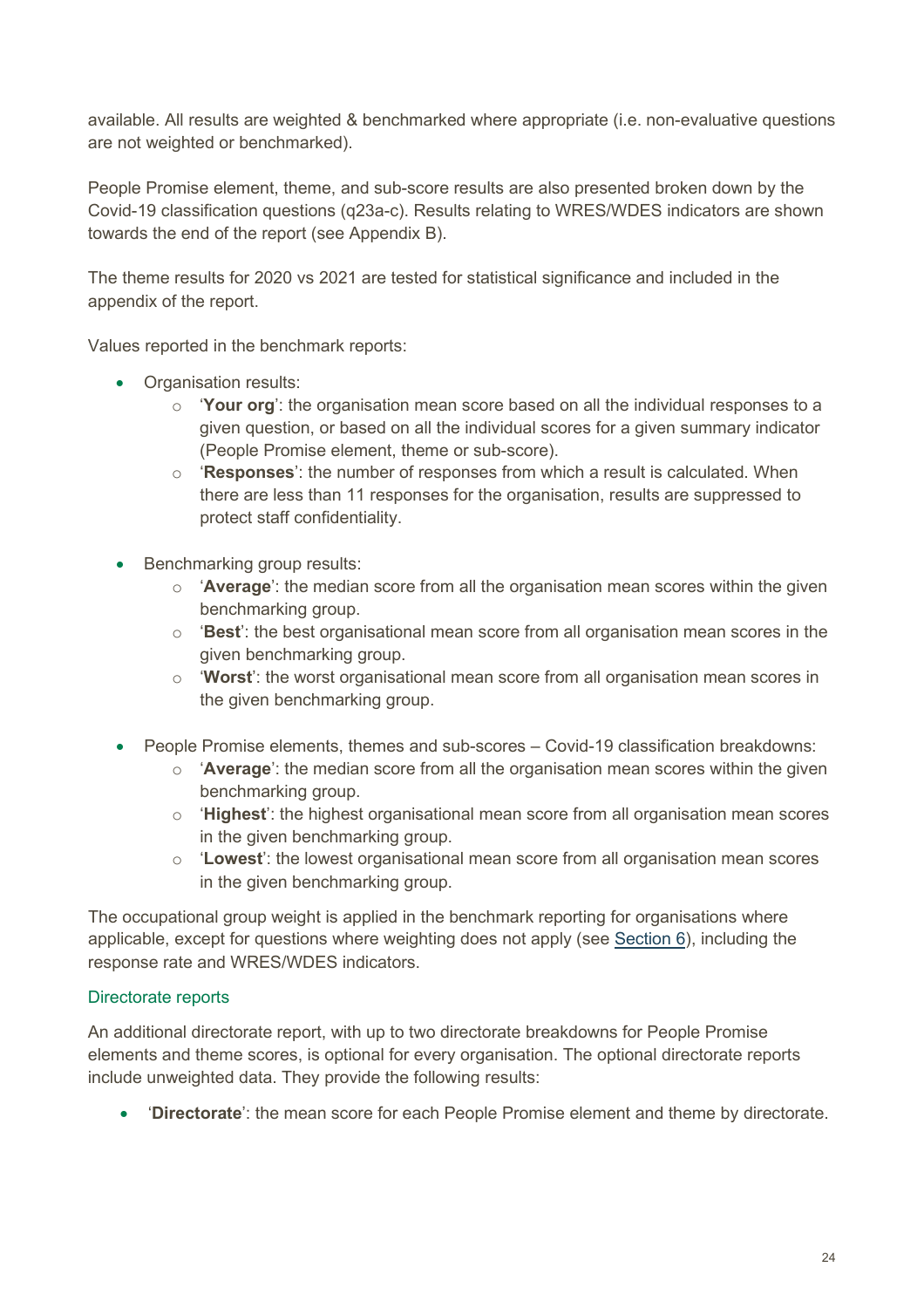- '**Responses**': the number of responses from which a result is calculated. When there are less than 11 responses in a group, results are suppressed to protect staff confidentiality.
- '**Your org**': the unweighted organisation mean score, based on all the individual scores for a given People Promise element or theme.

## **Benchmark report Excel data**

The 2017-2021 datasets used to create the benchmark reports are available in Excel format. This includes the list of organisations within each benchmarking group. Each tab shows the question and summary score results for each organisation within the different benchmarking groups.

## **Local dashboards**

Published online, these dashboards provide the results for each participating organisation and benchmark data on all People Promise elements, themes, sub-scores and questions, including trend data for 2017-2021 where available.

The occupation group weight is applied, except for those questions where weighting does not apply (see  $Section 6$ ), the response rates, and where no benchmark data are shown (in the breakdowns dashboards).

| This output consists of six dashboards, as follows: |  |
|-----------------------------------------------------|--|
|                                                     |  |

| <b>Name</b>           | <b>Description</b>                                                                                                                                                                                                                                                                                                                                                                                                                                                                                                                                                                                                                                          | <b>Weights</b><br>applied  |
|-----------------------|-------------------------------------------------------------------------------------------------------------------------------------------------------------------------------------------------------------------------------------------------------------------------------------------------------------------------------------------------------------------------------------------------------------------------------------------------------------------------------------------------------------------------------------------------------------------------------------------------------------------------------------------------------------|----------------------------|
| 2021 Summary - scores | Summary view of the 2021 People Promise element and<br>theme scores                                                                                                                                                                                                                                                                                                                                                                                                                                                                                                                                                                                         | Occupation<br>group weight |
| Overview – scores     | Overview of the results for each People Promise element,<br>theme and sub-score.                                                                                                                                                                                                                                                                                                                                                                                                                                                                                                                                                                            | Occupation<br>group weight |
| Breakdowns-scores     | People Promise elements, themes and sub-scores down by<br>the following background information variables:<br>Gender<br>2. Age<br>3. Ethnicity – summary (white / BME)<br>4. Ethnicity - all responses<br>5. Sexuality<br>Gender identity<br>6.<br>7. Religion<br>8. Long-lasting health condition or illness<br>Occupational group - summary<br>9.<br>10. Occupational group - all responses<br>11. Part-time / full-time<br>12. Patient facing role<br>13. Caring responsibilities<br>14. Worked in a Covid-19 specific ward or area<br>15. Redeployed due to the Covid-19 pandemic<br>Required to work remotely/from home due to the Covid-19<br>pandemic | None                       |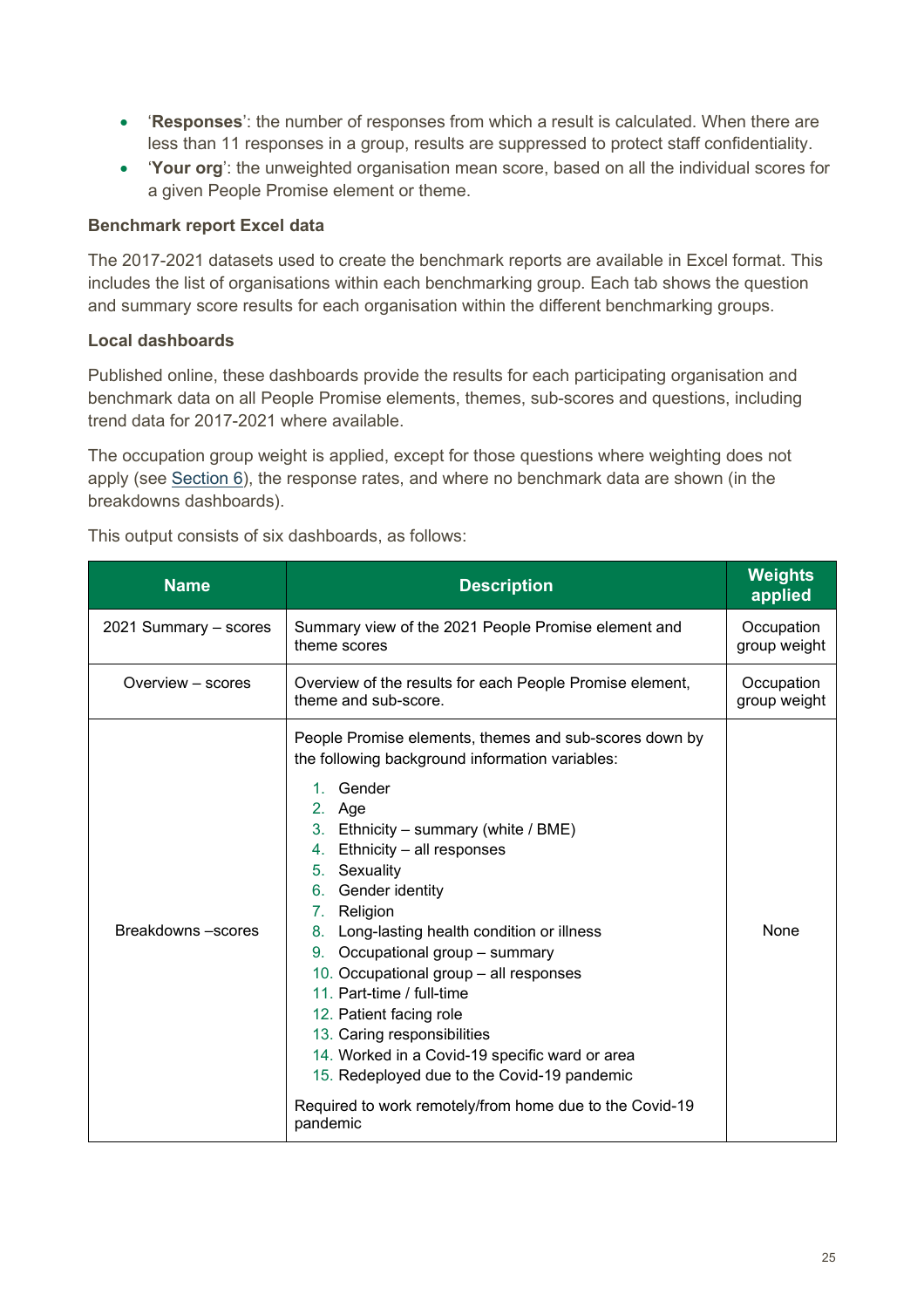| <b>Name</b>            | <b>Description</b>                                                                                                                                                                                                                                                                                                                                                                                                                                                                                                                                                                                                                                                          | <b>Weights</b><br>applied  |
|------------------------|-----------------------------------------------------------------------------------------------------------------------------------------------------------------------------------------------------------------------------------------------------------------------------------------------------------------------------------------------------------------------------------------------------------------------------------------------------------------------------------------------------------------------------------------------------------------------------------------------------------------------------------------------------------------------------|----------------------------|
| Overview - questions   | Overview of the results for each question, showing the<br>summary result, e.g. '% agreeing', which includes staff<br>selecting both "Agree" and "Strongly agree".                                                                                                                                                                                                                                                                                                                                                                                                                                                                                                           | Occupation<br>group weight |
| Detailed - questions   | Results for each question showing the proportion of staff<br>selecting each individual response option.                                                                                                                                                                                                                                                                                                                                                                                                                                                                                                                                                                     | Occupation<br>group weight |
| Breakdowns - questions | People Promise elements, themes and sub-scores down by<br>the following background information variables:<br>Gender<br>1 <sup>1</sup><br>2. Age<br>3. Ethnicity – summary (white / BME)<br>4. Ethnicity - all responses<br>5. Sexuality<br>6. Gender identity<br>7. Religion<br>8. Long-lasting health condition or illness<br>9. Occupational group - summary<br>10. Occupational group - all responses<br>11. Part-time / full-time<br>12. Patient facing role<br>13. Caring responsibilities<br>14. Worked in a Covid-19 specific ward or area<br>15. Redeployed due to the Covid-19 pandemic<br>16. Required to work remotely/from home due to the<br>Covid-19 pandemic | None                       |
| Response rates         | Average (mean) of the trusts' response rates.                                                                                                                                                                                                                                                                                                                                                                                                                                                                                                                                                                                                                               | None                       |

Please note that these dashboards include the unweighted base size on the tooltip for relevant data points (e.g. "[n=1,024]"). The base size is the number of staff that responded to the question within that group, not the number of staff that selected a particular response option.

## **WRES data**

This dashboard contains data for each organisation required for the NHS Staff Survey indicators used in the Workforce Race Equality Standard (WRES). It includes the 2017-2021 results for indicators 5, 6, 7 and 8 split by ethnicity (by white / BME staff). These results are reported as four indicators which are detailed, along with their calculation, in [Appendix B.](#page-42-0)

Data are presented unweighted.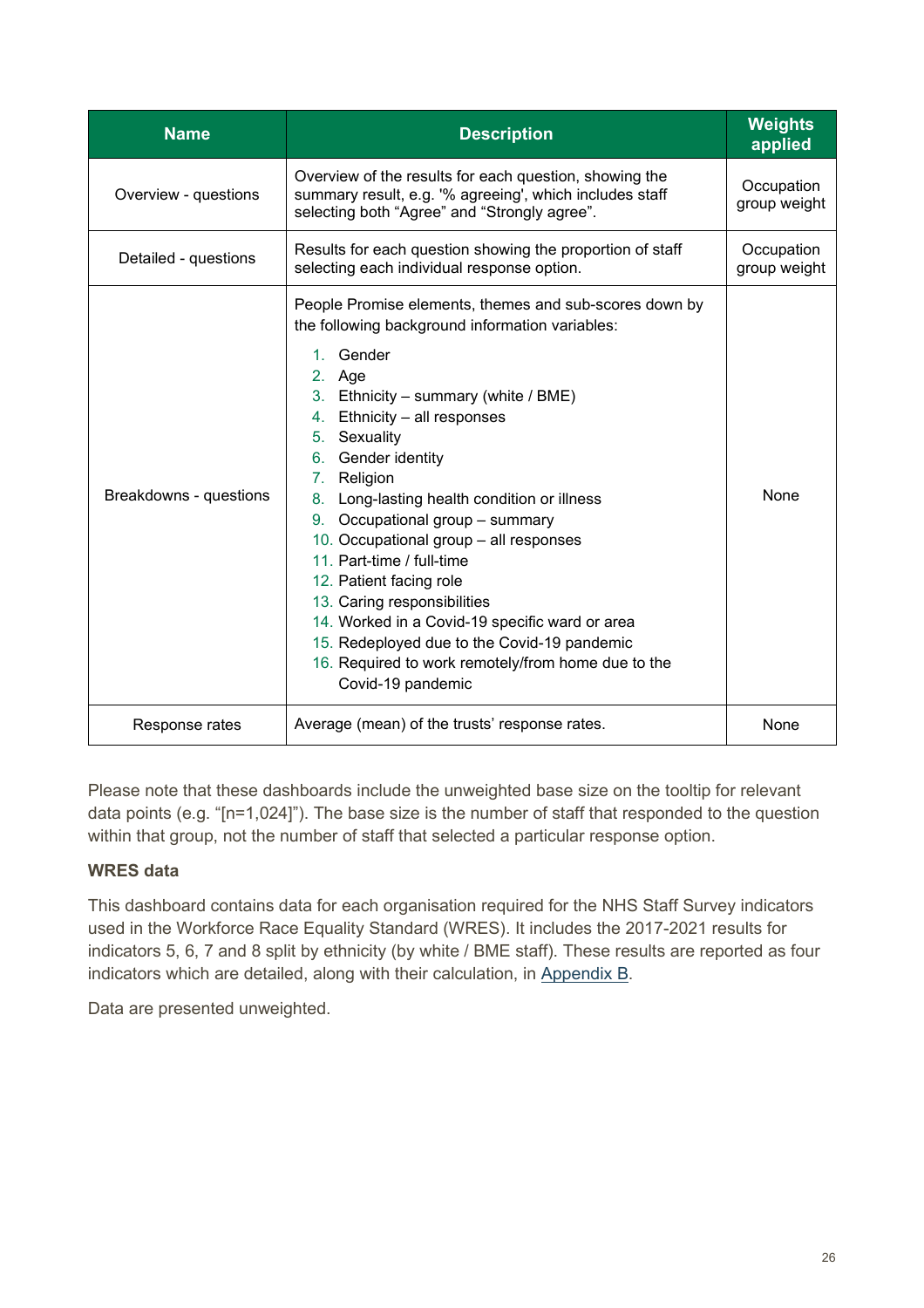## **WDES data**

This dashboard contains data for each organisation required for the NHS Staff Survey indicators used in the Workforce Disability Equality Standard (WDES). It includes 2018-2021 results for indicators 4a, 4b, 5, 6, 7, 8 and 9a split by staff with a long-lasting health condition or illness/staff without a long-lasting health condition or illness. It also shows results for q28b (for staff with a longlasting health condition or illness), and the staff engagement score for disabled staff, compared to non-disabled staff and the overall engagement score for the organisation. These results are reported as seven indicators which are detailed, along with their calculation in [Appendix B.](#page-42-0)

Data are presented unweighted.

## **Detailed spreadsheets**

These are a series of spreadsheets that contain question results broken down by individual response options (split by questionnaire section), People Promise element, theme and sub-score results.

The sheets contain the results for each organisation, the results for each benchmarking group (the mean of all the constituent organisation results), and the results for all trusts (the mean of all trust responses). In addition, they also contains breakdowns by all of the demographic variables across organisations and within the benchmarking groups.

Results included in these spreadsheets are weighted to match those reported in the outputs detailed above. Please note, in previous years data in these outputs were presented unweighted.

## <span id="page-27-0"></span>**7.3Region/system-level outputs**

## **Region/system organisation benchmarking dashboards**

Two Tableau dashboards:

- 1. Region dashboard comparison of People Promise element scores, theme scores and subscores for individual trusts within each NHS England and Improvement region.
- 2. ICS/STP dashboard tab comparison of People Promise element scores, theme scores and sub-scores for individual trusts (except ambulance trusts) within each ICS/STP.

Occupational group weighting is applied to the data, which shows the results for each trust, the relevant benchmark group average and the best and worst trust results for the appropriate benchmark group, as reported in the benchmark reports.

Note data for organisations that complete the survey voluntarily (CCGs, CSUs, other non-trust organisations) are not included.

## **Region/system aggregated dashboards**

Published through online dashboards, this output provides the results aggregated by region and ICS/STP. Regional aggregate data is based on all participating trusts, while the ICS/STP data is based on all trusts except ambulance trusts. This is as ambulance trusts can cover more than one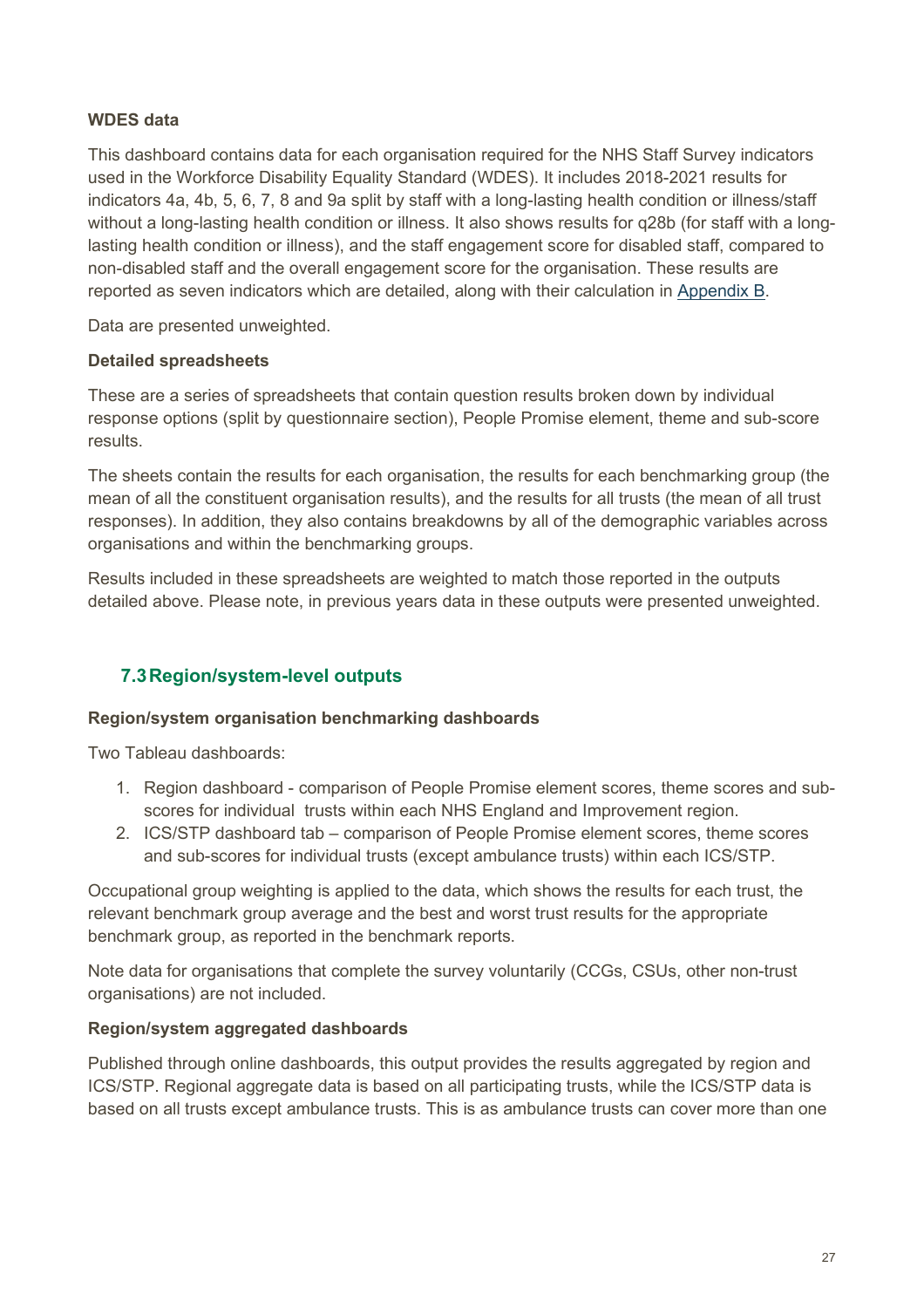ICS/STP. Note that data for organisations that complete the survey voluntarily (CCGs, CSUs, other non-trust organisations) are not included.

Trend data for 2020-2021 are presented where appropriate.

Data points reported are mean scores for all the case level (individual) data which qualifies for a given group.

The data are weighted where appropriate using the Trust size weight only, except for the response rates and for those questions where weighting does not apply (see [Section 6\)](#page-18-0).

The regional output consists of six dashboards, as follows:

| <b>Name</b>                                                                                                                     | <b>Description</b>                                                                                                                                                                                                                                                                                                                                                                                                                                                                                                                                                                                                                                                                        | <b>Weights</b><br>applied |
|---------------------------------------------------------------------------------------------------------------------------------|-------------------------------------------------------------------------------------------------------------------------------------------------------------------------------------------------------------------------------------------------------------------------------------------------------------------------------------------------------------------------------------------------------------------------------------------------------------------------------------------------------------------------------------------------------------------------------------------------------------------------------------------------------------------------------------------|---------------------------|
| Overview - scores                                                                                                               | Overview of the results for each People Promise element,<br>theme and sub-score.                                                                                                                                                                                                                                                                                                                                                                                                                                                                                                                                                                                                          | Trust size<br>weight      |
| Breakdowns - scores                                                                                                             | People Promise elements, themes and sub-scores down by<br>the following background information variables:<br>1. Gender<br>2. Age<br>3. Ethnicity – summary (white / BME)<br>4. Ethnicity - all responses<br>5. Sexuality<br>6. Gender identity<br>7. Religion<br>8. Long-lasting health condition or illness<br>9. Occupational group - summary<br>10. Occupational group - all responses<br>11. Part-time / full-time<br>12. Patient facing role<br>13. Caring responsibilities<br>14. International recruitment<br>15. Worked in a Covid-19 specific ward or area<br>16. Redeployed due to the Covid-19 pandemic<br>Required to work remotely/from home due to the Covid-19<br>pandemic | None                      |
| Overview - questions                                                                                                            | Overview of the results for each question, showing the<br>summary result, e.g. '% agreeing', which includes staff<br>selecting both "Agree" and "Strongly agree".                                                                                                                                                                                                                                                                                                                                                                                                                                                                                                                         | Trust size<br>weight      |
| Results for each question showing the proportion of staff<br>Detailed - questions<br>selecting each individual response option. |                                                                                                                                                                                                                                                                                                                                                                                                                                                                                                                                                                                                                                                                                           | Trust size<br>weight      |
| Breakdowns - questions                                                                                                          | People Promise elements, themes and sub-scores down by<br>the following background information variables:<br>1. Gender<br>2. Age<br>3. Ethnicity - summary (white / BME)                                                                                                                                                                                                                                                                                                                                                                                                                                                                                                                  | None                      |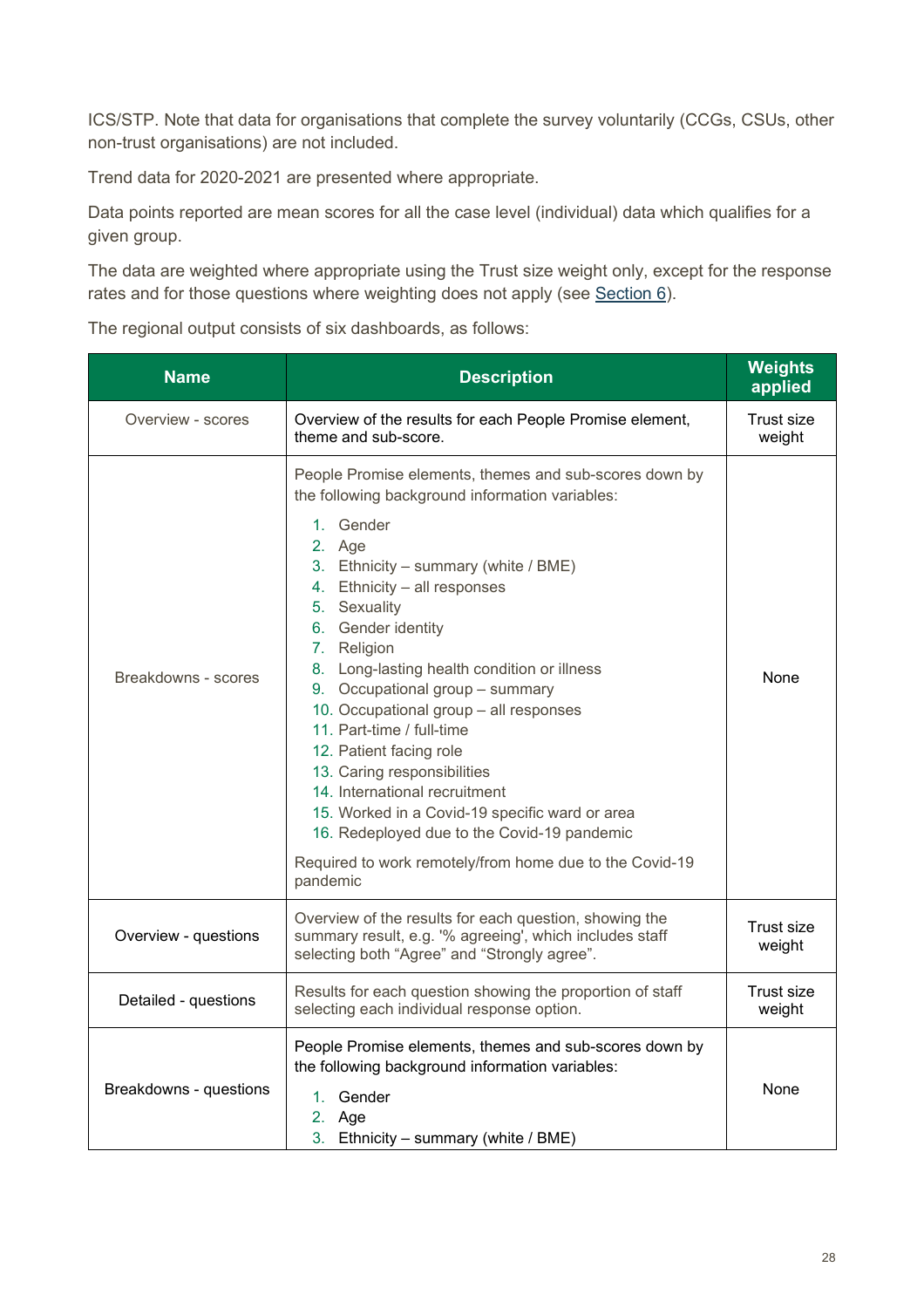| <b>Name</b>    | <b>Description</b>                                 | <b>Weights</b><br>applied |
|----------------|----------------------------------------------------|---------------------------|
|                | Ethnicity - all responses<br>4.                    |                           |
|                | Sexuality<br>5.                                    |                           |
|                | Gender identity<br>6.                              |                           |
|                | Religion<br>7.                                     |                           |
|                | Long-lasting health condition or illness<br>8.     |                           |
|                | Occupational group - summary<br>9.                 |                           |
|                | 10. Occupational group - all responses             |                           |
|                | 11. Part-time / full-time                          |                           |
|                | 12. Patient facing role                            |                           |
|                | 13. Caring responsibilities                        |                           |
|                | 14. International recruitment                      |                           |
|                | 15. Worked in a Covid-19 specific ward or area     |                           |
|                | 16. Redeployed due to the Covid-19 pandemic        |                           |
|                | 17. Required to work remotely/from home due to the |                           |
|                | Covid-19 pandemic                                  |                           |
| Response rates | Average (mean) of the trusts' response rates.      | None                      |

Please note that these dashboards include the unweighted base size on the tooltip for relevant data points (e.g. "[n=1,024]"). The base size is the number of staff that responded to the question within that group, not the number of staff that selected a particular response option.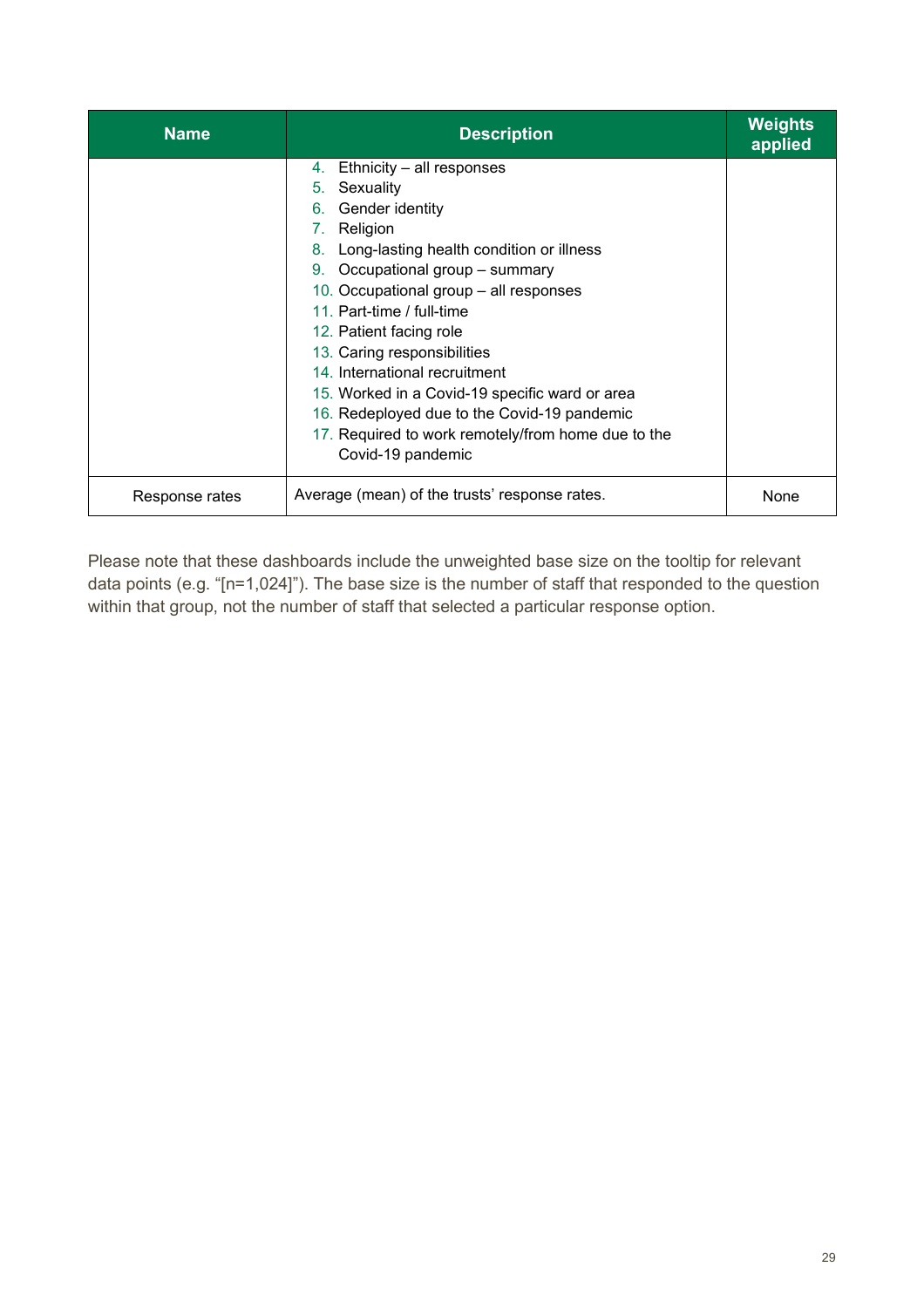## <span id="page-30-0"></span>**8 Organisation historical comparability**

As part of Staff Survey reporting, historical comparisons are provided for most organisations (i.e. 2017–2021 figures are provided so that trusts can understand how their performance has changed over time). However, it is not appropriate or possible for some organisations to receive historical comparisons due to changes in their circumstances (e.g. mergers) or because they have not participated in the survey before. Organisations which will not be receiving historical comparisons for the 2021 survey are listed in [Section 8.1](#page-30-2) below.

Also outlined in this section are CCG mergers that will receive historical data [\(Section 8.2\)](#page-32-0) and changes to the reporting of historical data this year [\(Section 8.3\)](#page-32-1)

## <span id="page-30-1"></span>**8.1Organisations with no historical comparisons**

| <b>Organisation</b><br>code | <b>Organisation name</b>                                          | <b>Reason for non-comparability</b>                                                                                                                                                                |
|-----------------------------|-------------------------------------------------------------------|----------------------------------------------------------------------------------------------------------------------------------------------------------------------------------------------------|
| R <sub>0</sub> D            | University Hospitals Dorset<br><b>NHS Trust</b>                   | Organisation did not exist in prior years. Formed by the<br>merger of Poole Hospital Foundation Trust (RD3) and<br>The Royal Bournemouth and Christchurch Hospitals<br>NHS Foundation Trust (RDZ). |
| RJ1                         | Guy's and St Thomas' NHS<br><b>Foundation Trust</b>               | Organisation did not exist in prior years. Formed by the<br>merger Royal Brompton and Harefield NHS Foundation<br>Trust (RT3) and Guy's and St Thomas' NHS Foundation<br>Trust (RJ1).              |
| RW4                         | <b>Mersey Care NHS</b><br><b>Foundation Trust</b>                 | Organisation did not exist in prior years. Formed by the<br>merger of North West Boroughs Healthcare NHS<br>Foundation Trust (RTV) and Mersey Care NHS<br>Foundation Trust (RW4).                  |
| <b>RYR</b>                  | <b>University Hospitals Sussex</b><br><b>NHS Foundation Trust</b> | Organisation did not exist in prior years. Formed by the<br>merger of Western Sussex Hospitals NHS Foundation<br>Trust (RYR) and Brighton and Sussex University<br>Hospitals NHS Trust (RXH).      |

## <span id="page-30-2"></span>**Mergers**

## **Other new organisations**

| Organisation<br>code | <b>Organisation name</b>                   | <b>Reason for non-comparability</b>             |
|----------------------|--------------------------------------------|-------------------------------------------------|
| <b>RYK</b>           | Dudley Integrated Health<br>and Care Trust | This organisation is new to the survey in 2021. |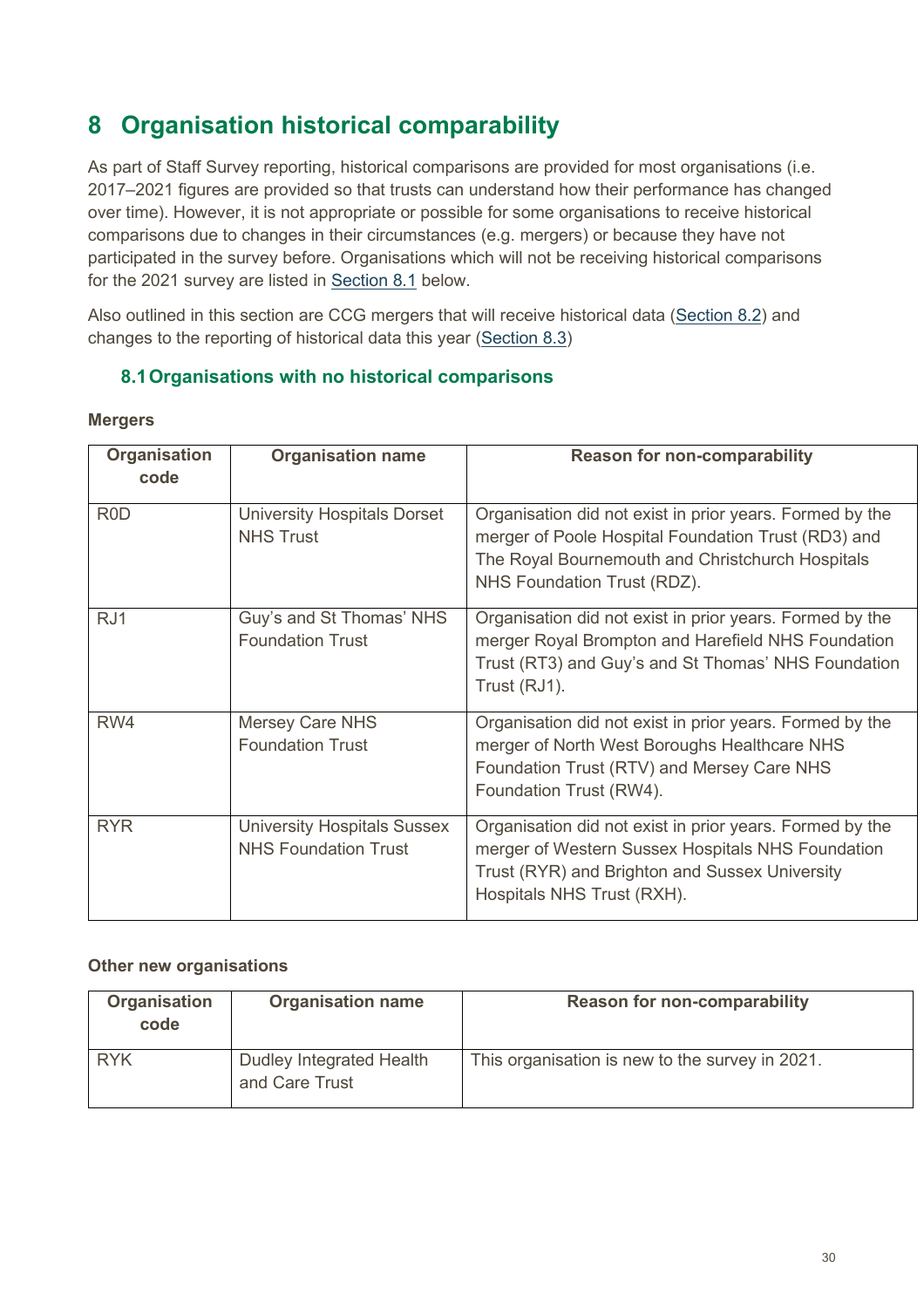| 04Y/05D/05G/0<br>5Q/05V/05W | NHS Cannock Chase CCG,<br><b>NHS East Staffordshire</b><br>CCG, NHS North<br>Staffordshire CCG, NHS<br>South East Staffordshire<br>and Seisdon Peninsula<br>CCG, NHS Stafford and<br><b>Surrounds CCG &amp; NHS</b><br>Stoke on Trent CCG | Organisations did not take part, or did not take part as a<br>group, in 2020                              |
|-----------------------------|-------------------------------------------------------------------------------------------------------------------------------------------------------------------------------------------------------------------------------------------|-----------------------------------------------------------------------------------------------------------|
| 06L/06T/07K                 | NHS West Suffolk CCG,<br><b>NHS North East Essex</b><br>CCG & NHS Ipswich and<br><b>East Suffolk CCG</b>                                                                                                                                  | Organisations did not take part, or did not take part as a<br>group, in 2020                              |
| 06Q/07G/99E/9<br>9F/99G     | NHS Mid Essex CCG, NHS<br><b>Thurrock CCG, NHS</b><br><b>Basildon and Brentwood</b><br>CCG, NHS Castlepoint &<br>Rochford CCG & NHS<br>Southend CCG                                                                                       | Organisations did not take part, or did not take part as a<br>group, in 2020                              |
| 09D/70F/97R                 | NHS Brighton and Hove<br><b>CCG, NHS West Sussex</b><br><b>CCG &amp; NHS East Sussex</b><br><b>CCG</b>                                                                                                                                    | Organisations did not take part, or did not take part as a<br>group, in 2020                              |
| <b>18C</b>                  | NHS Herefordshire and<br>Worcestershire CCG                                                                                                                                                                                               | Organisation did not take part in 2020.                                                                   |
| 71E                         | <b>NHS Lincolnshire CCG</b>                                                                                                                                                                                                               | Organisation did not take part in 2020.                                                                   |
| 0DE                         | <b>NHS Arden and Greater</b><br><b>East Midlands</b><br><b>Commissioning Support</b><br>Unit                                                                                                                                              | Organisation did not take part in 2020.                                                                   |
| 26A                         | NHS Norfolk and Waveney<br><b>CCG</b>                                                                                                                                                                                                     | Organisation did not take part in 2020.                                                                   |
| <b>10R</b>                  | <b>NHS Portsmouth CCG</b>                                                                                                                                                                                                                 | Organisation did not take part in 2020.                                                                   |
| B2M3M                       | <b>NHS Coventry and Rugby</b><br><b>CCG</b>                                                                                                                                                                                               | New organisation this year, formed by a merger.<br>Constituent CCGs did not take part as a group in 2020. |
| D9Y0V                       | NHS Hampshire,<br>Southampton and Isle of<br>Wight CCG                                                                                                                                                                                    | New organisation this year, formed by a merger.<br>Constituent CCGs did not take part as a group in 2020. |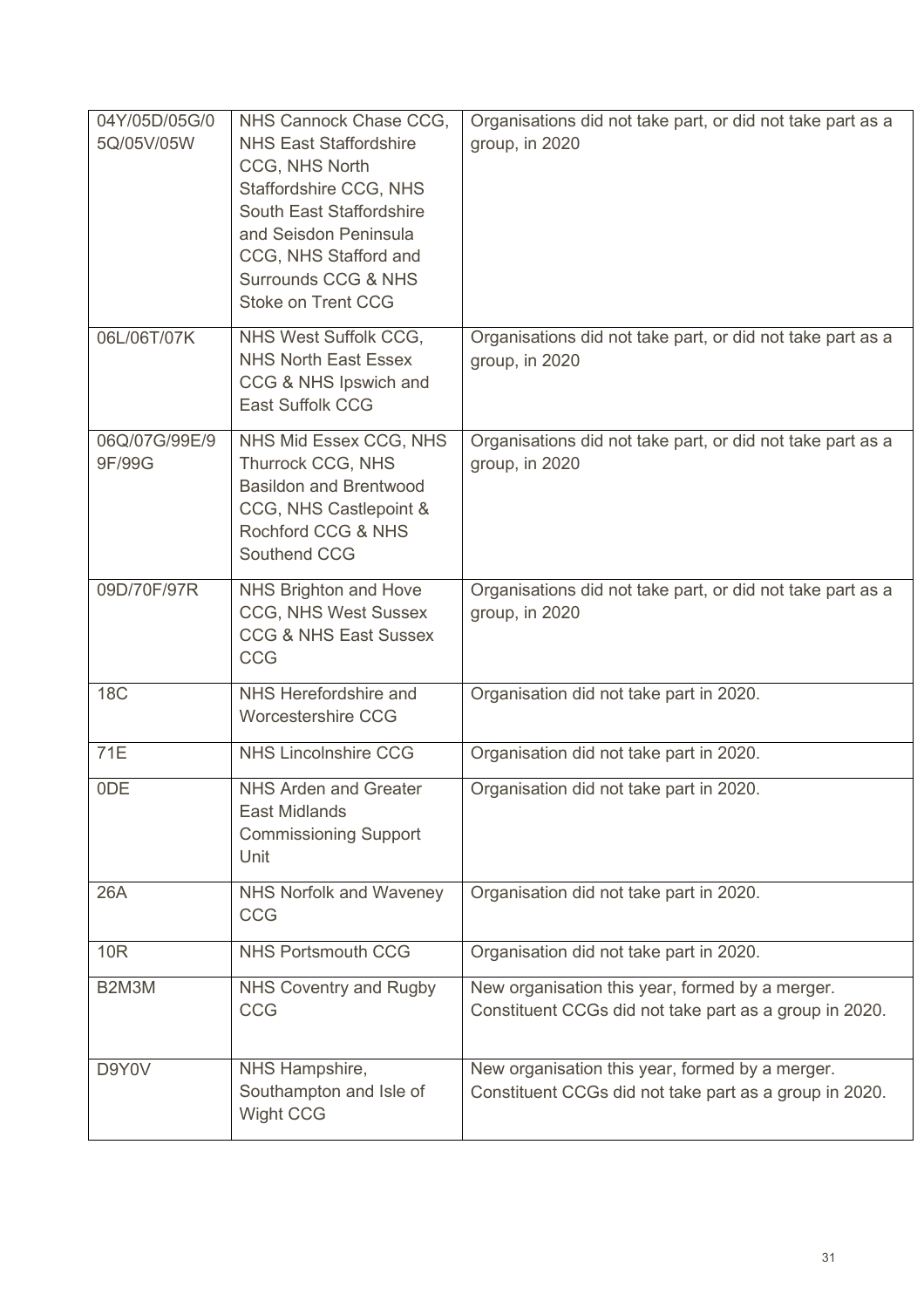| M1J4Y | NHS Bedfordshire, Luton | New organisation this year, formed by a merger.        |
|-------|-------------------------|--------------------------------------------------------|
|       | and Milton Keynes CCG   | Constituent CCGs did not take part as a group in 2020. |
|       |                         |                                                        |

## <span id="page-32-0"></span>**8.2CCG mergers that will receive historical data**

Some CCGs have merged to form single organisations. In circumstances where the CCGs that merged took part in the survey *as a group* in the past, we will provide comparable historical data.

The table below outlines where newly merged CCGs will receive historical comparisons.

| <b>Organisation code</b>        | <b>Organisation name</b>  | Details on the merger                                                                                       |
|---------------------------------|---------------------------|-------------------------------------------------------------------------------------------------------------|
| A3A8R                           | NHS North East London CCG | Previously took part as North East London<br><b>Commissioning Alliance</b><br>(07L/07T/08F/08M/08N/08V/08W) |
| D4U1Y                           | <b>NHS Frimley CCG</b>    | Previously took part as Frimley<br>Collaborative CCGs (10C/15D/99M)                                         |
| X <sub>2</sub> C <sub>4</sub> Y | <b>NHS Kirklees CCG</b>   | Previously took part as NHS Greater<br>Huddersfield CCG & NHS North Kirklees<br>CCG (03A/03J)               |

## <span id="page-32-1"></span>**9 Changes to historical data**

Two changes to historical data have been made for 2021:

- 1. The calculation of the Morale theme score has changed
- 2. There has also been a change to how the results are reported for Q15. This change impacts WRES indicator 7 and WDES indicator 5, which are based on this question.

These changes have been applied retrospectively, so that data reported in 2021 for all years 2017- 2021 are calculated and reported consistently and are therefore comparable. However, the results reported in 2021 for the Morale theme, Q15 and the associated WRES/WDES indicators are not directly comparable to those previously published.

## <span id="page-32-2"></span>**9.1Morale theme**

This theme score has been recalculated to include additional questions in the measure. Previously the score was calculated as the average of two sub-scores: *Stress* and *Intention to leave.* For 2021 the theme is calculated from the average of three sub-scores:

• *Stressors* (similar to the previous *Stress* sub-score but incorporating one additional question)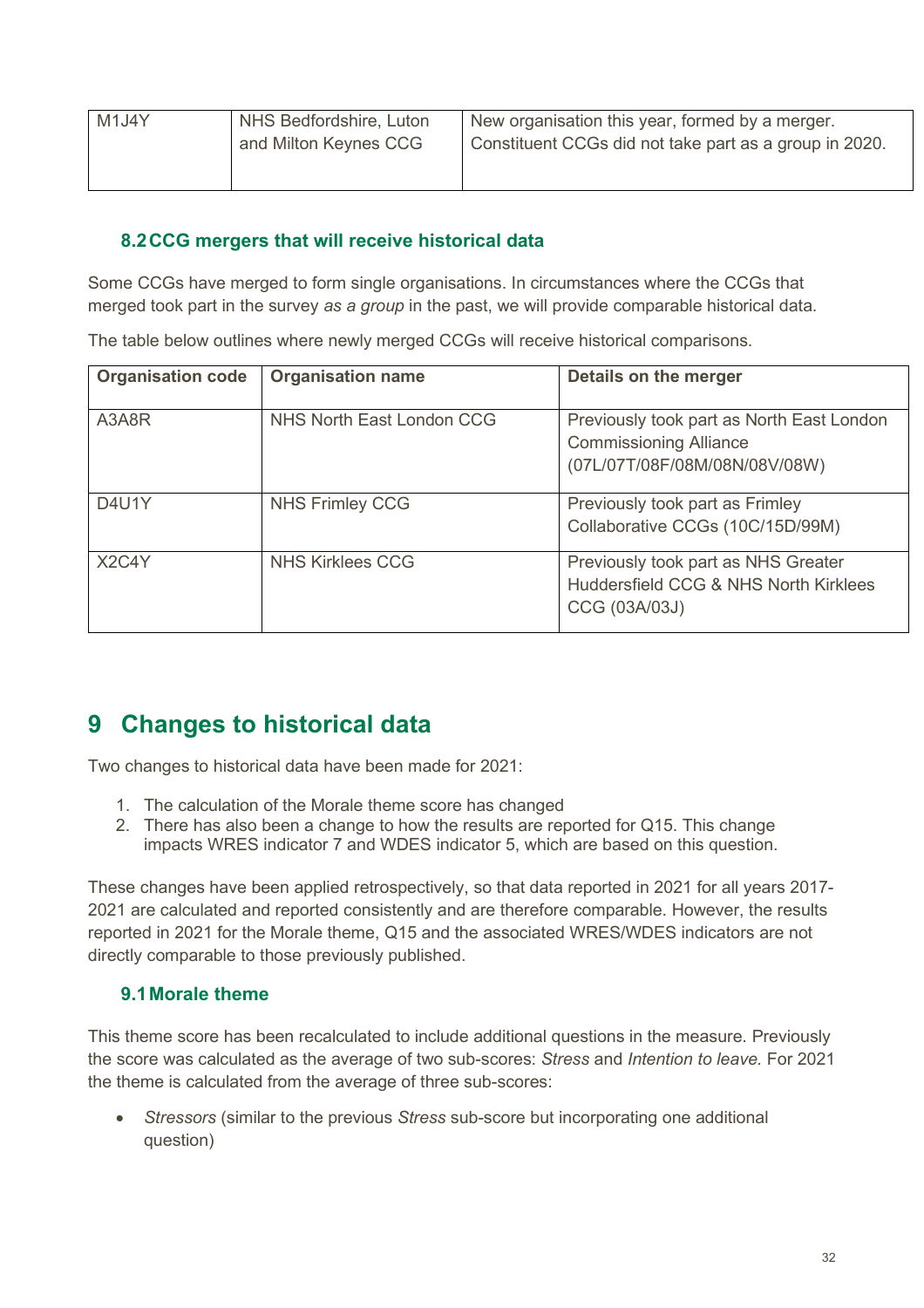- *Thinking about leaving* (identical to the previous *Intention to leave* sub-score)
- *Work pressure* (new)

<span id="page-33-0"></span>Full details of the how the Morale theme is now calculated are provided in [Section 3.2.](#page-8-0)

## **9.2Reporting of the results for Q15**

Q15 asks "Does your organisation act fairly with regard to career progression/promotion, regardless of ethnic background, gender, religion, sexual orientation, disability or age?"

In previous reporting, the results of this question have most commonly been reported as the percentage of staff who selected 'Yes' out of those who answered the question *excluding those who answered 'Don't know'.* The exception to this was where all three response options (Yes, No and Don't know) were shown in the more detailed reporting of this question.

For the 2021 reporting, this inconsistency has been removed and the results of this question are consistently reported as the percentage of staff who selected 'Yes' out of all those who answered the question, *including* those who answered 'Don't know'.

## <span id="page-33-1"></span>**10 Questionnaire comparability and survey changes**

To view the **[changes made to the 2021](https://www.nhsstaffsurveys.com/Caches/Files/ST20_Changes%20to%20the%202020%20core%20questionnaire.pdf) core questionnaire** please see the document in the guidance section of our website. A full list of comparable questions can be found in table 3.

Whilst the changes to the questionnaire for 2021 may have impacted on longitudinal datasets, the ability to accurately report and analyse against the majority of questions and many key metrics has been retained. For questions that have remained unchanged for 2021 and where trend data is presented, it is possible that, due to context effect, wider questionnaire changes may have had a degree of influence on some results. However, trend data is highly important in facilitating assessments of staff experience, including before and during the Covid-19 pandemic, and the survey's historical data has been maintained to the highest degree of accuracy where possible in support of this.

Work was undertaken to assess comparability across the survey questions. This found that trends can be presented for the vast majority of questions that had not changed due to the survey's redevelopment for 2021.

However, the following caveats should be kept in mind:

- Question 6a ("I feel that my roles makes a difference to patients/service users") has been impacted by survey change. Despite the question and response option wording remaining consistent for this question in 2021, this question has been impacted by context effect. That is, the removal and change of surrounding questions appears to have changed the profile of staff responding to this question and how they are responding to it. Given this, 2017- 2020 trends are not presented for this question.
- Q19a-d (appraisals) have been re-instated for 2021, having last been asked in 2019. Whilst 2017-19 trends are presented for these questions, two caveats should be kept in mind: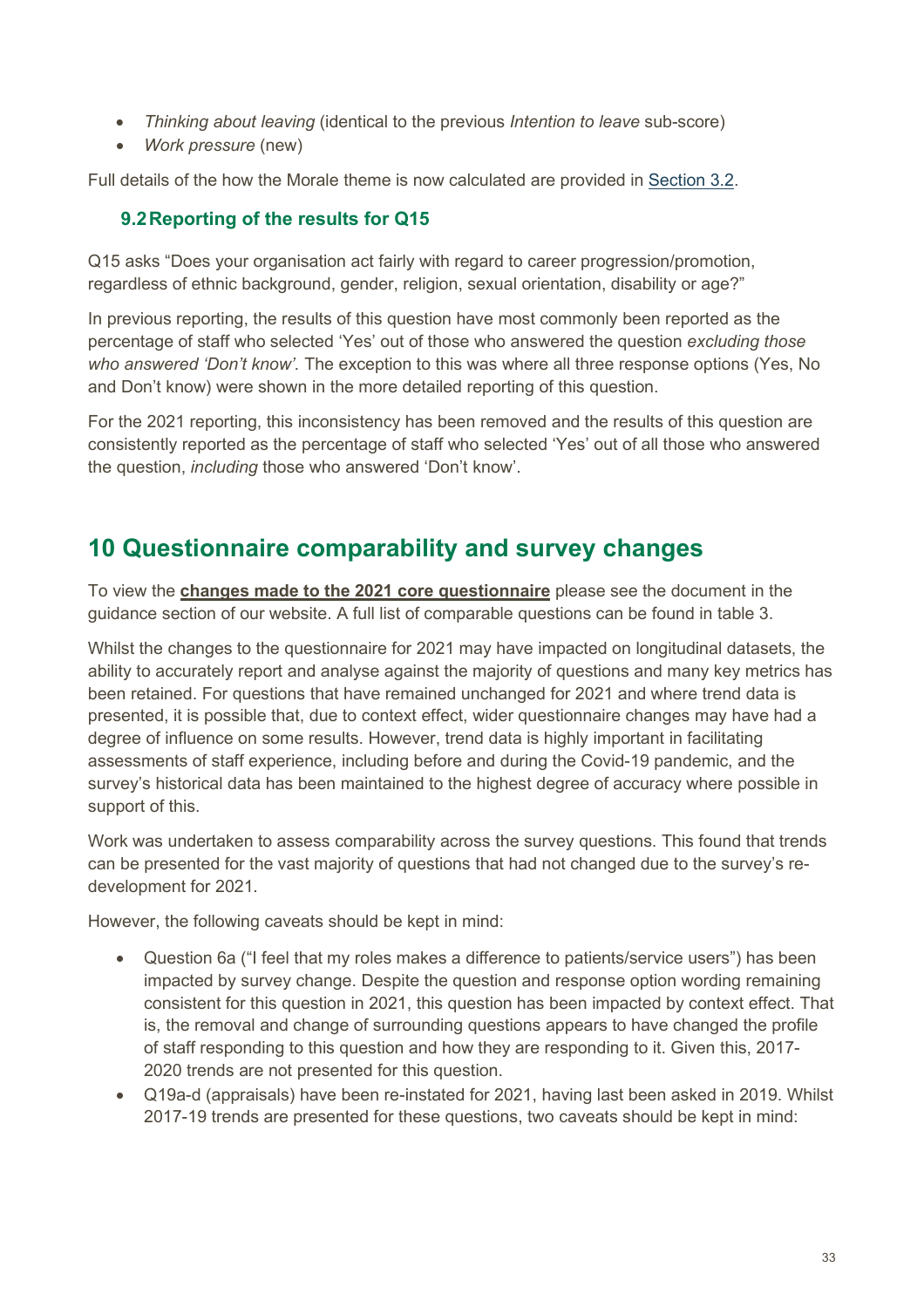- 1. There is evidence that respondent profiles for these questions have changed over time. However, there is no strong evidence to suggest this is being driven by survey change.
- 2. These questions were not asked in 2020. Given the effects of the Covid-19 pandemic and wider context surrounding appraisals, interpretation of this missing data and gap between 2019 and 2021 requires careful interpretation when making comparisons back to previous years and assessing changes in staff experience over time.

| 2020            | 2021            | <b>2021 Question wording</b>                                                                               | <b>Comparable?</b> |
|-----------------|-----------------|------------------------------------------------------------------------------------------------------------|--------------------|
| q1              | q1              | Do you have face-to-face, video or telephone contact with<br>patients / service users as part of your job? | <b>Yes</b>         |
| q2a             | q2a             | I look forward to going to work.                                                                           | <b>Yes</b>         |
| q2b             | q2b             | I am enthusiastic about my job.                                                                            | <b>Yes</b>         |
| q <sub>2c</sub> | q <sub>2c</sub> | Time passes quickly when I am working.                                                                     | <b>Yes</b>         |
| q3a             | q3a             | I always know what my work responsibilities are.                                                           | <b>Yes</b>         |
| q3b             | q3b             | I am trusted to do my job.                                                                                 | <b>Yes</b>         |
| q3c             | q3c             | There are frequent opportunities for me to show initiative in<br>my role.                                  | <b>Yes</b>         |
| q4b             | q3d             | I am able to make suggestions to improve the work of my<br>team / department.                              | <b>Yes</b>         |
| q4c             | q3e             | I am involved in deciding on changes introduced that affect my<br>work area / team / department.           | <b>Yes</b>         |
| q4d             | q3f             | I am able to make improvements happen in my area of work.                                                  | <b>Yes</b>         |
| q4e             | q3g             | I am able to meet all the conflicting demands on my time at<br>work.                                       | <b>Yes</b>         |
| q4f             | q3h             | I have adequate materials, supplies and equipment to do my<br>work.                                        | <b>Yes</b>         |
| q4g             | q3i             | There are enough staff at this organisation for me to do my job<br>properly.                               | <b>Yes</b>         |
| q5a             | q4a             | The recognition I get for good work.                                                                       | <b>Yes</b>         |
| q5f             | q4b             | The extent to which my organisation values my work.                                                        | <b>Yes</b>         |
| q5g             | q4c             | My level of pay.                                                                                           | <b>Yes</b>         |
| q5h             | q4d             | The opportunities for flexible working patterns.                                                           | <b>Yes</b>         |
| q6a             | q5a             | I have unrealistic time pressures.                                                                         | <b>Yes</b>         |
| q6b             | q5b             | I have a choice in deciding how to do my work.                                                             | <b>Yes</b>         |
| q6c             | q5c             | Relationships at work are strained.                                                                        | <b>Yes</b>         |

*Table 3: Questionnaire comparability (2020-2021)*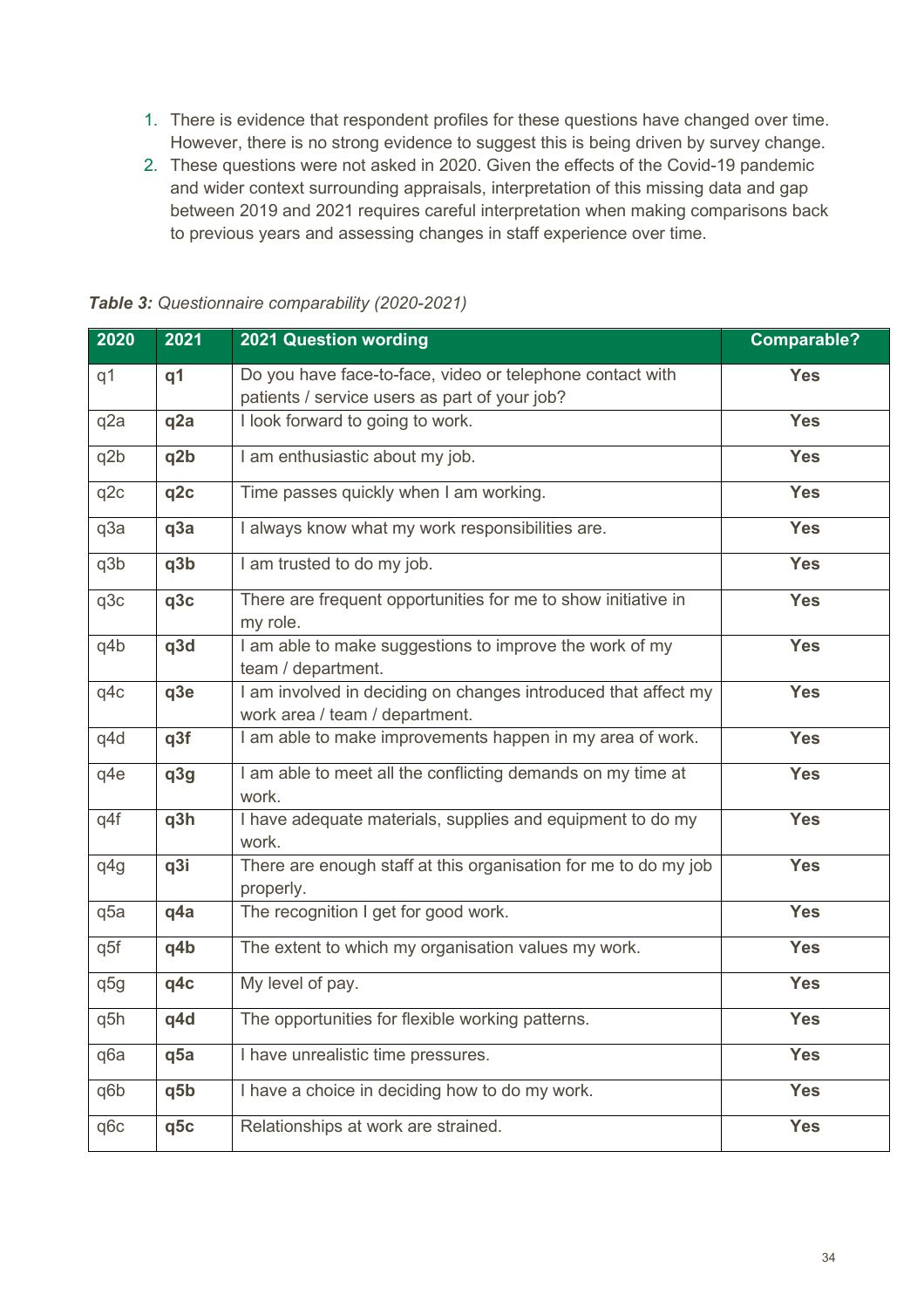| 2020                     | 2021 | <b>2021 Question wording</b>                                                                | <b>Comparable?</b>      |
|--------------------------|------|---------------------------------------------------------------------------------------------|-------------------------|
| q7b                      | q6a  | I feel that my role makes a difference to patients / service<br>users.                      | <b>No</b>               |
|                          | q6b  | My organisation is committed to helping me balance my work<br>and home life.                | No (new in 2021)        |
|                          | q6c  | I achieve a good balance between my work life and my home<br>life.                          | No (new in 2021)        |
|                          | q6d  | I can approach my immediate manager to talk openly about<br>flexible working.               | No (new in 2021)        |
| q4h                      | q7a  | The team I work in has a set of shared objectives.                                          | <b>Yes</b>              |
| q4i                      | q7b  | The team I work in often meets to discuss the team's<br>effectiveness.                      | <b>Yes</b>              |
| q4j                      | q7c  | I receive the respect I deserve from my colleagues at work.                                 | <b>Yes</b>              |
|                          | q7d  | Team members understand each other's roles.                                                 | <b>No (new in 2021)</b> |
|                          | q7e  | I enjoy working with the colleagues in my team.                                             | No (new in 2021)        |
| $\overline{\phantom{a}}$ | q7f  | My team has enough freedom in how to do its work.                                           | No (new in 2021)        |
|                          | q7g  | In my team disagreements are dealt with constructively.                                     | No (new in 2021)        |
|                          | q7h  | I feel valued by my team.                                                                   | No (new in 2021)        |
|                          | q7i  | I feel a strong personal attachment to my team.                                             | No (new in 2021)        |
|                          | q8a  | Teams within this organisation work well together to achieve<br>their objectives.           | No (new in 2021)        |
| $\bar{a}$                | q8b  | The people I work with are understanding and kind to one<br>another.                        | No (new in 2021)        |
|                          | q8c  | The people I work with are polite and treat each other with<br>respect.                     | No (new in 2021)        |
|                          | q8d  | The people I work with show appreciation to one another.                                    | No (new in 2021)        |
| q8a                      | q9a  | My immediate manager encourages me at work.                                                 | <b>Yes</b>              |
| q8c                      | q9b  | My immediate manager gives me clear feedback on my work.                                    | <b>Yes</b>              |
| q8d                      | q9c  | My immediate manager asks for my opinion before making<br>decisions that affect my work.    | <b>Yes</b>              |
| q8f                      | q9d  | My immediate manager takes a positive interest in my health<br>and well-being.              | <b>Yes</b>              |
| q8g                      | q9e  | My immediate manager values my work.                                                        | <b>Yes</b>              |
|                          | q9f  | My immediate manager works together with me to come to an<br>understanding of problems.     | No (new in 2021)        |
|                          | q9g  | My immediate manager is interested in listening to me when I<br>describe challenges I face. | No (new in 2021)        |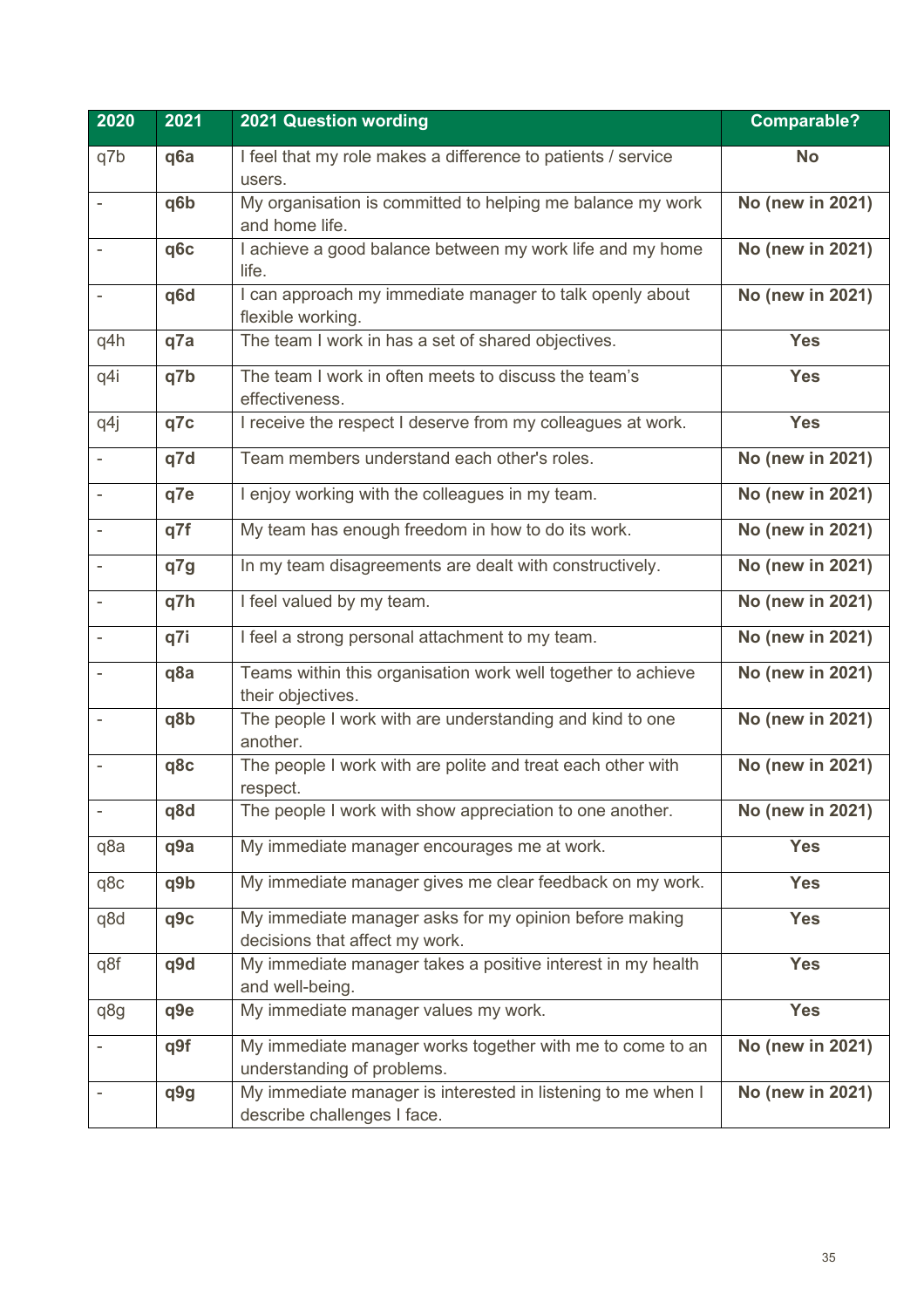| 2020                     | 2021 | <b>2021 Question wording</b>                                                                                                         | <b>Comparable?</b>                 |
|--------------------------|------|--------------------------------------------------------------------------------------------------------------------------------------|------------------------------------|
| $\overline{\phantom{a}}$ | q9h  | My immediate manager cares about my concerns                                                                                         | No (new in 2021)                   |
| ä,                       | q9i  | My immediate manager takes effective action to help me with<br>any problems I face                                                   | No (new in 2021)                   |
| q10a                     | q10a | How many hours a week are you contracted to work?                                                                                    | <b>Yes</b>                         |
| q10b                     | q10b | On average, how many additional PAID hours do you work<br>per week for this organisation, over and above your<br>contracted hours?   | <b>Yes</b>                         |
| q10c                     | q10c | On average, how many additional UNPAID hours do you work<br>per week for this organisation, over and above your<br>contracted hours? | <b>Yes</b>                         |
| q11a                     | q11a | My organisation takes positive action on health and well-<br>being.                                                                  | No (change to<br>response options) |
| q11b                     | q11b | In the last 12 months have you experienced musculoskeletal<br>problems (MSK) as a result of work activities?                         | <b>Yes</b>                         |
| q11c                     | q11c | During the last 12 months have you felt unwell as a result of<br>work related stress?                                                | <b>Yes</b>                         |
| q11d                     | q11d | In the last three months have you ever come to work despite<br>not feeling well enough to perform your duties?                       | <b>Yes</b>                         |
| q11e                     | q11e | Have you felt pressure from your manager to come to work?                                                                            | <b>Yes</b>                         |
|                          | q12a | How often, if at all, do you find your work emotionally<br>exhausting?                                                               | No (new in 2021)                   |
|                          | q12b | How often, if at all, do you feel burnt out because of your<br>work?                                                                 | No (new in 2021)                   |
|                          | q12c | How often, if at all, does your work frustrate you?                                                                                  | No (new in 2021)                   |
| $\overline{\phantom{a}}$ | q12d | How often, if at all, are you exhausted at the thought of<br>another day/shift at work?                                              | No (new in 2021)                   |
| ÷,                       | q12e | How often, if at all, do you feel worn out at the end of your<br>working day/shift?                                                  | No (new in 2021)                   |
| ٠                        | q12f | How often, if at all, do you feel that every working hour is tiring<br>for you?                                                      | No (new in 2021)                   |
| $\overline{\phantom{a}}$ | q12g | How often, if at all, do you not have enough energy for family<br>and friends during leisure time?                                   | No (new in 2021)                   |
| q12a                     | q13a | Patients / service users, their relatives or other members of<br>the public                                                          | <b>Yes</b>                         |
| q12b                     | q13b | <b>Managers</b>                                                                                                                      | <b>Yes</b>                         |
| q12c                     | q13c | Other colleagues                                                                                                                     | <b>Yes</b>                         |
| q12d                     | q13d | The last time you experienced physical violence at work, did<br>you or a colleague report it?                                        | <b>Yes</b>                         |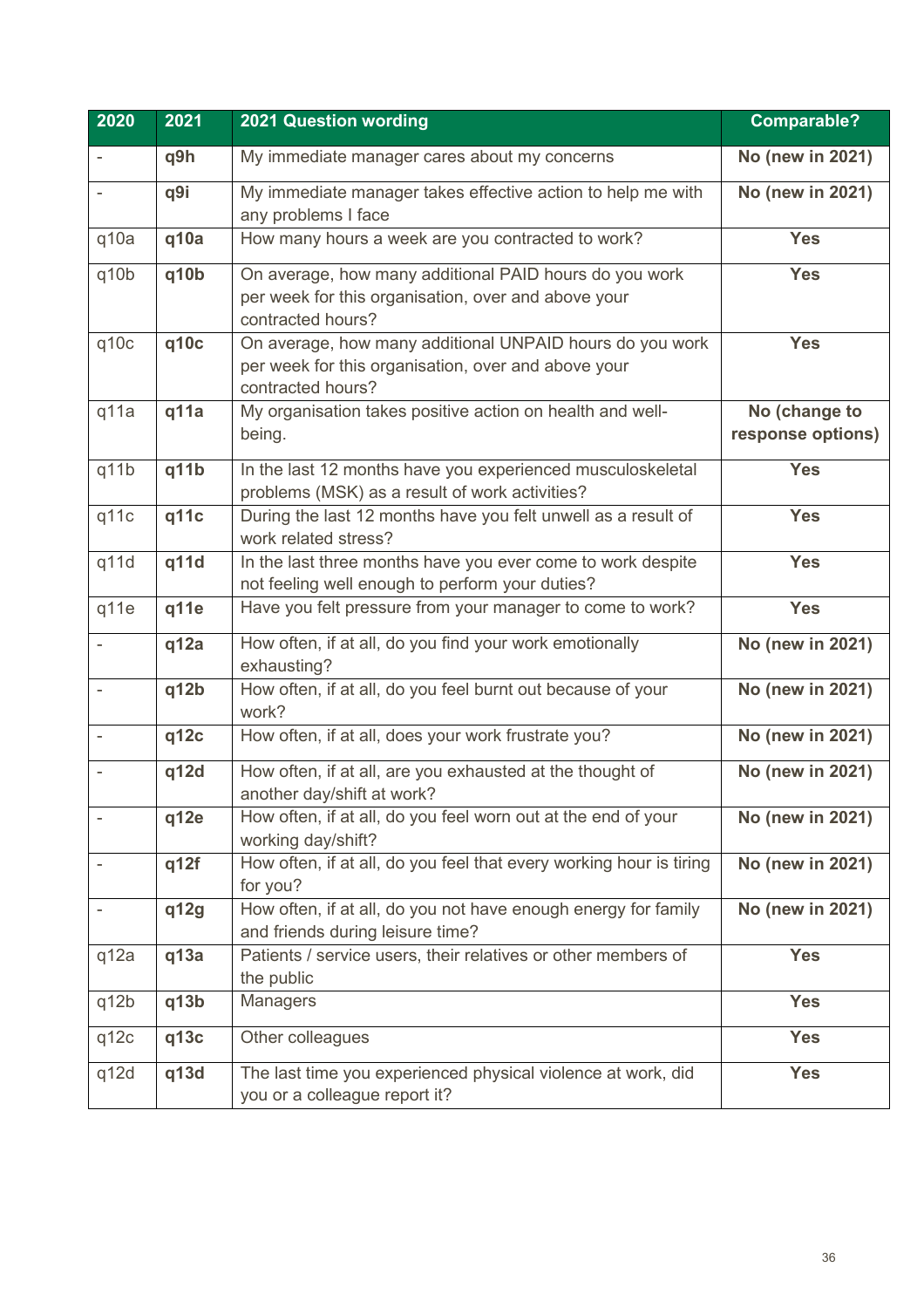| 2020 | 2021 | <b>2021 Question wording</b>                                                                                                                                                     | <b>Comparable?</b>                                                             |
|------|------|----------------------------------------------------------------------------------------------------------------------------------------------------------------------------------|--------------------------------------------------------------------------------|
| q13a | q14a | Patients / service users, their relatives or other members of<br>the public                                                                                                      | <b>Yes</b>                                                                     |
| q13b | q14b | <b>Managers</b>                                                                                                                                                                  | <b>Yes</b>                                                                     |
| q13c | q14c | Other colleagues                                                                                                                                                                 | <b>Yes</b>                                                                     |
| q13d | q14d | The last time you experienced harassment, bullying or abuse<br>at work, did you or a colleague report it?                                                                        | <b>Yes</b>                                                                     |
| q14  | q15  | Does your organisation act fairly with regard to career<br>progression / promotion, regardless of ethnic background,<br>gender, religion, sexual orientation, disability or age? | <b>Yes</b>                                                                     |
| q15a | q16a | Patients / service users, their relatives or other members of<br>the public                                                                                                      | <b>Yes</b>                                                                     |
| q15b | q16b | Manager / team leader or other colleagues                                                                                                                                        | <b>Yes</b>                                                                     |
| q15c | q16c | On what grounds have you experienced discrimination?                                                                                                                             | <b>Yes</b>                                                                     |
| q17b | q17a | I would feel secure raising concerns about unsafe clinical<br>practice.                                                                                                          | <b>Yes</b>                                                                     |
| q17c | q17b | I am confident that my organisation would address my<br>concern.                                                                                                                 | <b>Yes</b>                                                                     |
| ÷,   | q18  | I think that my organisation respects individual differences<br>(e.g. cultures, working styles, backgrounds, ideas, etc).                                                        | No (new in 2021)                                                               |
|      | q19a | In the last 12 months, have you had an appraisal, annual<br>review, development review, or Knowledge and Skills<br>Framework (KSF) development review?                           | Not asked in 2020.<br><b>Comparable to</b><br>2019 and earlier<br>with caveats |
|      | q19b | It helped me to improve how I do my job.                                                                                                                                         | Not asked in 2020.<br><b>Comparable to</b><br>2019 and earlier<br>with caveats |
|      | q19c | It helped me agree clear objectives for my work.                                                                                                                                 | Not asked in 2020.<br><b>Comparable to</b><br>2019 and earlier<br>with caveats |
|      | q19d | It left me feeling that my work is valued by my organisation.                                                                                                                    | Not asked in 2020.<br><b>Comparable to</b><br>2019 and earlier<br>with caveats |
| q23d | q20a | This organisation offers me challenging work.                                                                                                                                    | <b>Yes</b>                                                                     |
|      | q20b | There are opportunities for me to develop my career in this<br>organisation.                                                                                                     | No (new in 2021)                                                               |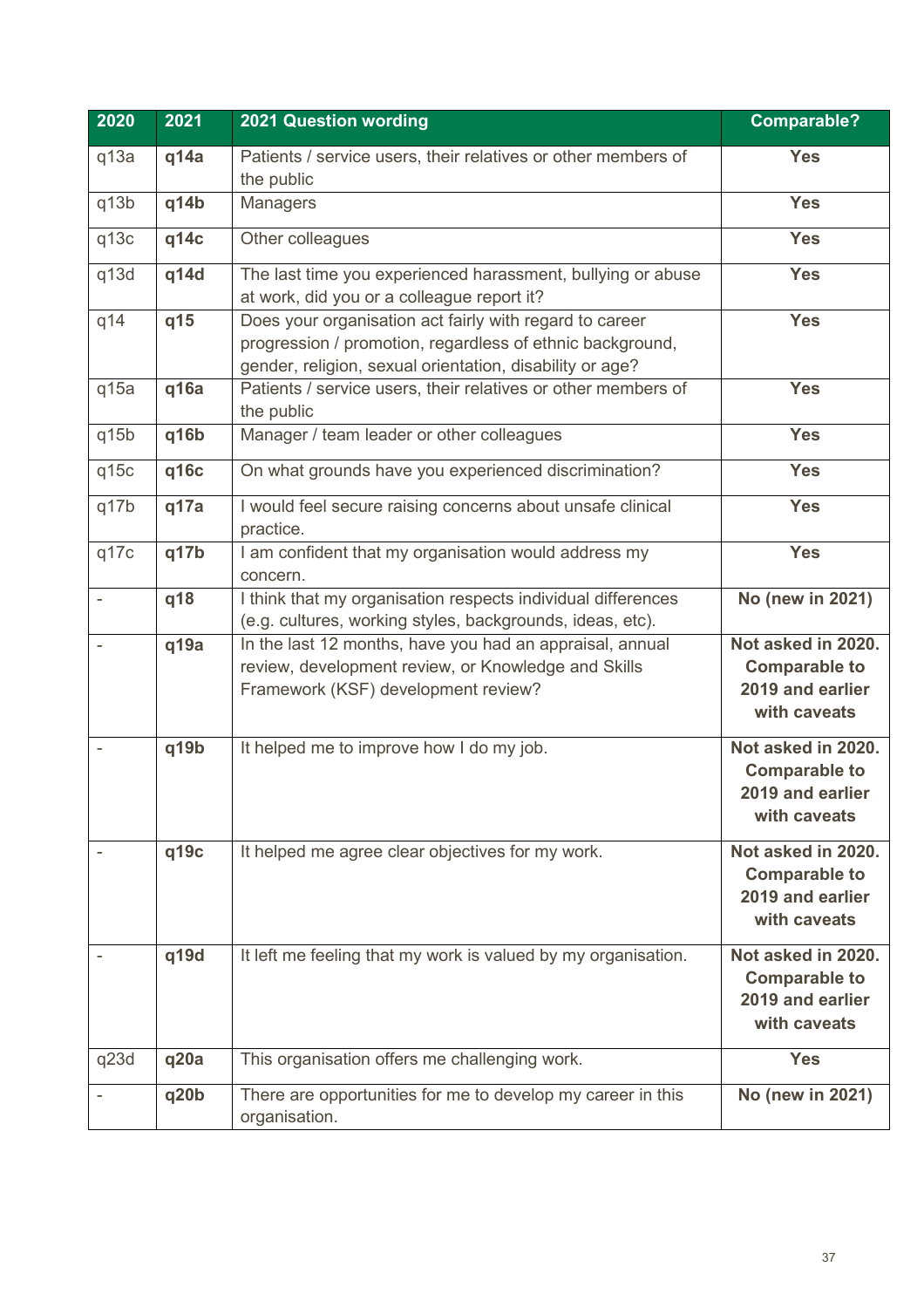| 2020                     | 2021 | <b>2021 Question wording</b>                                                                                            | <b>Comparable?</b> |
|--------------------------|------|-------------------------------------------------------------------------------------------------------------------------|--------------------|
| $\overline{a}$           | q20c | I have opportunities to improve my knowledge and skills.                                                                | No (new in 2021)   |
| $\overline{\phantom{a}}$ | q20d | I feel supported to develop my potential.                                                                               | No (new in 2021)   |
| $\bar{ }$                | q20e | I am able to access the right learning and development<br>opportunities when I need to.                                 | No (new in 2021)   |
| q18a                     | q21a | Care of patients / service users is my organisation's top<br>priority.                                                  | <b>Yes</b>         |
| q18b                     | q21b | My organisation acts on concerns raised by patients / service<br>users.                                                 | <b>Yes</b>         |
| q18c                     | q21c | I would recommend my organisation as a place to work.                                                                   | <b>Yes</b>         |
| q18d                     | q21d | If a friend or relative needed treatment I would be happy with<br>the standard of care provided by this organisation.   | <b>Yes</b>         |
| q18f                     | q21e | I feel safe to speak up about anything that concerns me in this<br>organisation.                                        | <b>Yes</b>         |
| $\overline{\phantom{a}}$ | q21f | If I spoke up about something that concerned me I am<br>confident my organisation would address my concern              | No (new in 2021)   |
| q19a                     | q22a | I often think about leaving this organisation.                                                                          | <b>Yes</b>         |
| q19b                     | q22b | I will probably look for a job at a new organisation in the next<br>12 months.                                          | <b>Yes</b>         |
| q19c                     | q22c | As soon as I can find another job, I will leave this organisation.                                                      | <b>Yes</b>         |
| q19d                     | q22d | If you are considering leaving your current job, what would be<br>your most likely destination?                         | <b>Yes</b>         |
| q20a                     | q23a | In the past 12 months, have you worked on a Covid-19<br>specific ward or area at any time?                              | <b>Yes</b>         |
| q20b                     | q23b | In the past 12 months, have you been redeployed due to the<br>Covid-19 pandemic at any time?                            | <b>Yes</b>         |
| q20c                     | q23c | In the past 12 months, have you been required to work<br>remotely/from home due to the Covid-19 pandemic?               | <b>Yes</b>         |
| q22a                     | q24a | What of the following best describes you?                                                                               | <b>Yes</b>         |
|                          | q24b | Is your gender identity the same as the sex you were<br>registered at birth?                                            | No (new in 2021)   |
| q22b                     | q24c | Age                                                                                                                     | <b>Yes</b>         |
| q23                      | q25  | What is your ethnic group? (Choose one option that best<br>describes your ethnic group or background)                   | <b>Yes</b>         |
| q24                      | q26  | Which of the following best describes how you think of<br>yourself?                                                     | <b>Yes</b>         |
| q25                      | q27  | What is your religion? Are you                                                                                          | <b>Yes</b>         |
| q26a                     | q28a | Do you have any physical or mental health conditions or<br>illnesses lasting or expected to last for 12 months or more? | <b>Yes</b>         |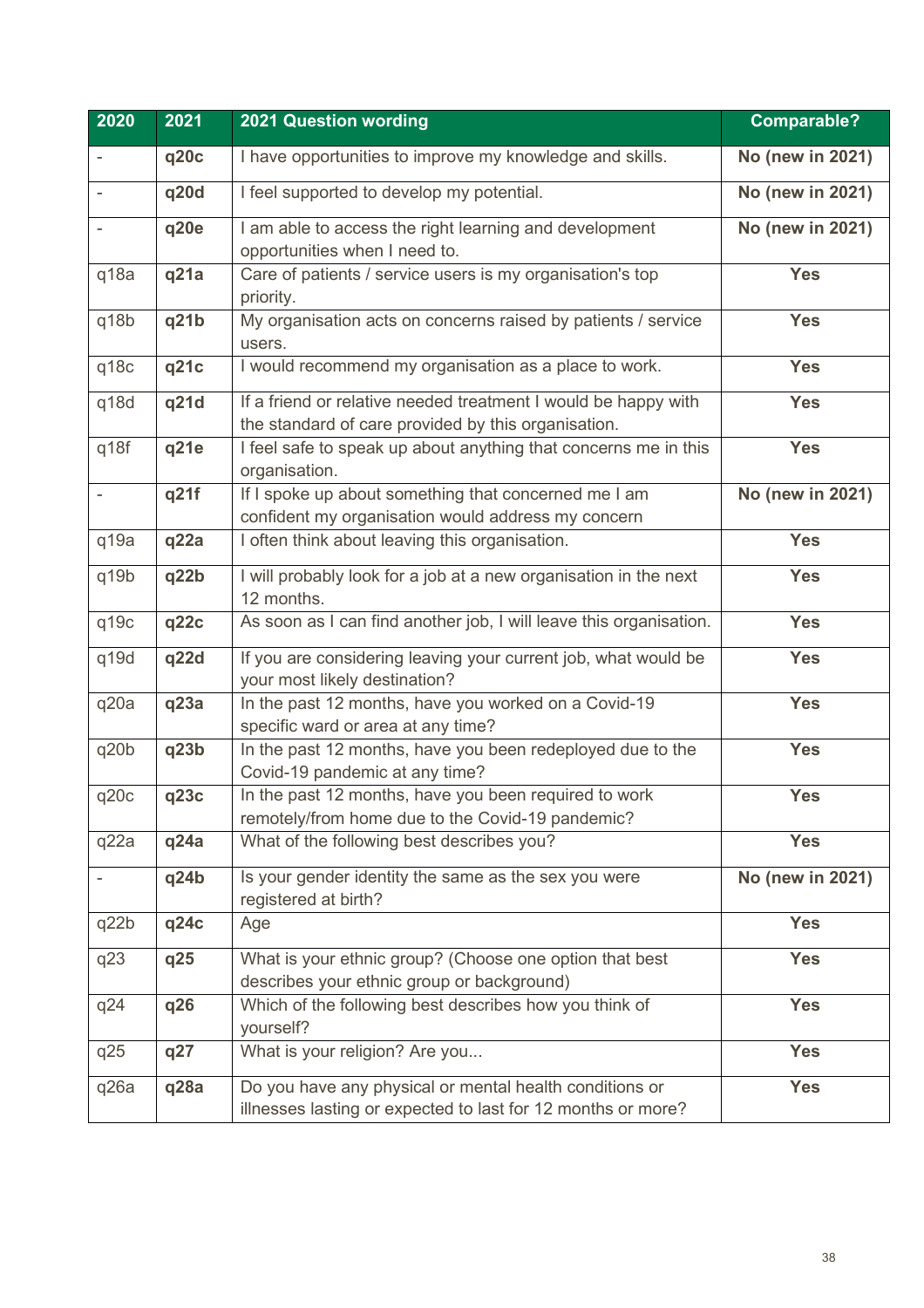| 2020            | 2021 | <b>2021 Question wording</b>                                                                                                                                                                                      | <b>Comparable?</b>                                             |
|-----------------|------|-------------------------------------------------------------------------------------------------------------------------------------------------------------------------------------------------------------------|----------------------------------------------------------------|
| 26 <sub>b</sub> | q28b | Has your employer made adequate adjustment(s) to enable<br>you to carry out your work?                                                                                                                            | <b>Yes</b>                                                     |
| q27a            | q29a | Do you have any children aged from 0 to 17 living at home<br>with you, or who you have regular caring responsibility for?                                                                                         | <b>Yes</b>                                                     |
| q27b            | q29b | Do you look after, or give any help or support to family<br>members, friends, neighbours or others because of either:<br>long term physical or mental ill health / disability, or problems<br>related to old age? | <b>Yes</b>                                                     |
|                 | q30a | How many years have you worked for this organisation?                                                                                                                                                             | Not asked in 2020.<br><b>Comparable to</b><br>2019 and earlier |
|                 | q30b | When you joined this organisation, were you recruited from<br>outside of the UK?                                                                                                                                  | No (new in 2021)                                               |
| q28             | q31  | What is your occupational group?                                                                                                                                                                                  | <b>Yes</b>                                                     |

## <span id="page-39-0"></span>**11 Respondent burden calculation**

The NHS Staff Survey complies with the Code of Practice for Statistics. Within the code, Practice V5.5 requires producers of statistics to monitor the burden on respondents providing their information. In order to achieve this, the following calculation is completed for the NHS Staff Survey:

Number of respondents x Average time spent completing the survey

There were 648,593 responses to the 2021 NHS Staff Survey. The median completion time based on online completions was 15 minutes per survey. Therefore, respondent burden calculation results for the 2021 NHS Staff Survey are:

648,593 respondents x 15 minutes = 162,148 hours spent completing the survey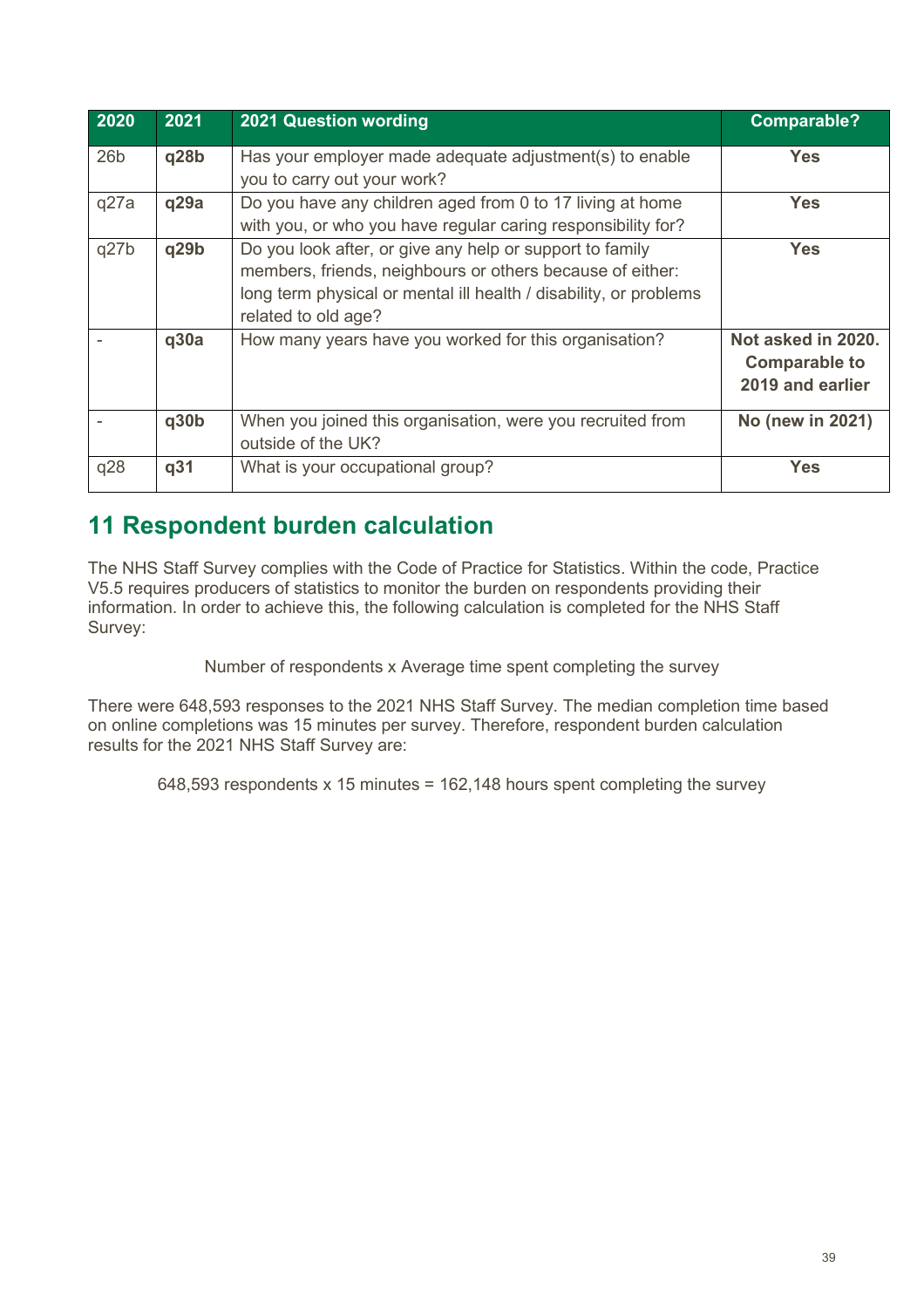## **Survey** Coordinat **Centre**

## <span id="page-40-0"></span>**Appendix A: Eligibility criteria**

The following criteria were applied by NHS organisations when drawing the list of staff eligible<sup>[7](#page-40-1)</sup> for inclusion in the survey. After compiling this list, organisations then either took a random sample of staff, or included all staff on the list if they were conducting a census.

## **The staff list included:**

- All full-time and part-time staff who were directly employed by the organisation on **1 September 2021**;
- Staff on fixed-term contracts:
- Student nurses, as long as they were employed by the organisation on 1 September 2021;
- Staff on secondment to a different organisation, but only if they were still being paid by the participating organisation **and** had been out on secondment for less than one year;
- Hosted staff (staff seconded to the participating organisation from elsewhere) who had a substantive contract with the organisation, but only if they were on the participating organisation's payroll, and were being paid by the participating organisation;
- **NEW FOR 2021** Staff seconded to the participating organisation from another NHS organisation who did not have a substantive contract with the participating organisation and/or were not on the organisation's payroll but had been seconded for at least 12 months.
- **NEW FOR 2021** Any staff member who met the above criteria who was on sickness leave of up to 12 months on 1 September 2021. (Prior to 2021 only those on sickness leave of up to 90 days were eligible to take part.)
- Any staff member who met the above criteria who was on parental leave (maternity or paternity leave).
- Any staff member who met the above criteria who was suspended.

## **The staff list excluded:**

- Staff who started working at the organisation **after** 1 September 2021;
- Staff on **unpaid** career breaks;
- All staff employed by sub-contracted organisations or outside contractors;
- Bank or locum staff (unless they also had substantive organisation contracts);
- Staff who were on long-term sick leave of more than 12 months on 1 September 2021;

<span id="page-40-1"></span> $<sup>7</sup>$  In some cases, survey contractors may have surveyed groups of staff not eligible for the national survey</sup> e.g. bank staff, but their results are excluded from the national reporting.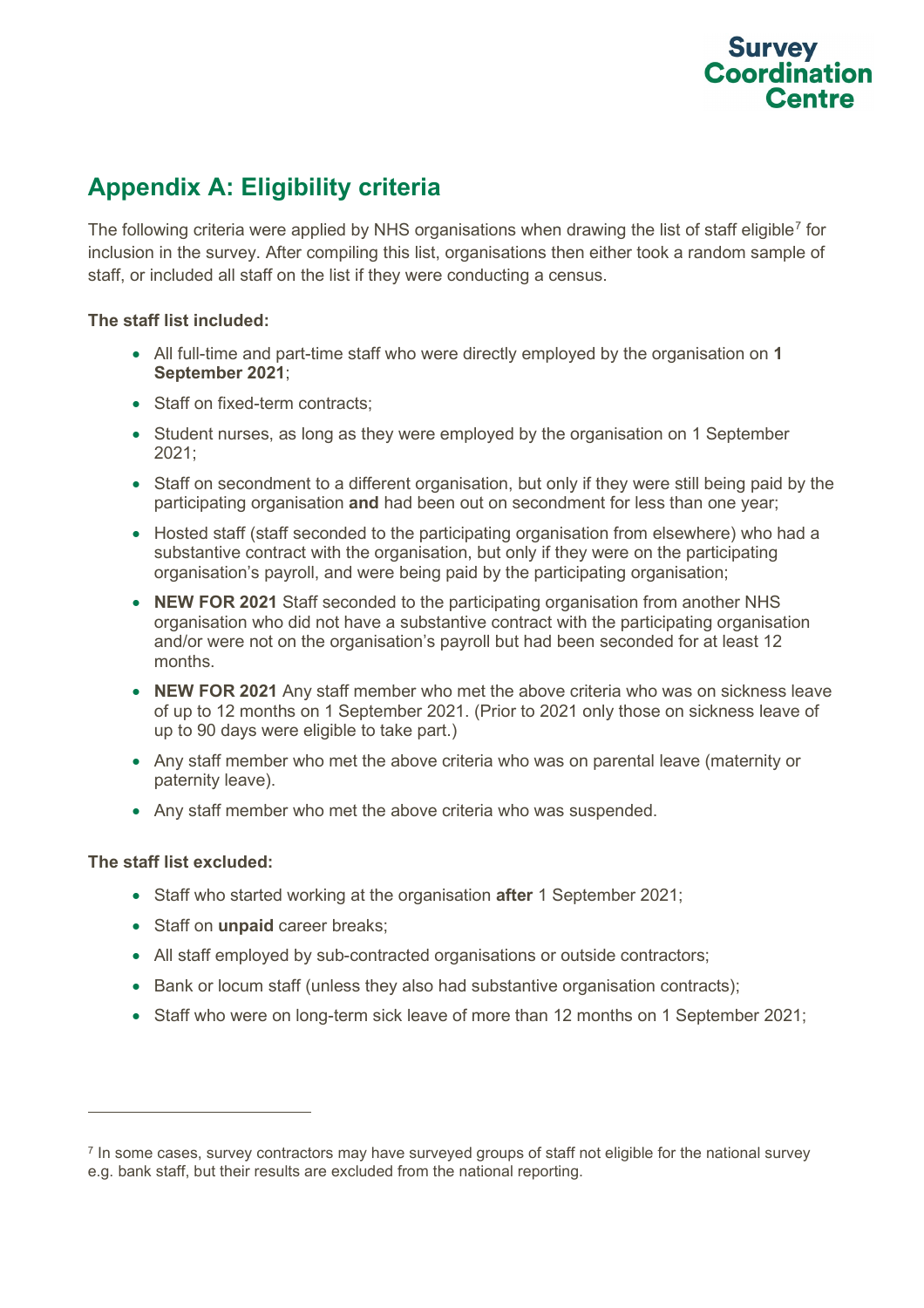- Seconded staff who were **not** being paid by the participating organisation, unless these staff had been seconded from another NHS organisation and had been working at the participating organisation for at least 12 months;
- Student nurses who were not employed by the organisation on 1 September 2021;
- Non-executive directors;
- Staff who worked under a 'retention of employment' (RoE) model.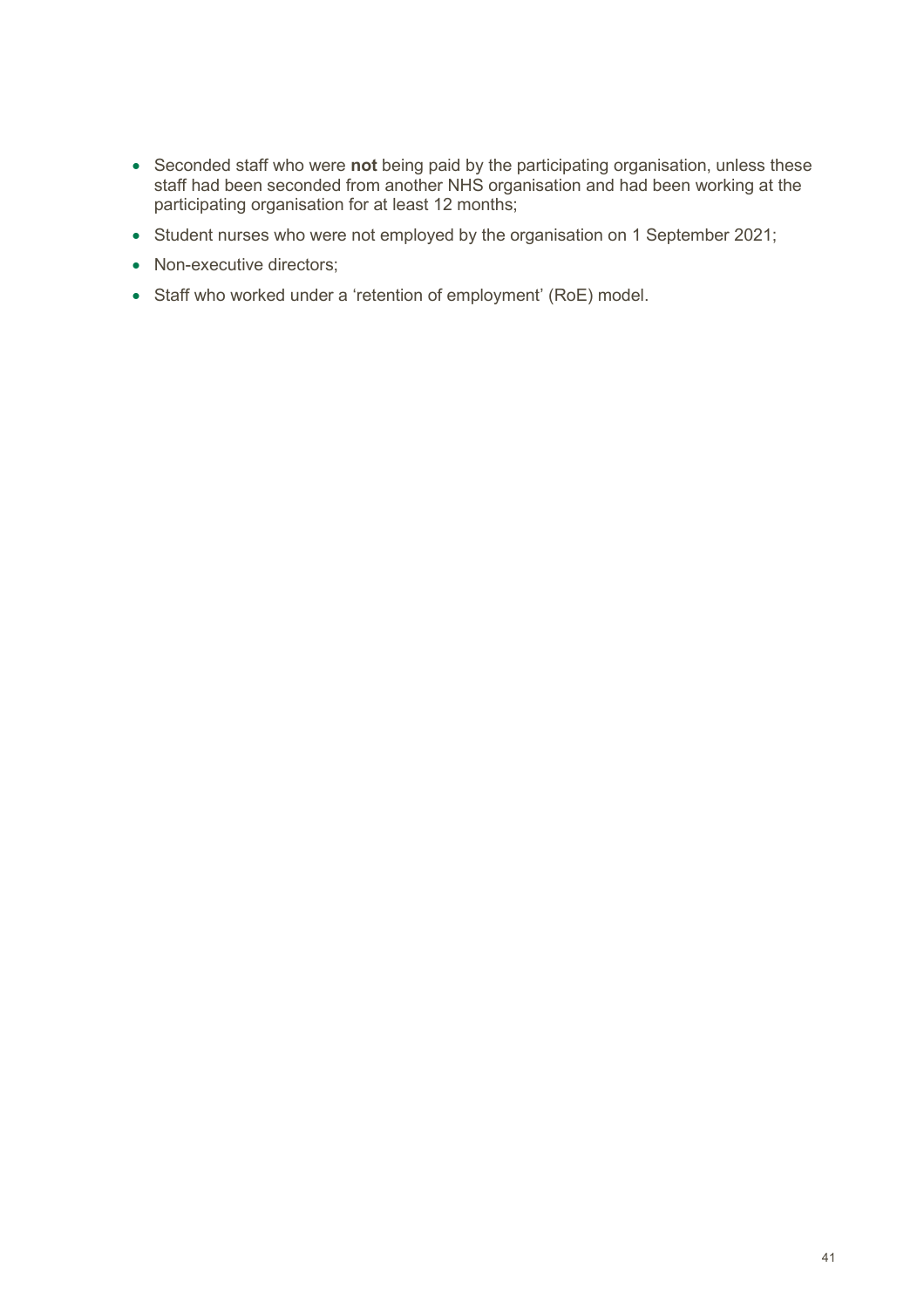## <span id="page-42-0"></span>**Appendix B: Workforce Race Equality Standard (WRES) and Workforce Disability Equality Standard (WDES)**

## <span id="page-42-1"></span>**WRES data**

The local reporting includes data for each organisation required for the NHS Staff Survey indicators used in the Workforce Race Equality Standard (WRES). It includes the 2017-2021 trust/CCG and benchmarking group median results for q14a, q14b&c combined, q15, and q16b split by ethnicity (by White / BME staff). These results are reported as four indicators which are outlined below, along with their calculation:

- **Indicator 5**: Percentage of staff experiencing harassment, bullying or abuse from patients, relatives or the public in last 12 months.
	- o Calculation: Those who answered any of "1-2", "3-5", "6-10" or "More than 10" to q14a (i.e. any of response options 2-5), out of all those who responded to the question.
- **Indicator 6**: Percentage of staff experiencing harassment, bullying or abuse from staff in last 12 months.
	- o Calculation: Those who answered any of "1-2", "3-5", "6-10" or "More than 10" to q14b or q14c (i.e. any of response options 2-5), out of all those who answered either or both questions.
- Indicator 7<sup>[8](#page-42-3)</sup>: Percentage of staff believing that organisation provides equal opportunities for career progression or promotion.
	- $\circ$  Calculation: Those who answered "Yes" to q15, out of all those who answered the question.
- **Indicator 8**: In the last 12 months have you personally experienced discrimination at work from any of the following? – Manager / team leader or other colleagues.
	- o Calculation: Those who answered "Yes" to q16b, out of all those who answered the question.

Organisation results presented are unweighted. National results are weighted to account for trust size.

## <span id="page-42-2"></span>**WDES data**

The local reporting also includes data for each organisation required for the NHS Staff Survey indicators used in the Workforce Disability Equality Standard (WDES). It includes the 2018-2021 trust/CCG and benchmarking group median results for q5f, q11e, q14a-d, and q15 split by staff with a long-lasting health condition or illness compared to staff without a long-lasting health condition or illness. It also shows results for q28b (for staff with a long-lasting health condition or

<span id="page-42-3"></span><sup>&</sup>lt;sup>8</sup> Due to the change in the reporting of Q15 (see [Section 8.3\)](#page-32-1), data previously published for this Indicator 7 will not be comparable to data reported in 2020.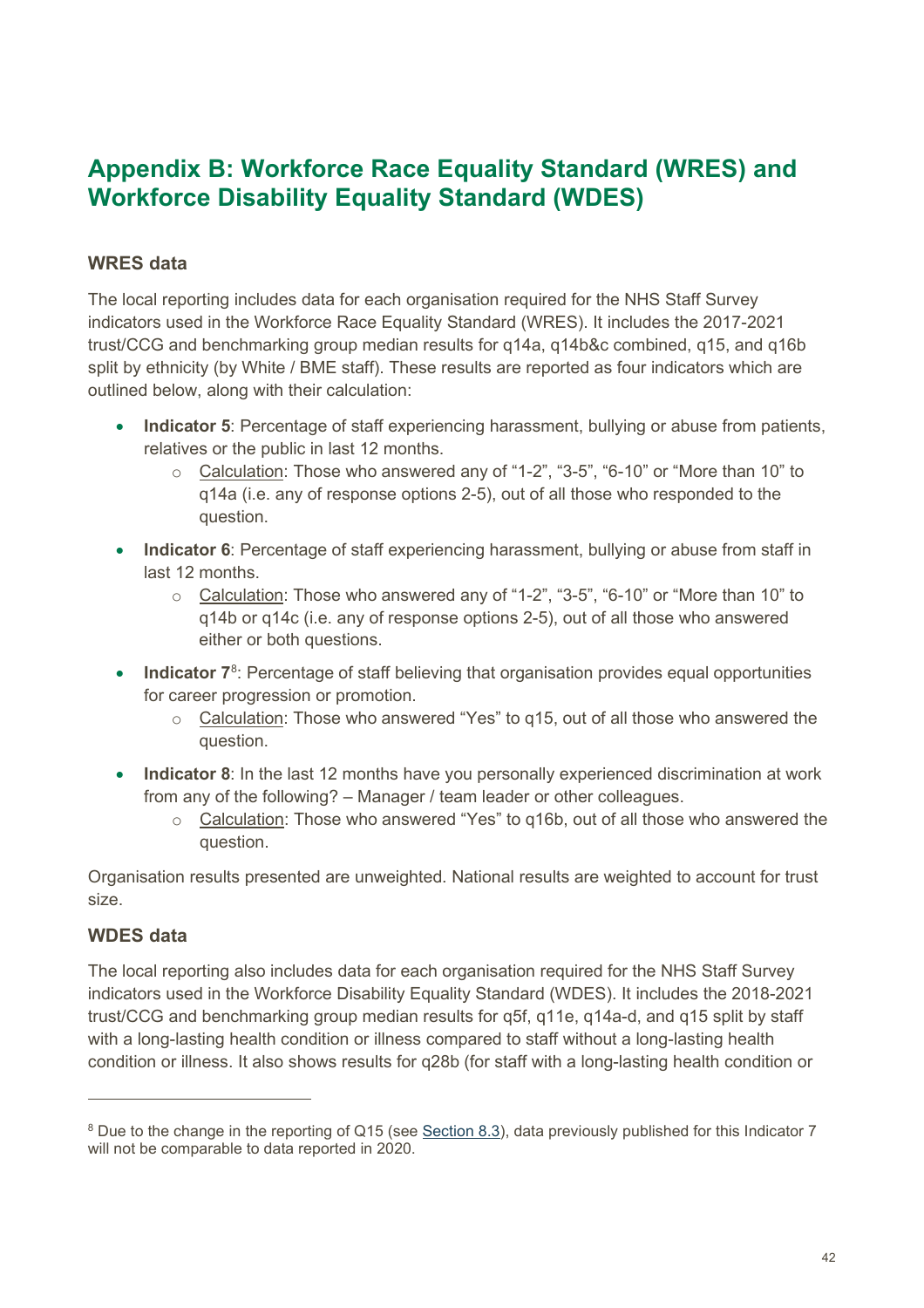illness only), and the staff engagement score for staff with a long-lasting health condition or illness, compared to staff without a long-lasting health condition or illness and the overall engagement score for the organisation. These results are reported as seven indicators which are outlined below, along with their calculation:

- **Indicator 4a**: Percentage of staff with a long-lasting health condition or illness compared to staff without a long-lasting health condition or illness experiencing harassment, bullying or abuse from:
	- **Patients / service users, their relatives or other members of the public (q14a)**
	- **Managers (q14b)**
	- **•** Other colleagues (q14c)
	- o Calculation: Those who answered any of "1-2", "3-5", "6-10" or "More than 10" to q14a/b/c (i.e. any of response options 2-5) respectively, out of all those who responded to each of the respective questions.
- **Indicator 4b**: Percentage of staff with a long-lasting health condition or illness compared to staff without a long-lasting health condition or illness saying that the last time they experienced harassment, bullying or abuse at work, they or a colleague reported it.
	- o Calculation: Those who answered "Yes, I reported it", "Yes, a colleague reported it", or both of those responses to q14d out of all those who answered either "Yes" or "No" to q14d.
- Indicator 5<sup>[9](#page-43-0)</sup>: Percentage of staff with a long-lasting health condition or illness compared to staff without a long-lasting health condition or illness believing that their organisation provides equal opportunities for career progression or promotion.
	- o Calculation: Those who answered "Yes" to q15, out of all those who answered the question.
- **Indicator 6**: Percentage of staff with a long-lasting health condition or illness compared to staff without a long-lasting health condition or illness saying that they have felt pressure from their manager to come to work, despite not feeling well enough to perform their duties.
	- o Calculation: Those who answered "Yes" to q11e, out of all those who answered the question.
- **Indicator 7**: Percentage of staff with a long-lasting health condition or illness compared to staff without a long-lasting health condition or illness saying that they are satisfied with the extent to which their organisation values their work.
	- o Calculation: Those who answered "Satisfied" or "Very Satisfied" to q4b, out of those who answered the question.
- **Indicator 8**: Percentage of staff with a long-lasting health condition or illness saying that their employer has made adequate adjustment(s) to enable them to carry out their work.

<span id="page-43-0"></span><sup>9</sup> Due to the change in the reporting of Q15 (see [Section 8.3\)](#page-32-1), data previously published for Indicator 5 will not be comparable to data reported in 2020.